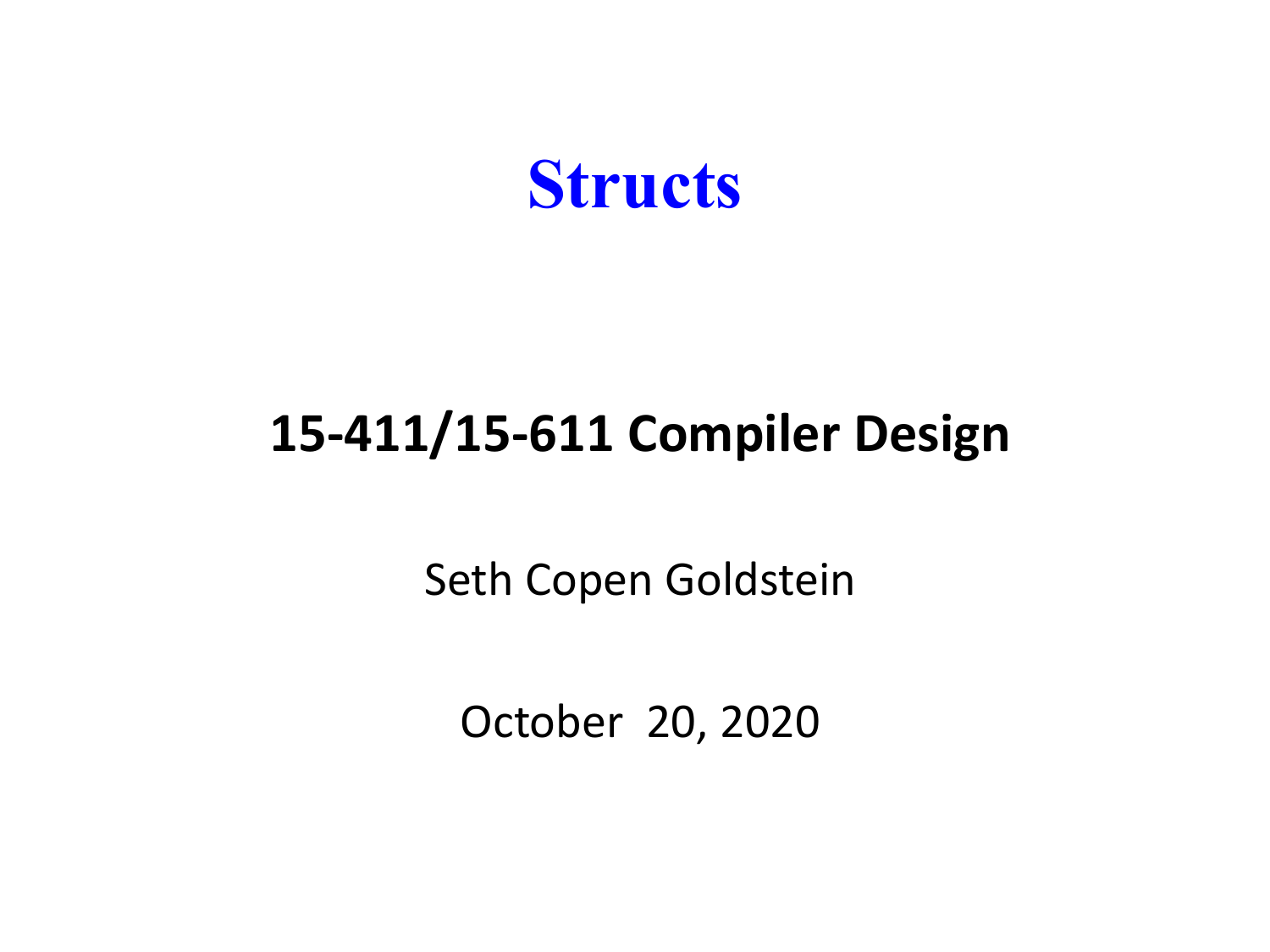# **Today**

- Structures and their machine requirements
- Small and big types
- Language issues
	- restrictions
	- parsing
	- static semantics
- Dynamic Semantics
	- &: pointers, arrays, and structures
	- assignment
- Registers and small type sizes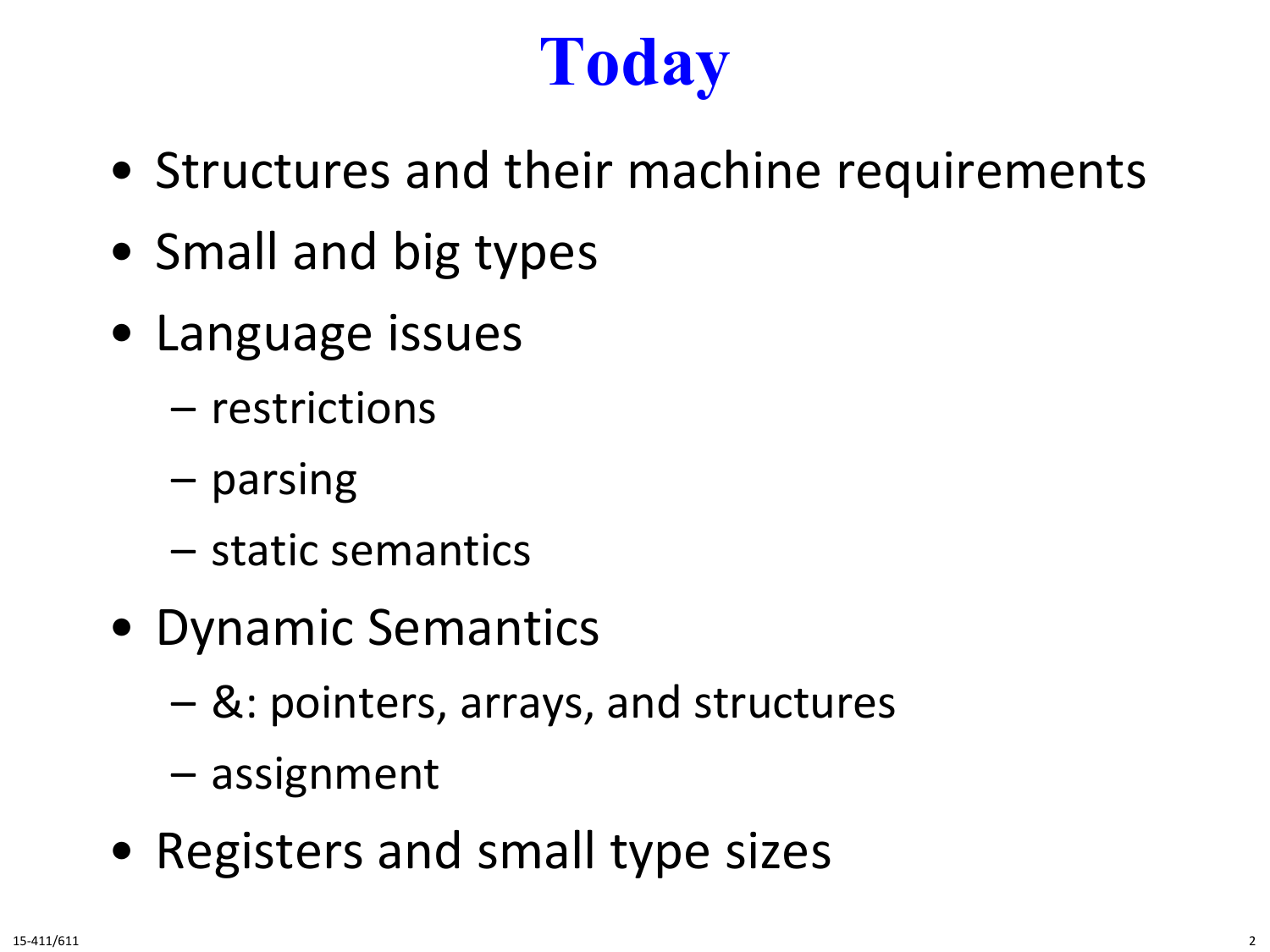### **Structure Representation**





• Structure represented as block of memory

– **Big enough to hold all of the fields**

Not important if

- Fields ordered according to declaration you **stay in C0**
	- **Even if another ordering could yield a more compact representation**
- Compiler determines overall size + positions of fields
	- **Machine-level program has no understanding of the structures in the source code**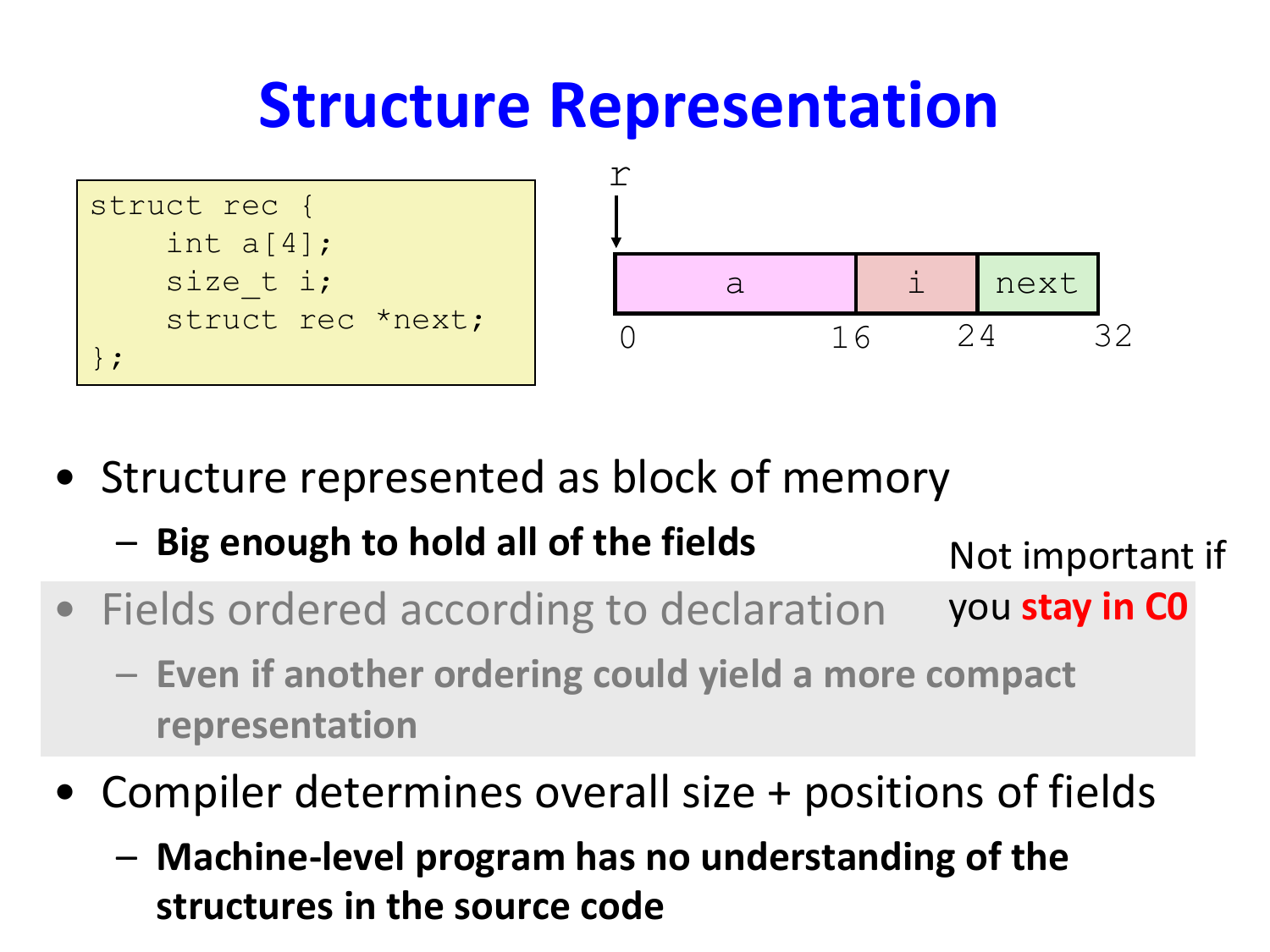## **Generating Pointer to Structure Member**

```
struct rec {
    int a[4];
    size t i;
    struct rec *next;
};
```
- Generating Pointer to Array Element
	- Offset of each structure member determined at compile time
	- Compute as **r + 4\*idx**

int \* get\_ap(struct rec \*r, size\_t idx) { return &r->a[idx]; } r+4\*idx a r i next 0 16 24 32

```
# r in %rdi, idx in %rsi
leaq (%rdi,%rsi,4), %rax
ret
```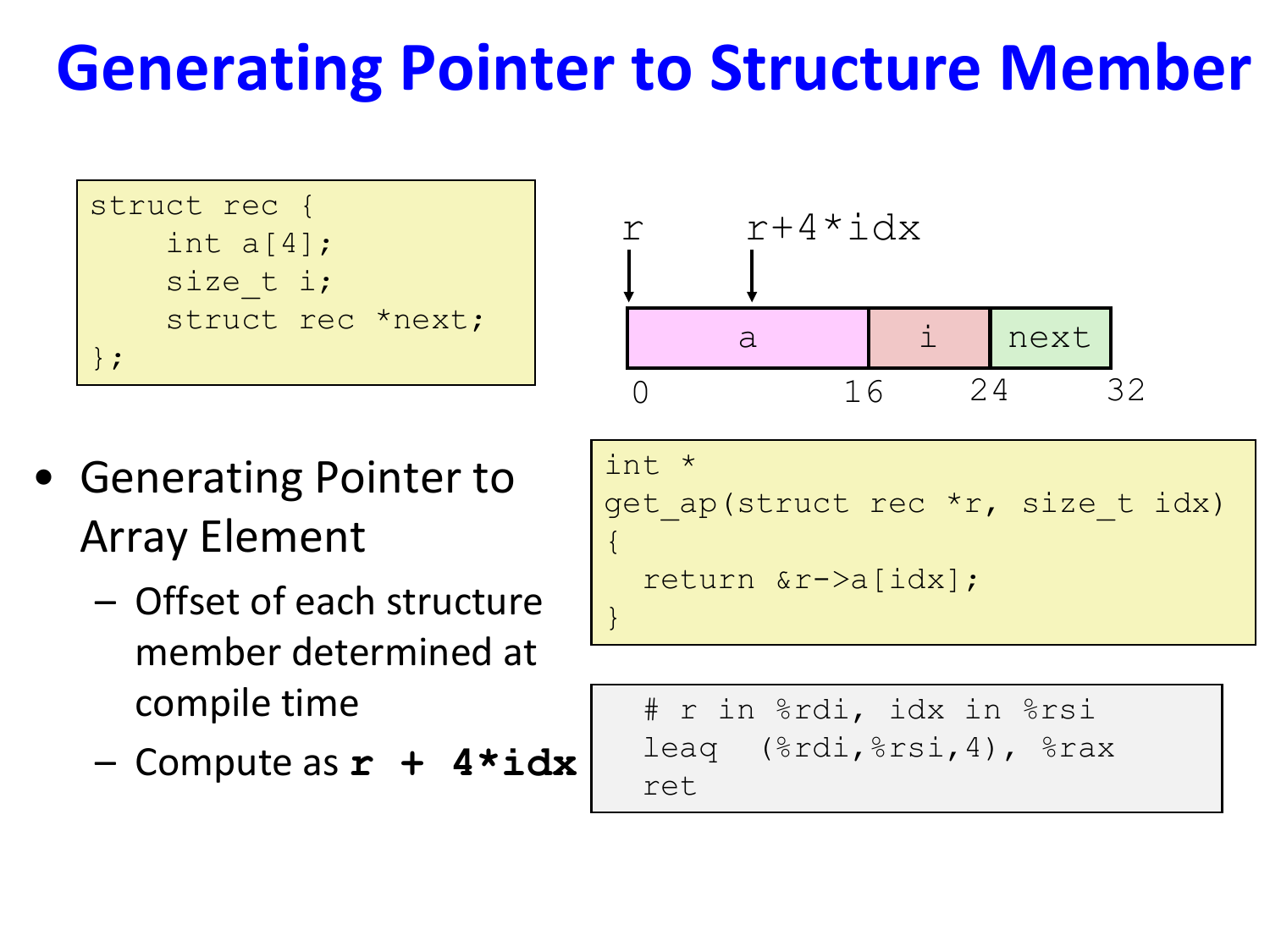## **Following Linked List**

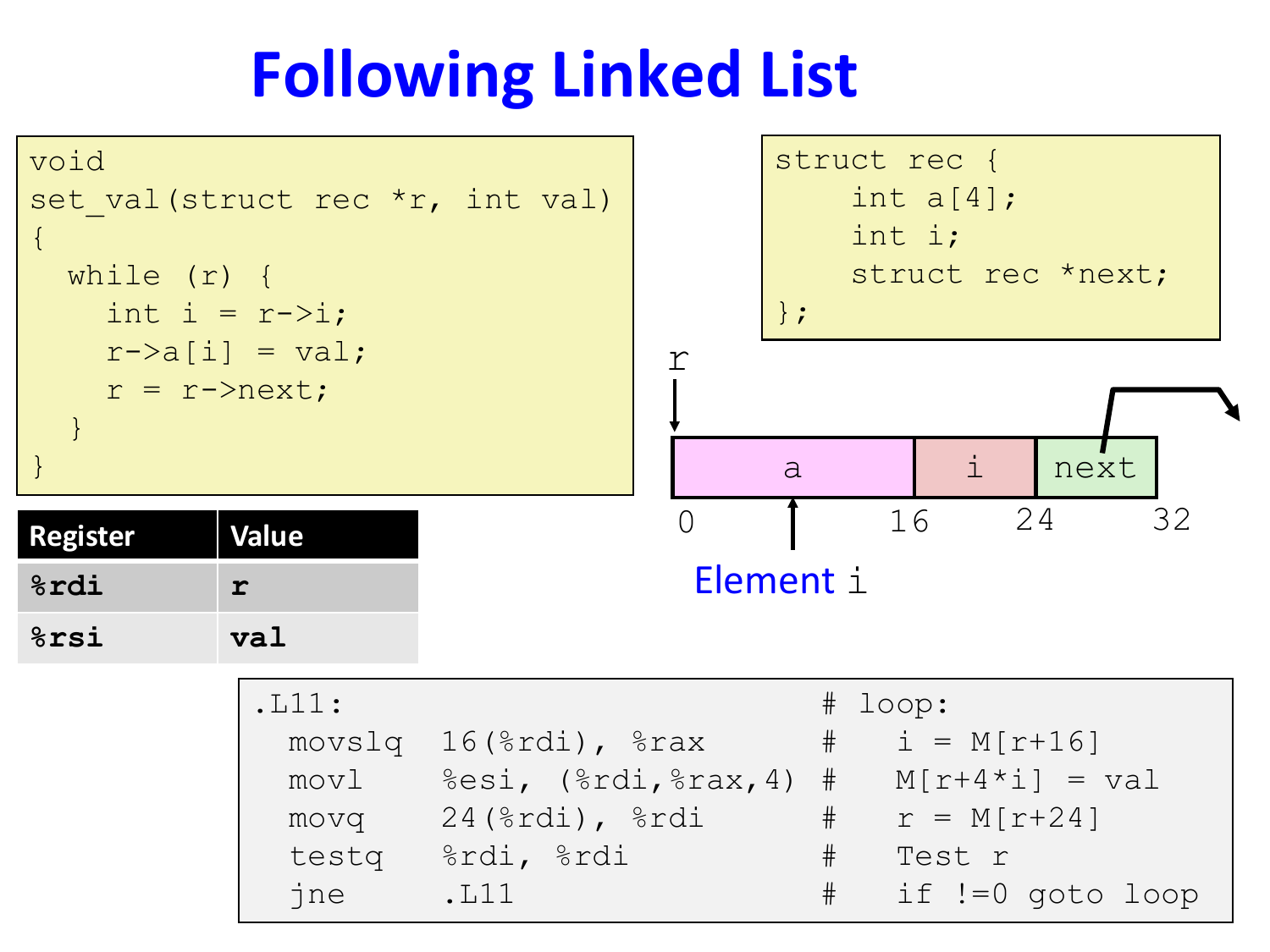### **Which Registers to Use?**

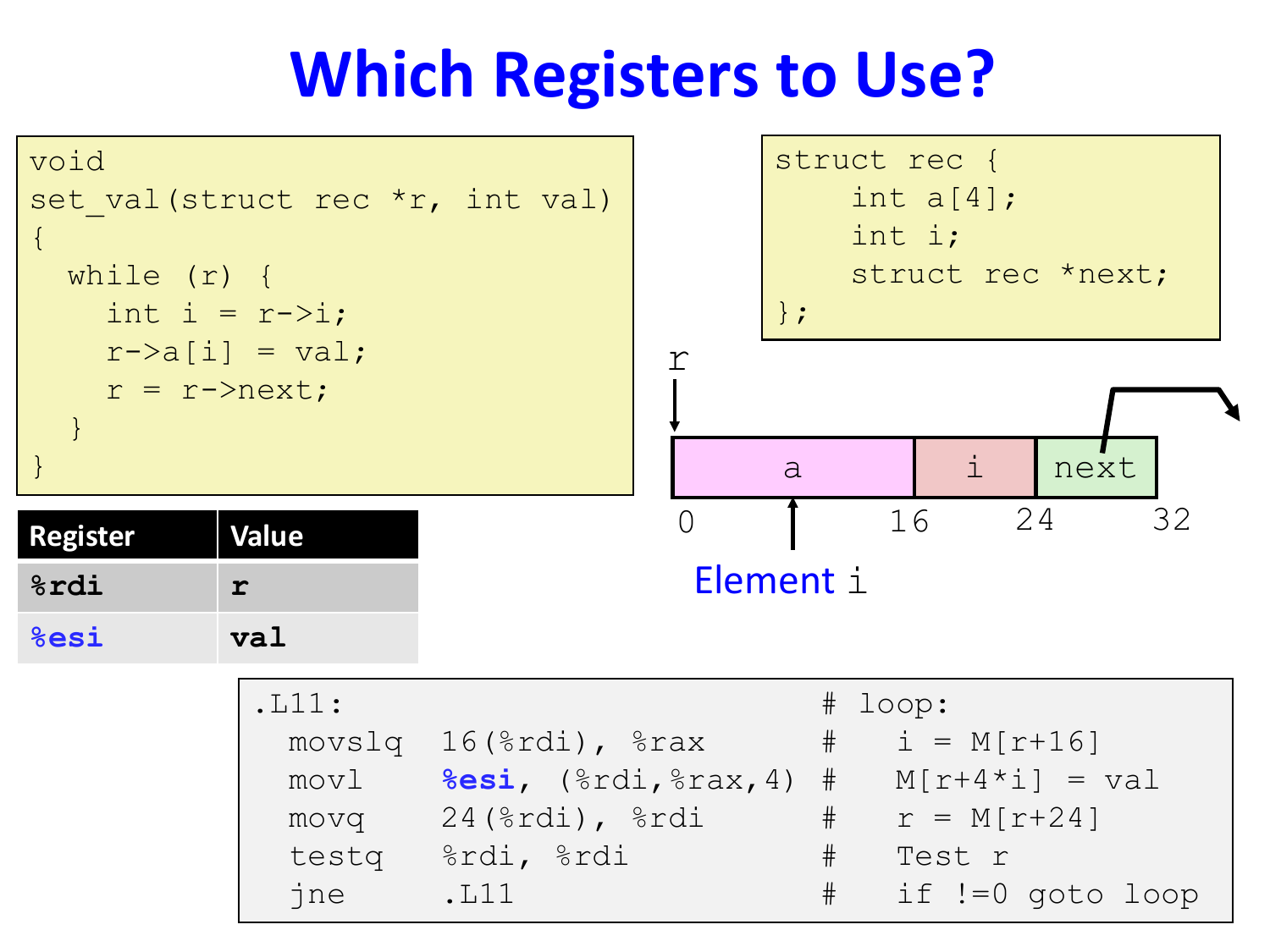### **Structures & Alignment**



struct S1 { char c; int i[2]; double v;  $*_{p}$ ;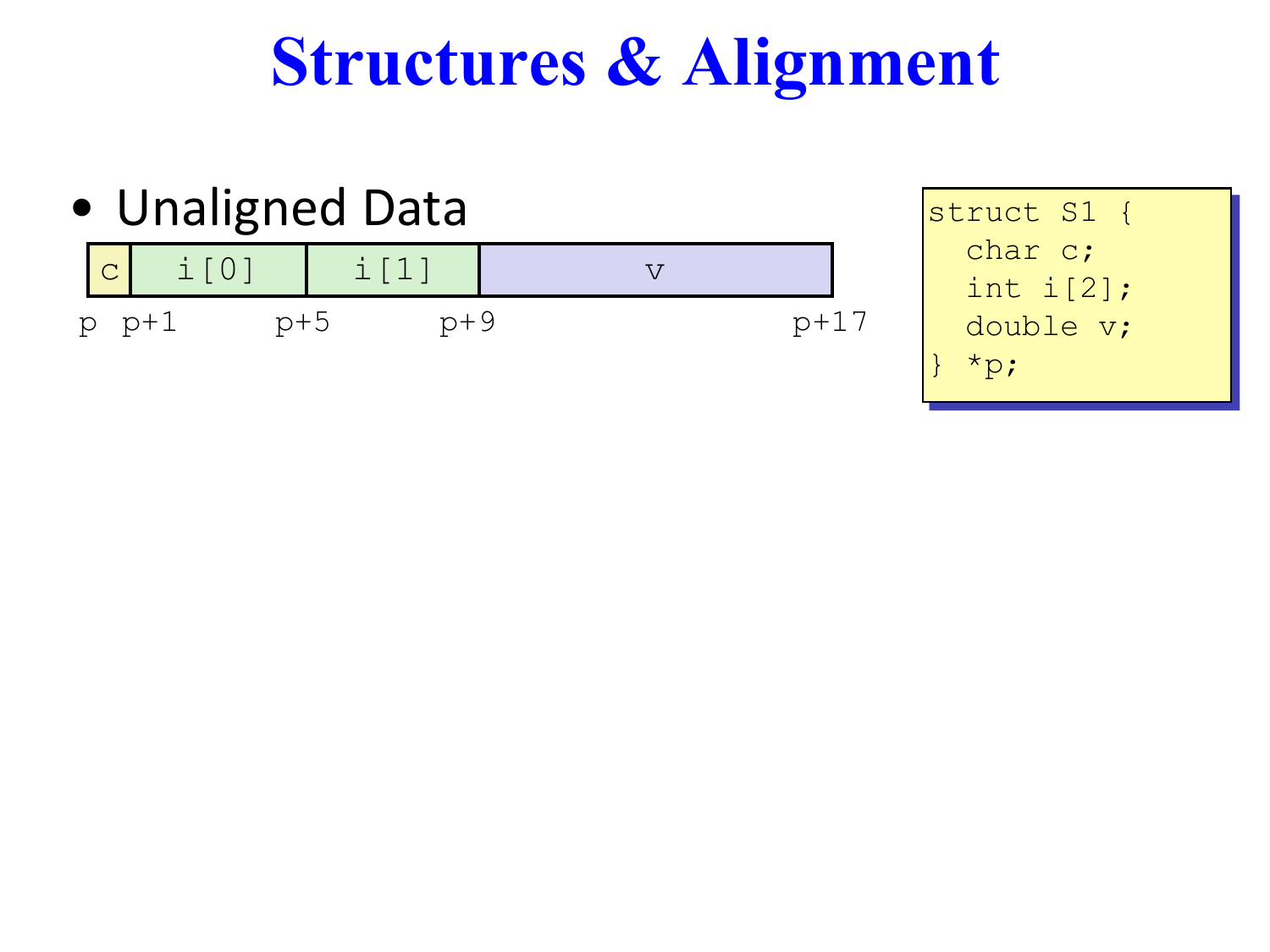# **Structures & Alignment**

• Unaligned Data





- Aligned Data
	- Primitive data type requires *K* bytes
	- Address must be multiple of *K*

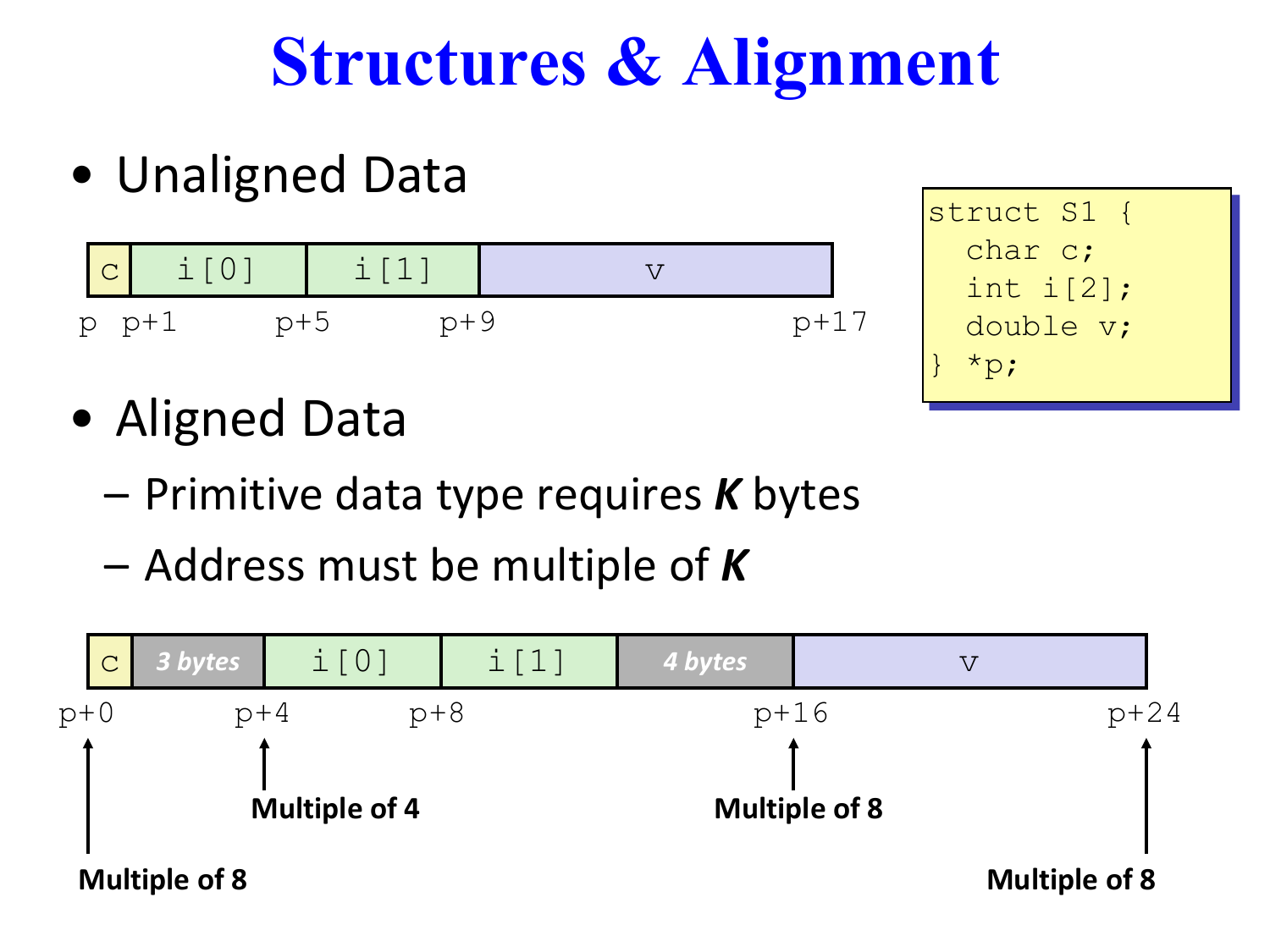# **Alignment Principles**

- Aligned Data
	- Primitive data type requires *K* bytes
	- Address must be multiple of *K*
	- Required on some machines; advised on x86-64
- Motivation for Aligning Data
	- Memory accessed by (aligned) chunks of 4 or 8 bytes (system dependent)
		- Inefficient to load or store datum that spans cache lines (64 bytes). Intel states should avoid crossing 16 byte boundaries.
		- Virtual memory trickier when datum spans 2 pages (4 KB pages)
- Compiler
	- Inserts gaps in structure to ensure correct alignment of fields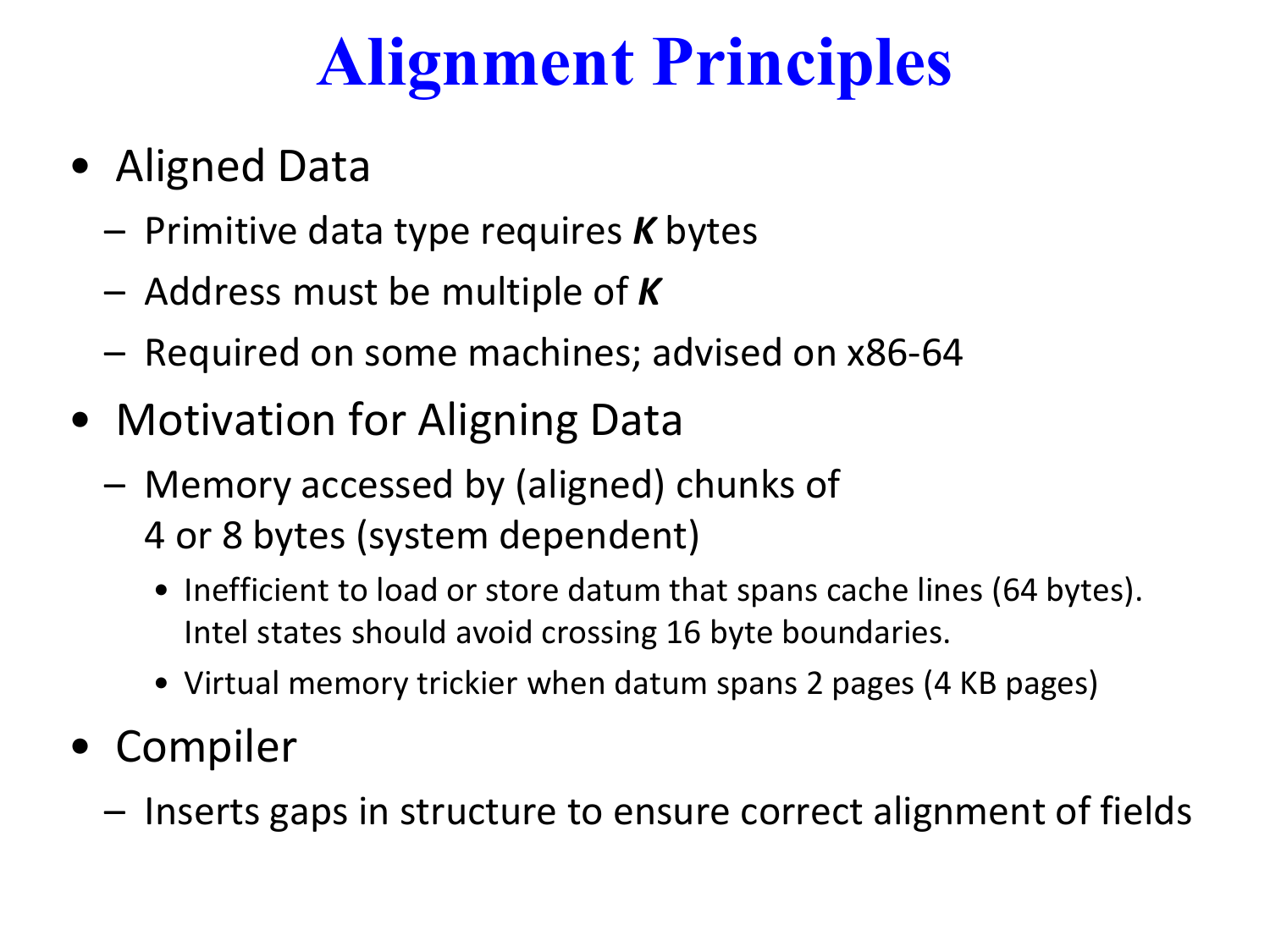# **Size & Alignment of C types (x86-64)**

• 1 byte: **char**, …

– no restrictions on address

• 2 bytes: **short**, …

 $-$  lowest 1 bit of address must be 0 $2$ 

- 4 bytes: **int**, **float**, …
	- $-$  lowest 2 bits of address must be 00 $<sub>2</sub>$ </sub>
- 8 bytes: **double**, long, **char \***, …
	- $-$  lowest 3 bits of address must be 000 $<sub>2</sub>$ </sub>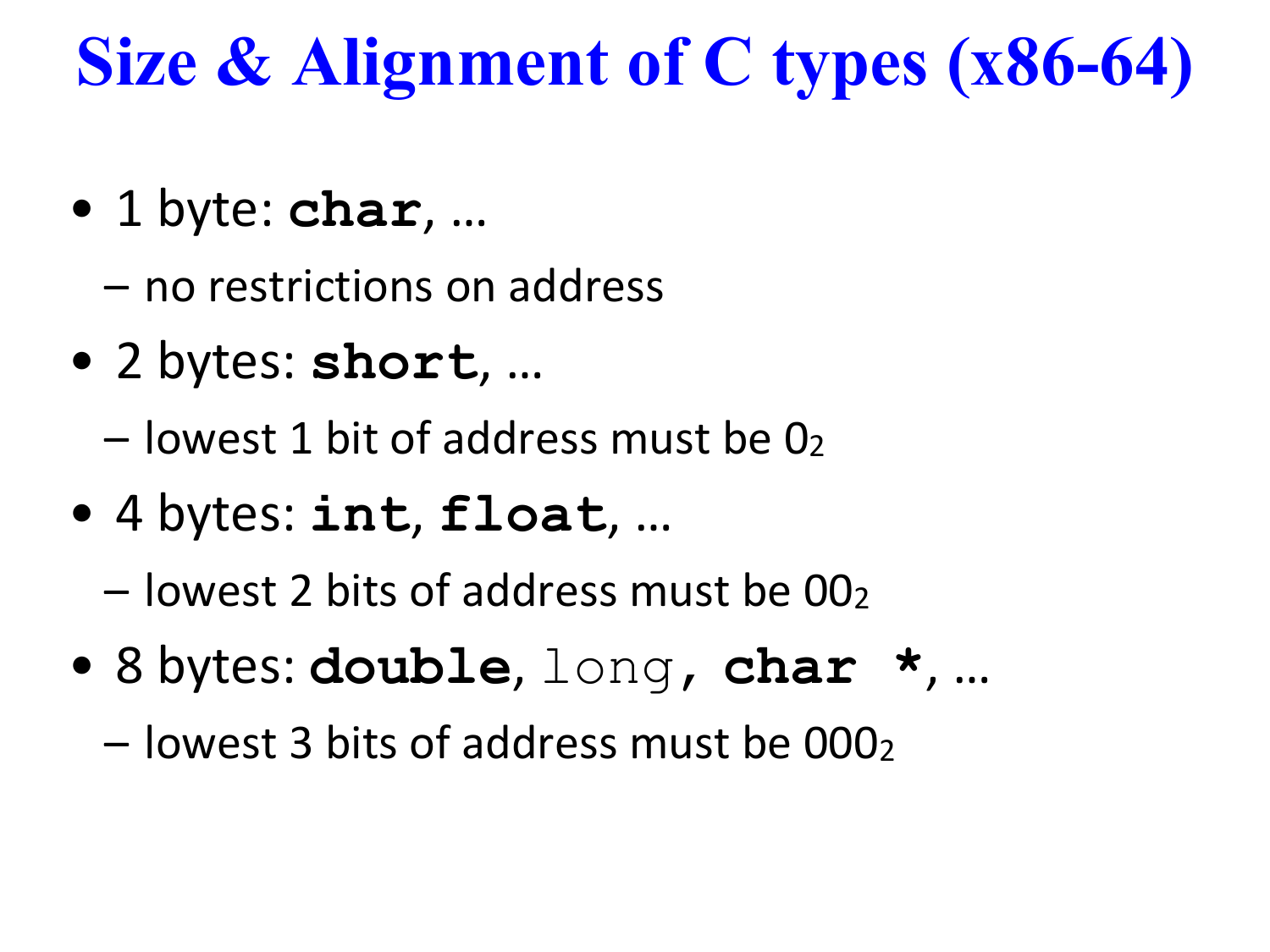# **Size & Alignment of C0 types (x86-64)**

- 4 bytes: **int**, **bool**
	- $-$  lowest 2 bits of address must be 00 $<sub>2</sub>$ </sub>
- 8 bytes: τ**\*** , τ**[]**
	- $-$  lowest 3 bits of address must be 000 $<sub>2</sub>$ </sub>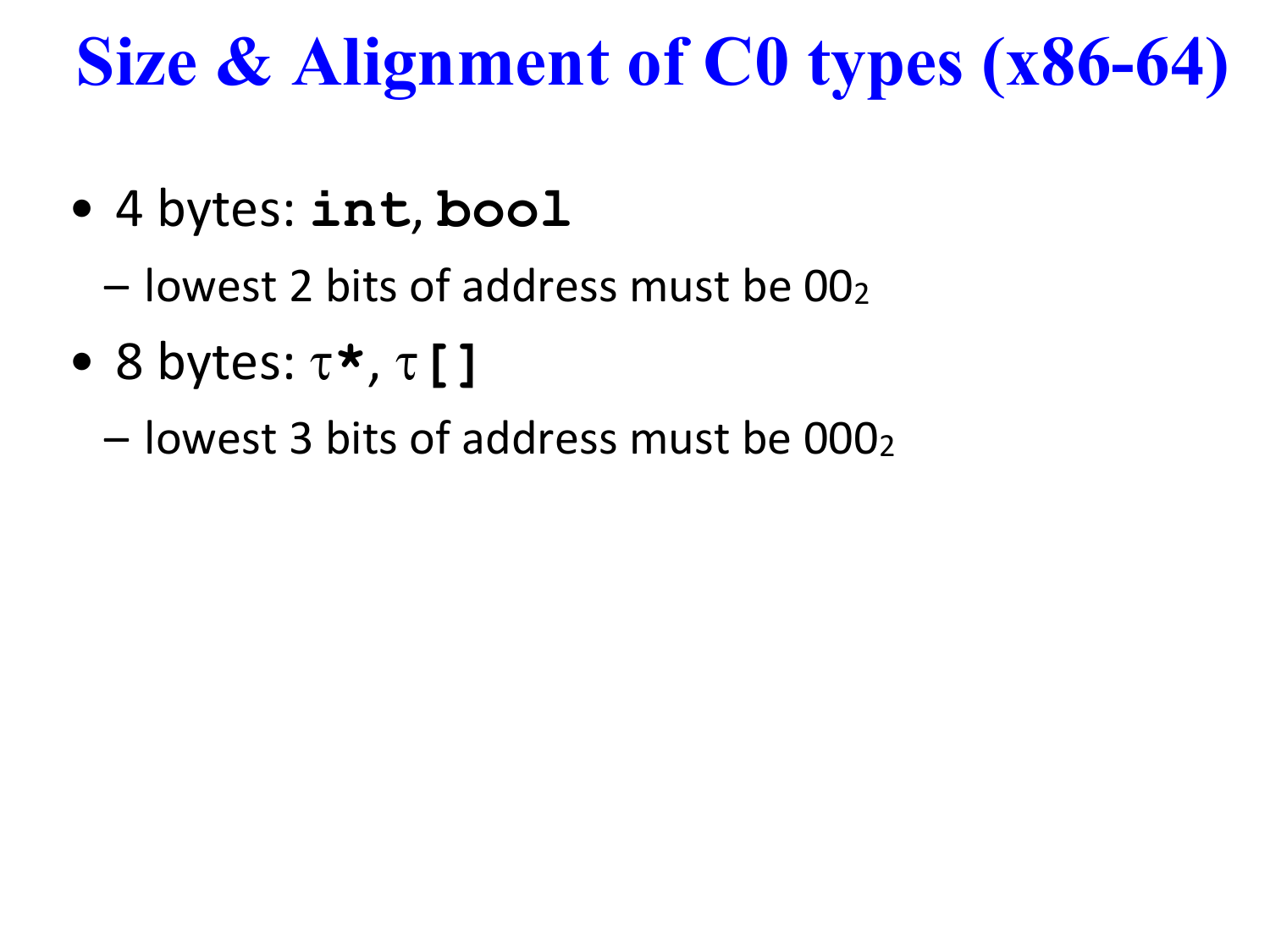# **Satisfying Alignment with Structures**

struct S1 {

char c;

 $*_{\mathsf{p}};$ 

int i[2];

double v;

- Within structure:
	- Satisfy each element's alignment requirement
- Overall structure placement
	- Each structure has alignment requirement **K**
		- **• K** = Largest alignment of any element
	- Initial address & structure length must be multiples of **K**
- Example: K = 8, due to **double** element

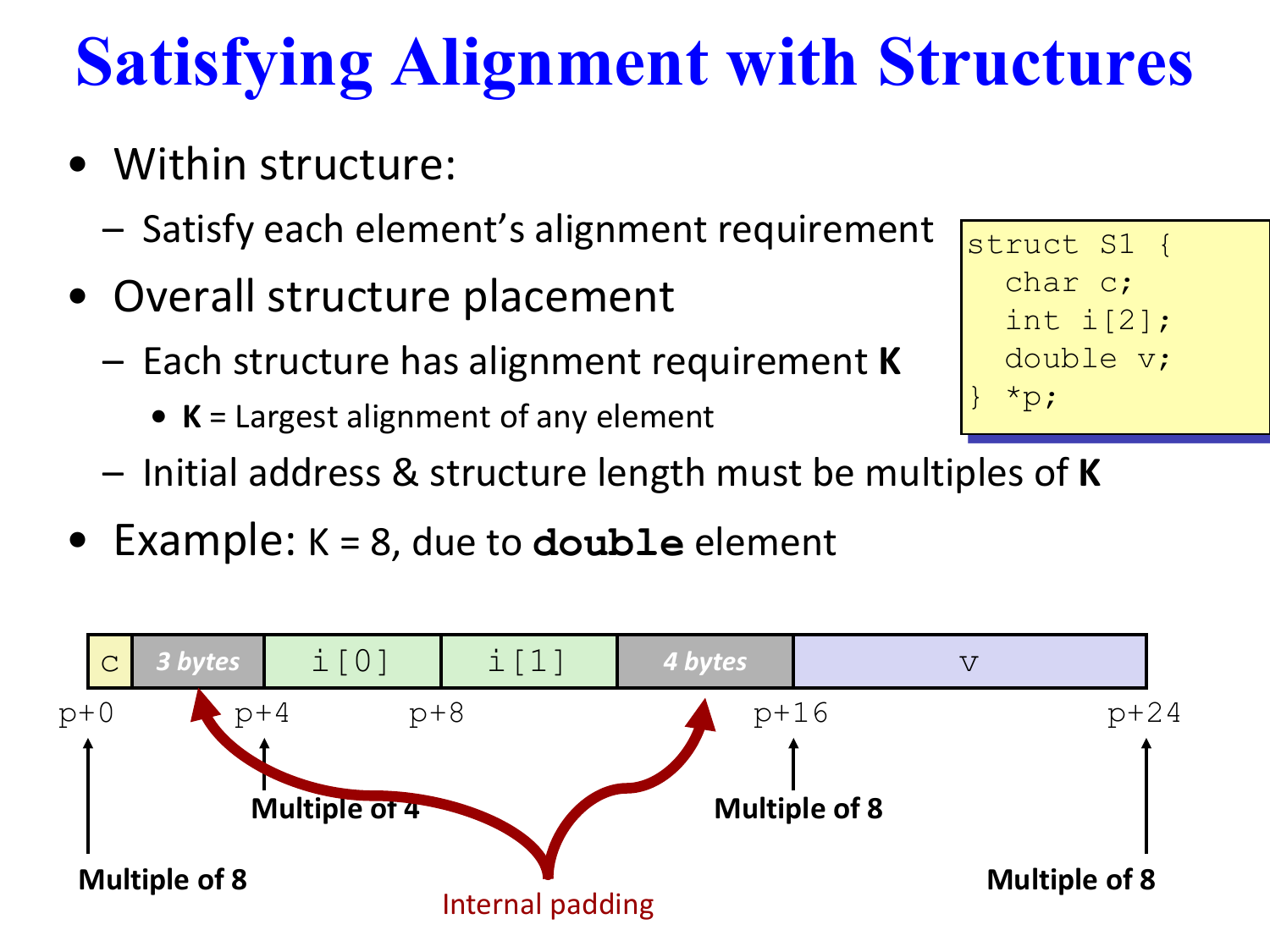# **Meeting Overall Alignment Requirement**

- For largest alignment requirement K
- Overall structure must be multiple of K



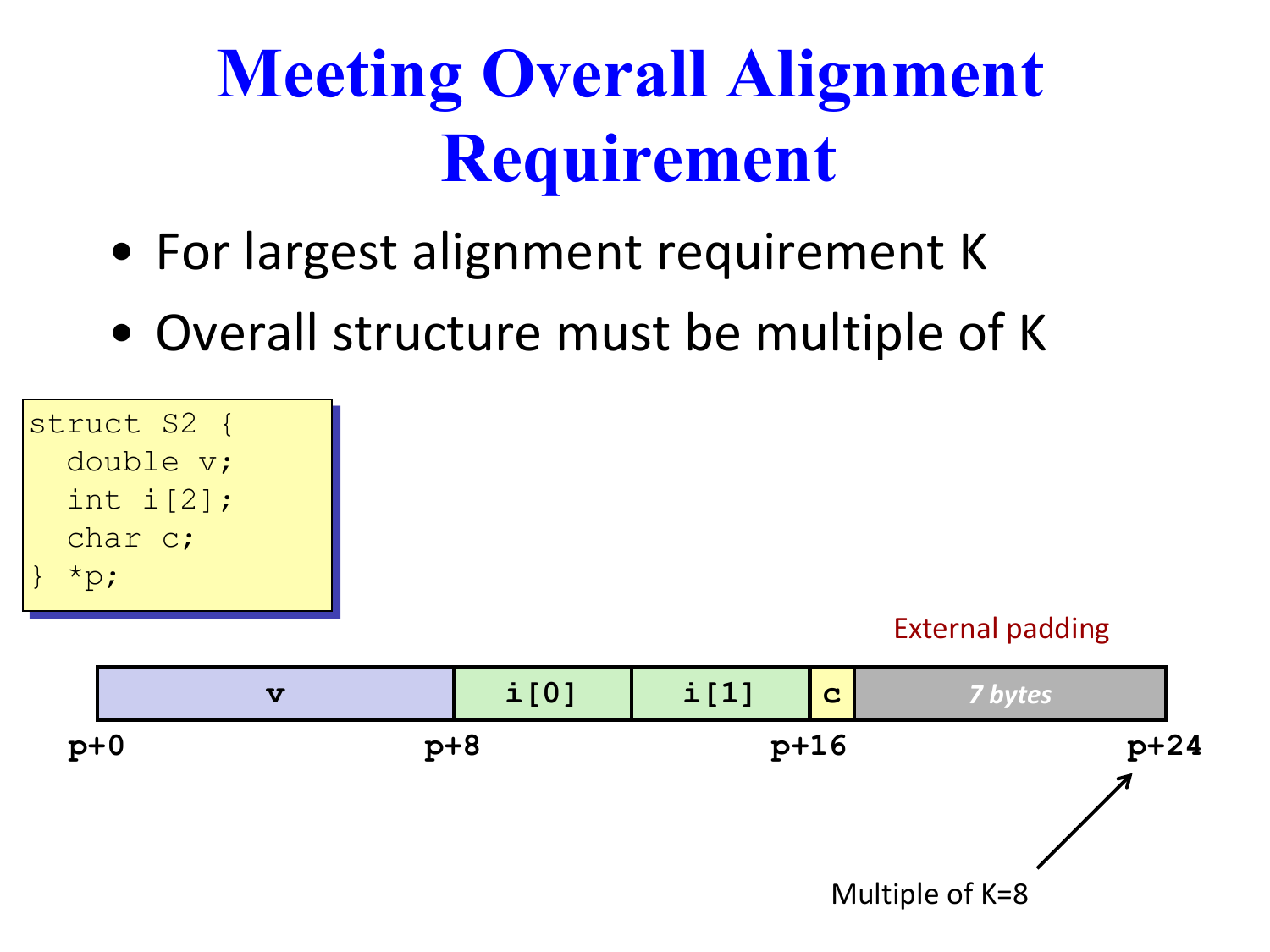# **Arrays of Structures**

- Overall structure length multiple of K
- Satisfy alignment requirement for every element

struct S2 { double v; int i[2]; char c;  $a[10]$ ;

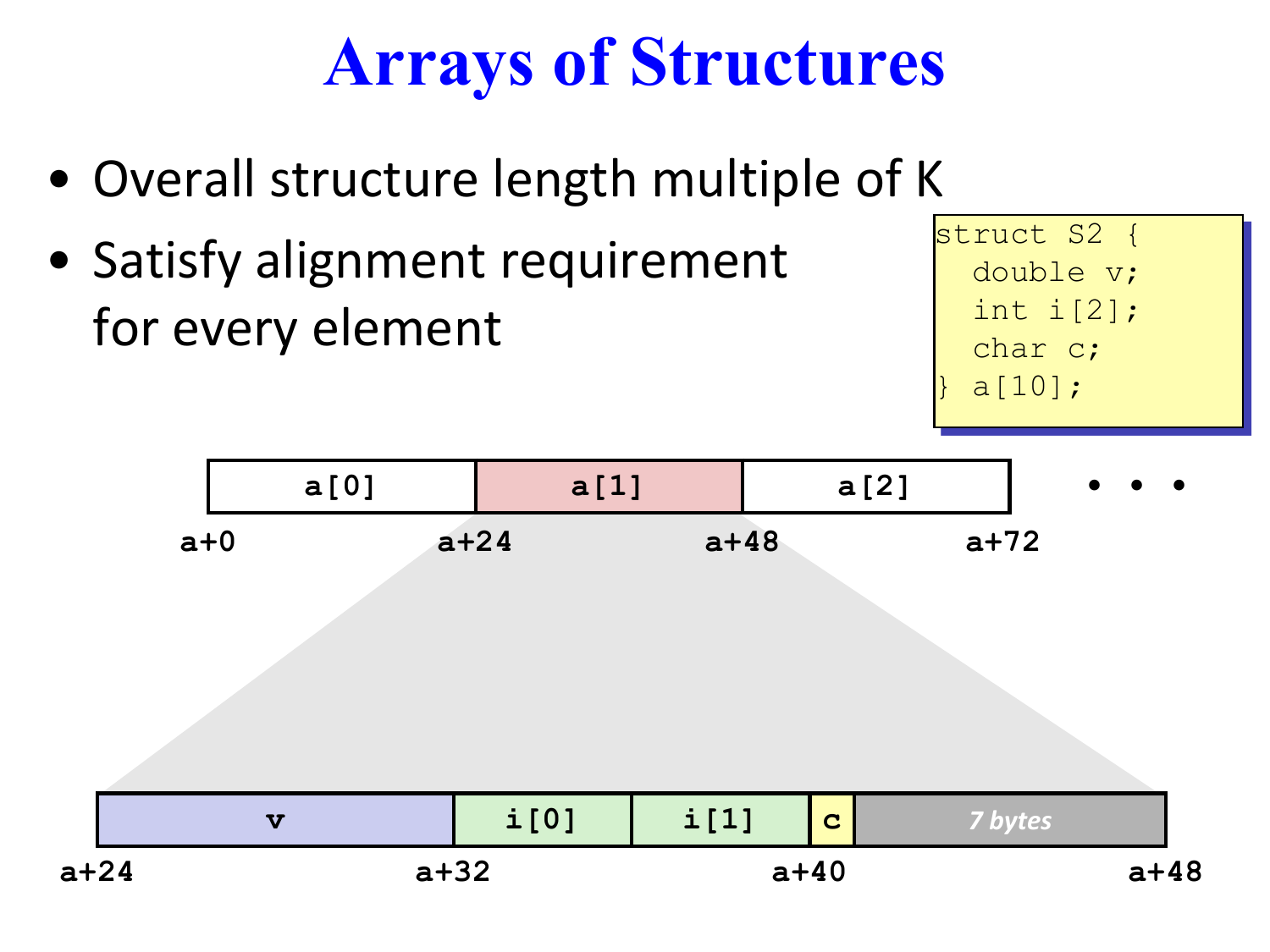# **Accessing Array Elements**

- Compute array offset 12\*idx
	- **– sizeof(S3)**, including alignment spacers
- Element **j** is at offset 8 within structure
- Assembler gives offset **a+8**
	- Resolved during linking



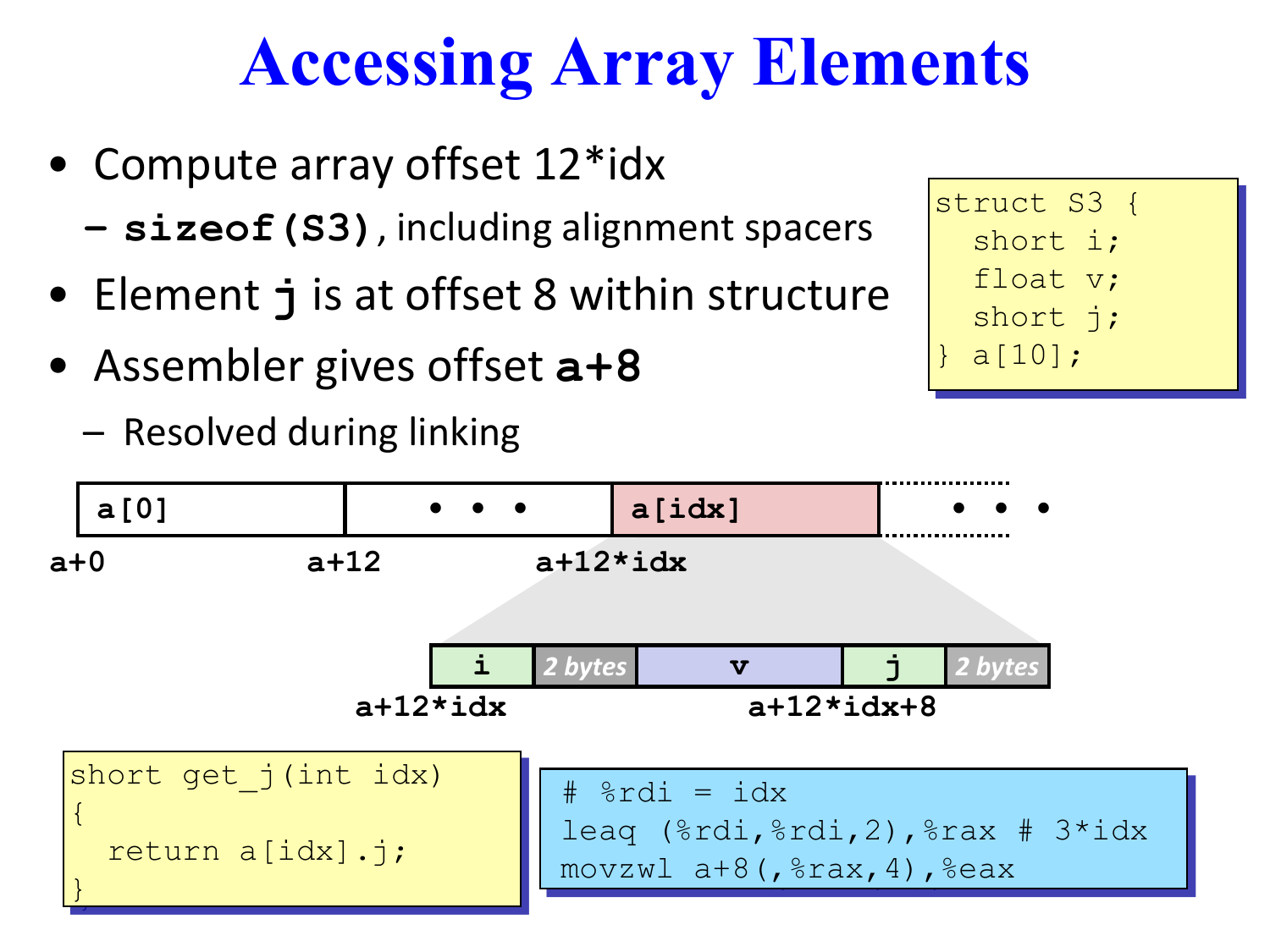### **L4 structs**

- Must be allocated on the heap.
- Field names are in their own namespace
- In each struct, field names must be unique
- Can only be defined once.
- Can be used (in special cases) before declared!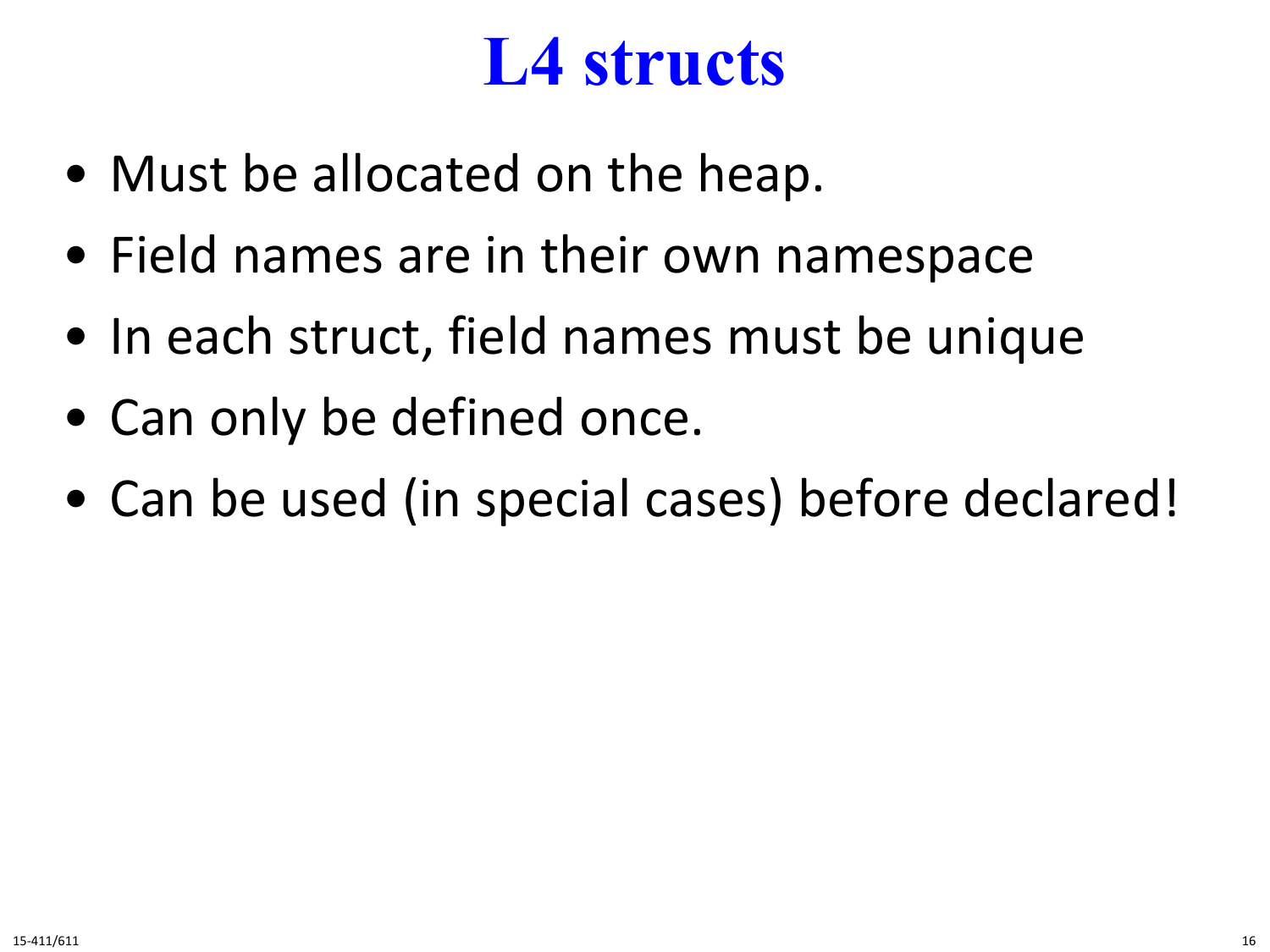# **Big and Small Types**

- Small types fit in registers
	- int, bool,  $\tau^*$ ,  $\tau$ []
	- 4 or 8 bytes in L4
- Large types are allocated on the heap
	- **struct** *s*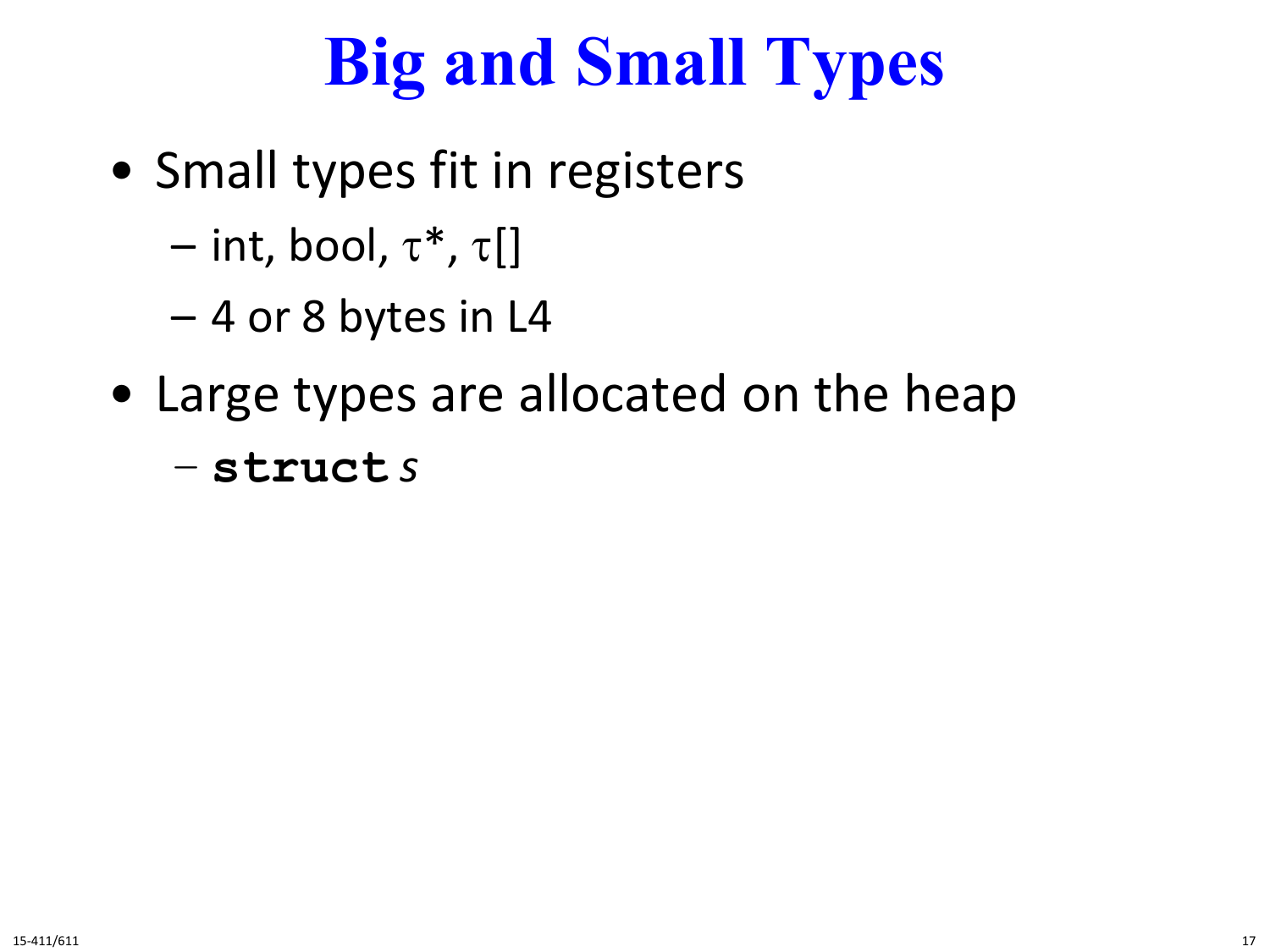## **Restrictions vis a vis Small Types**

### All of the following must be small types:

- Local variables
- function parameters
- return values
- Ival and rval in assignments
- Expressions
	- conditional expressions
	- **==** and **!=**
	- simple expressions (i.e., expressions as statements)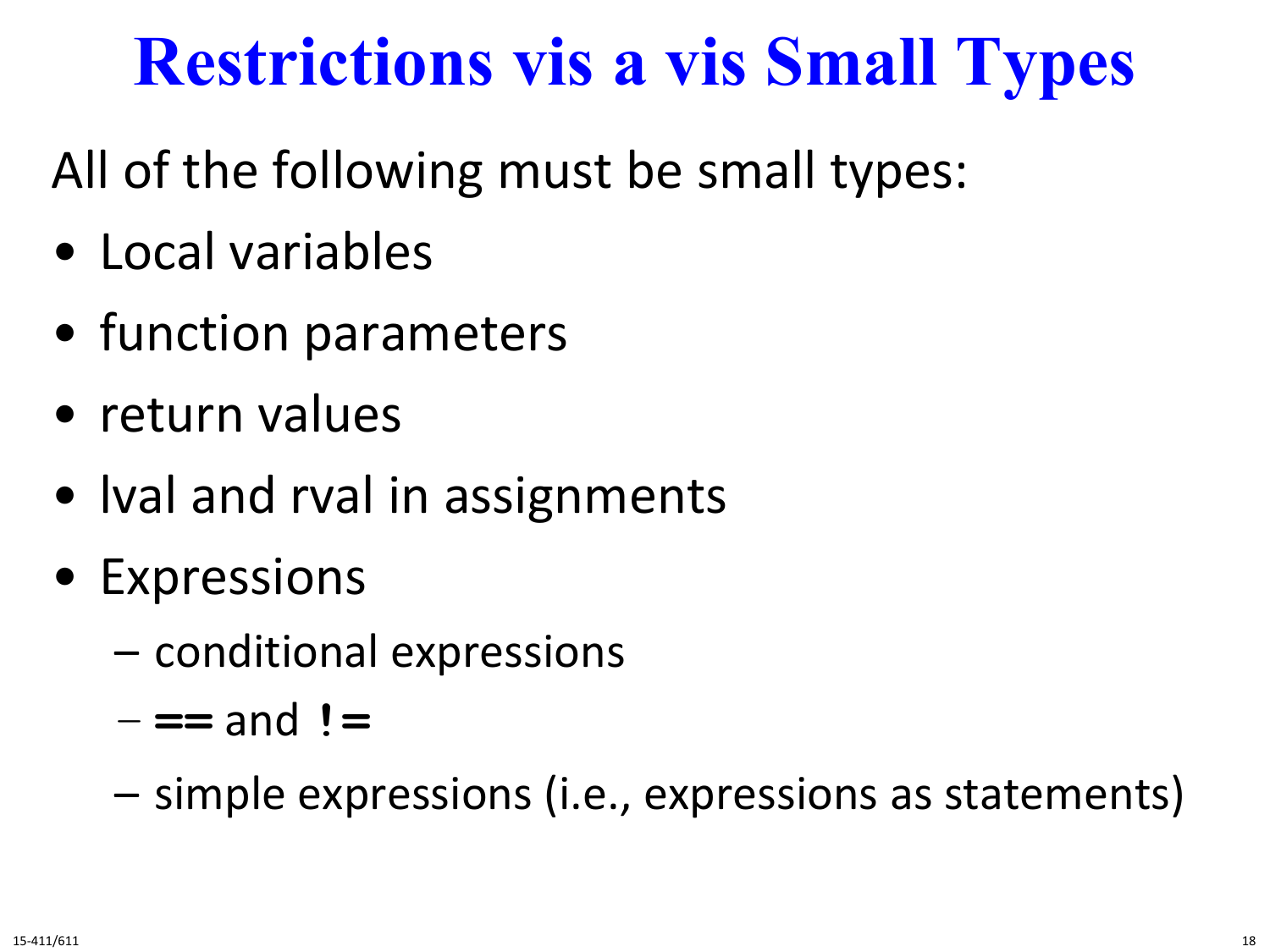### **Namespaces**

- Each struct definition creates its own namespace, so
	- fieldnames never conflict with other variables, function names, type names, field names in other structs
- Field names in a structure must be unique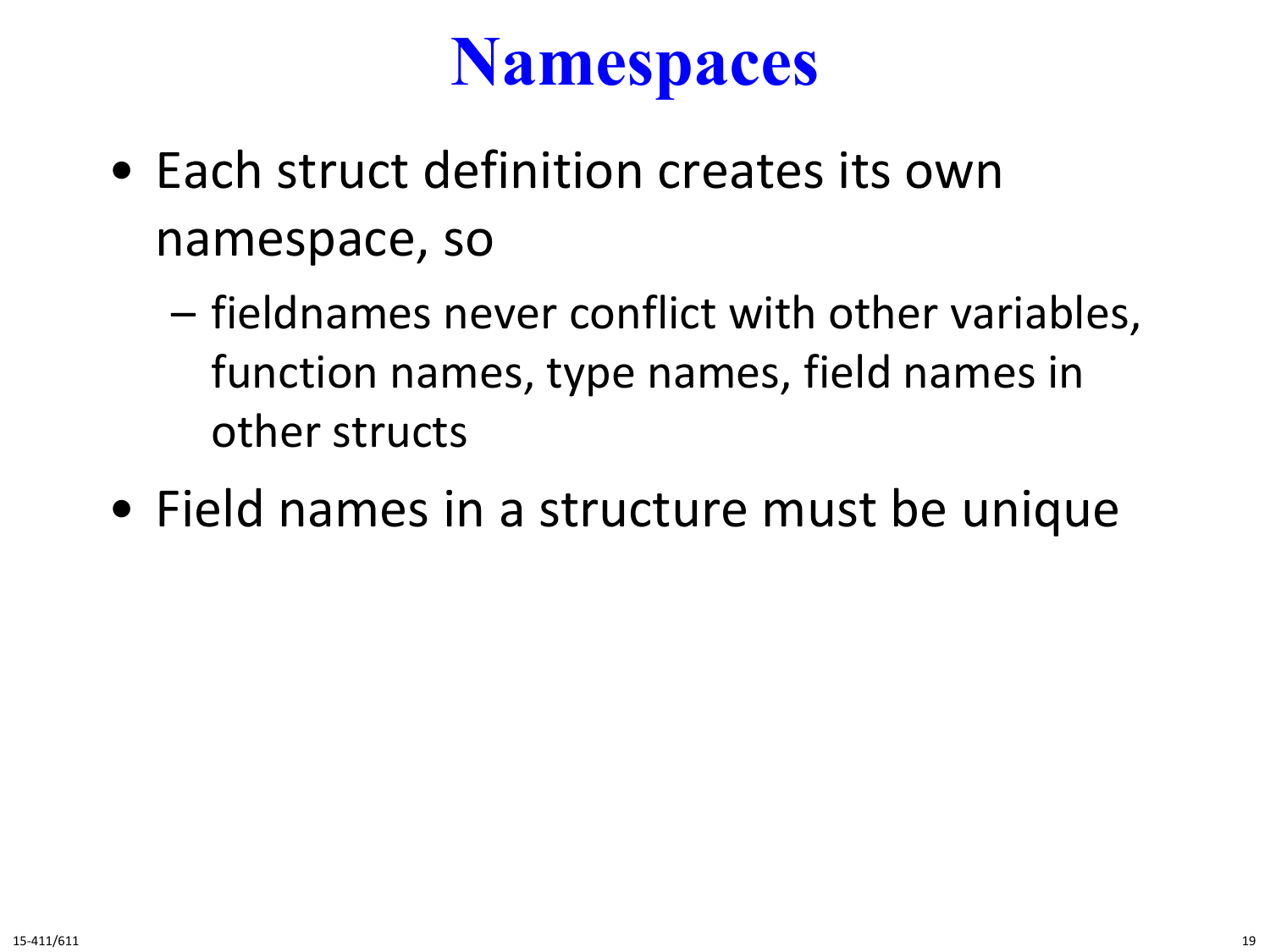### **Declare v. Define**

- Declaration: **struct s;**
- Definition: **struct s** {  $\tau_1 f_1; ... \tau_n f_n;$  };
- Only 1 definition allowed
- If size is irrelevant:
	- Can be used before defined
	- Can be used without prior declaration!
- Size is relevant in
	- **alloc(struct** *s***)** and **alloc\_array(struct** *s***,** *e***)**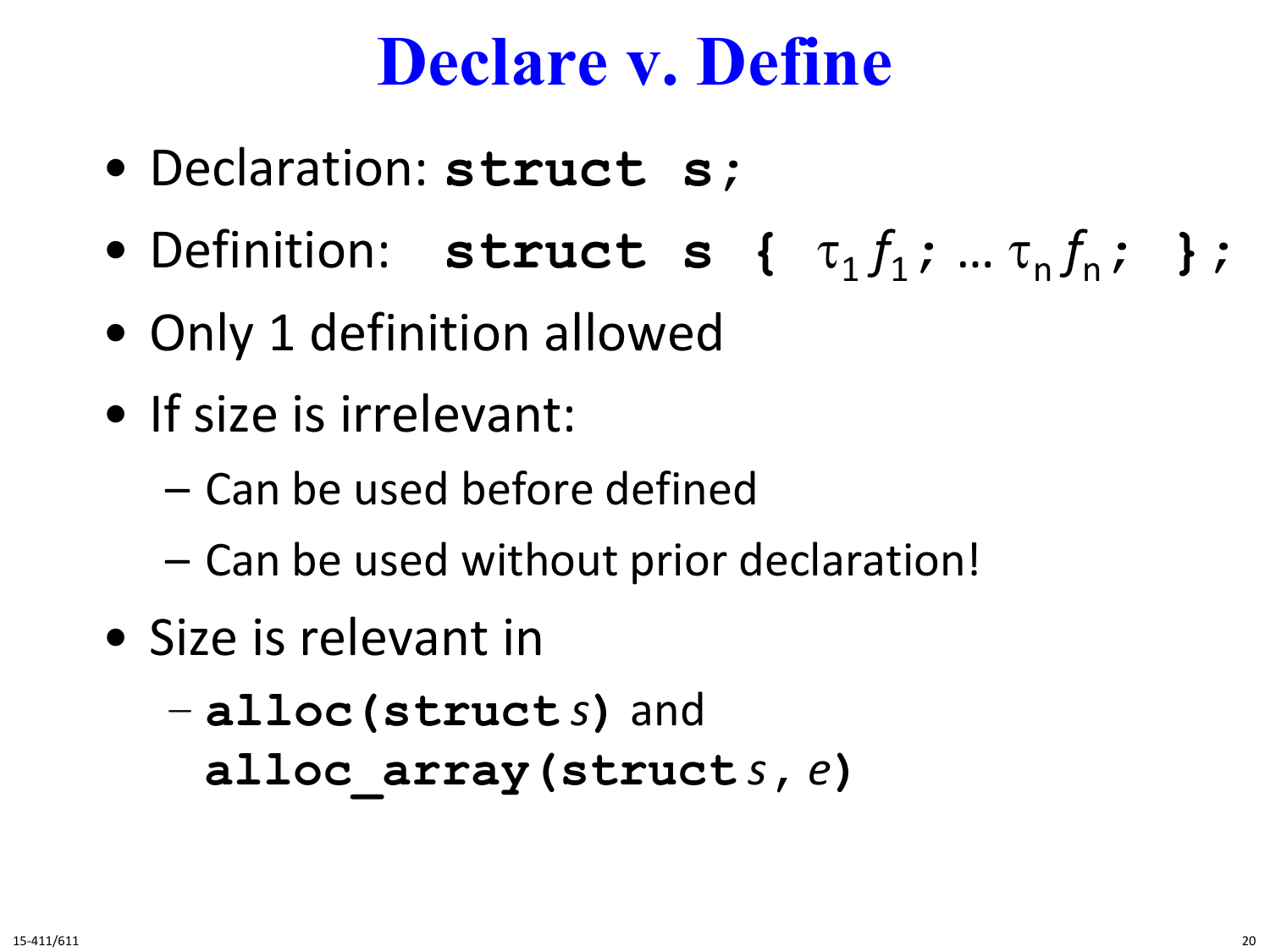### **Static Semantics**

- Extend types  $\tau ::= \text{int} | \text{bool} | \tau^* | \tau | ]$  | struct *s*
- Extend expressions

$$
d ::= ... | d.f
$$
  

$$
e ::= ... | e.f | e \rightarrow f
$$

• Elaboration

$$
e \rightarrow f \equiv (* e).f
$$
  
Note: **structures**  
must be defined  

$$
\Gamma \vdash e: \text{struct } s \quad s.f: \tau
$$

 $\Gamma \vdash e.f : \tau$ 

• Typing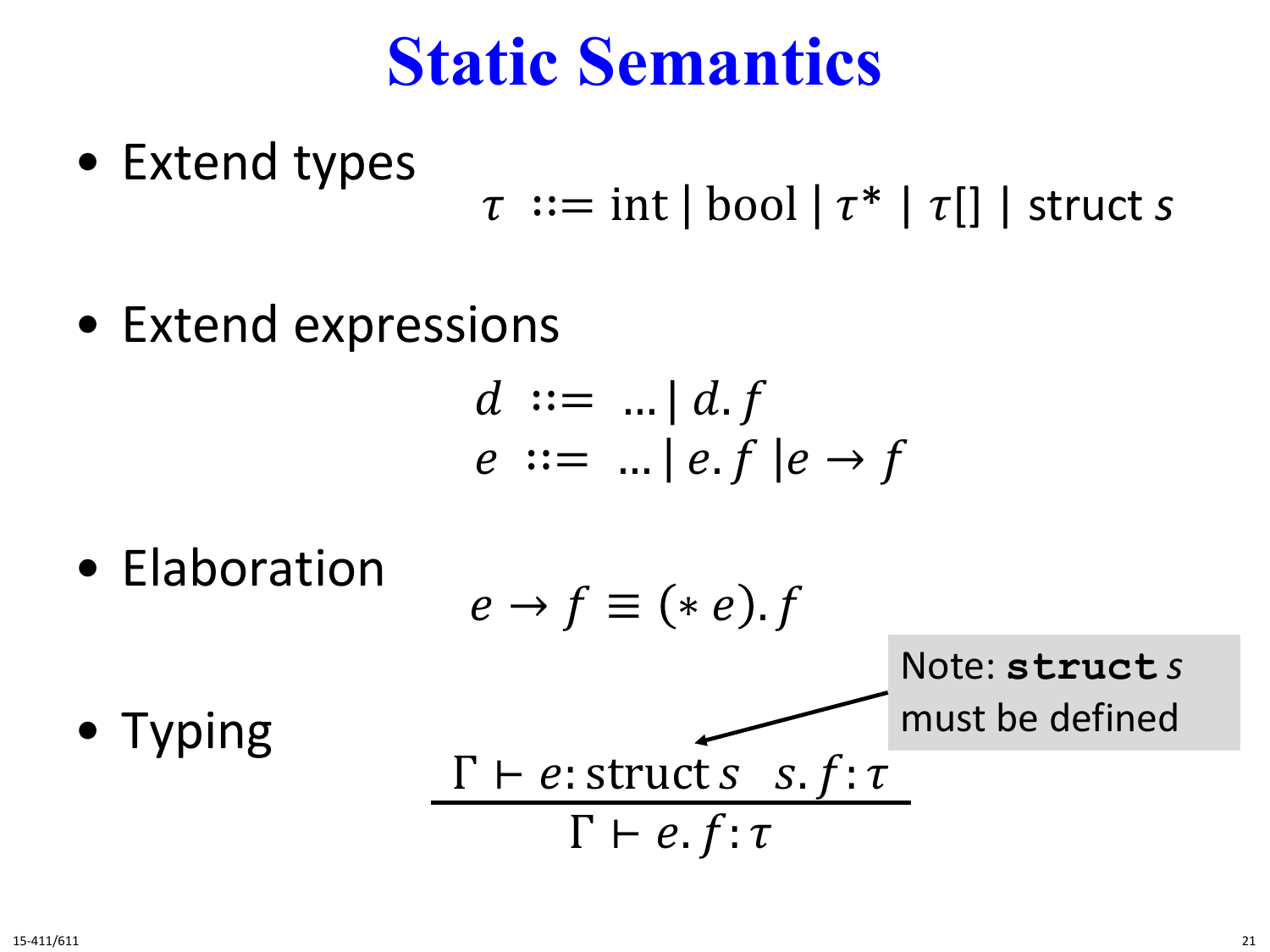### **Static Semantics**

- Extend types  $\tau ::= \text{int} | \text{bool} | \tau^* | \tau | ]$  | struct *s*
- Extend expressions

$$
d ::= ... | d.f
$$
  

$$
e ::= ... | e.f | e \rightarrow f
$$

 $\bullet$  Elabora typir typing rules are needed! Because we defined *d* to be an expression no other

> → ≡ ∗ . (Note: restrictions to small types on all previous rules.)

• Typing

$$
\frac{\Gamma \vdash e: \text{struct } s \cdot s.f: \tau}{\Gamma \vdash e.f: \tau}
$$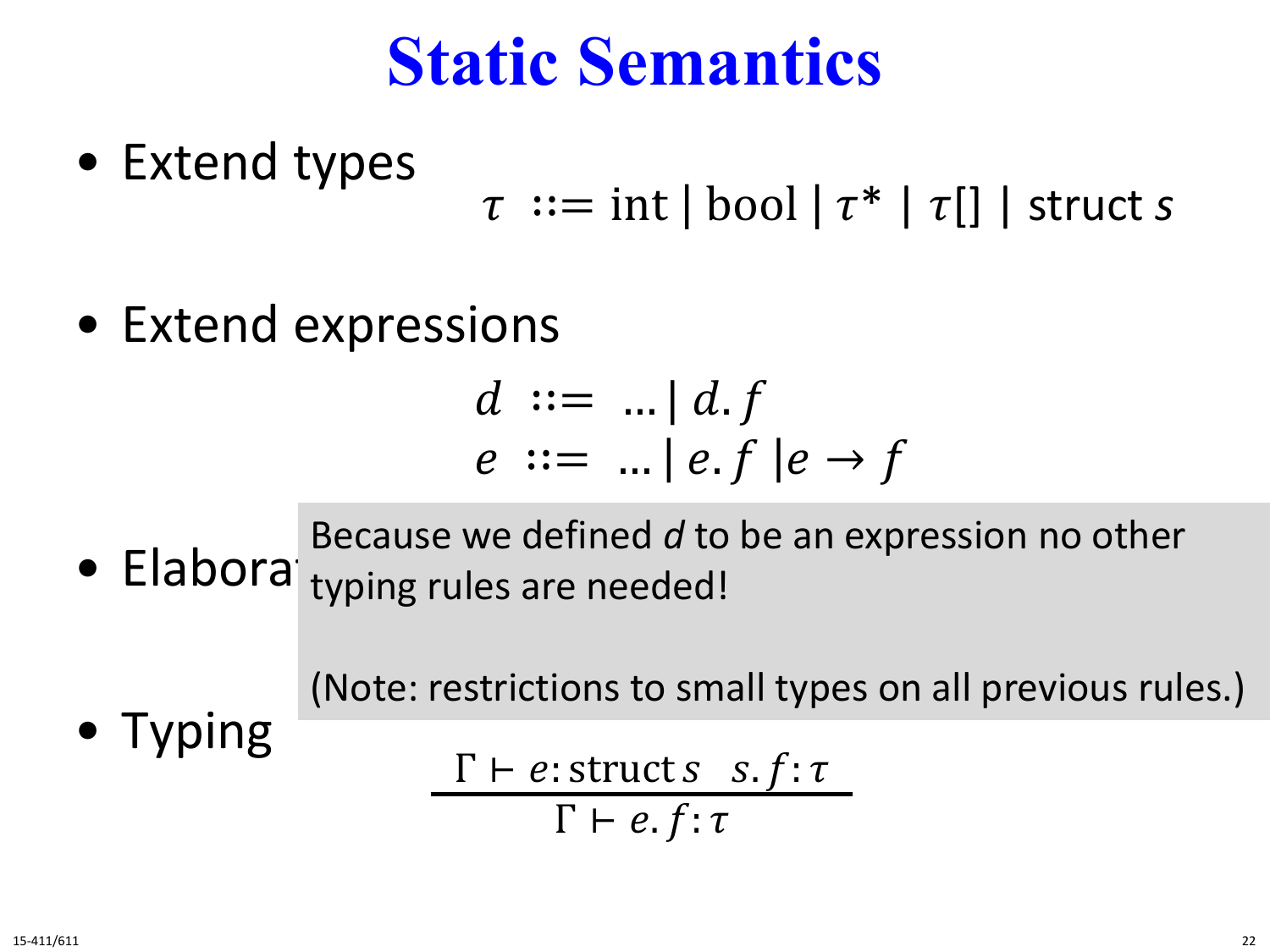# **Parsing L4**

• What is meaning of " $x * y$ ;"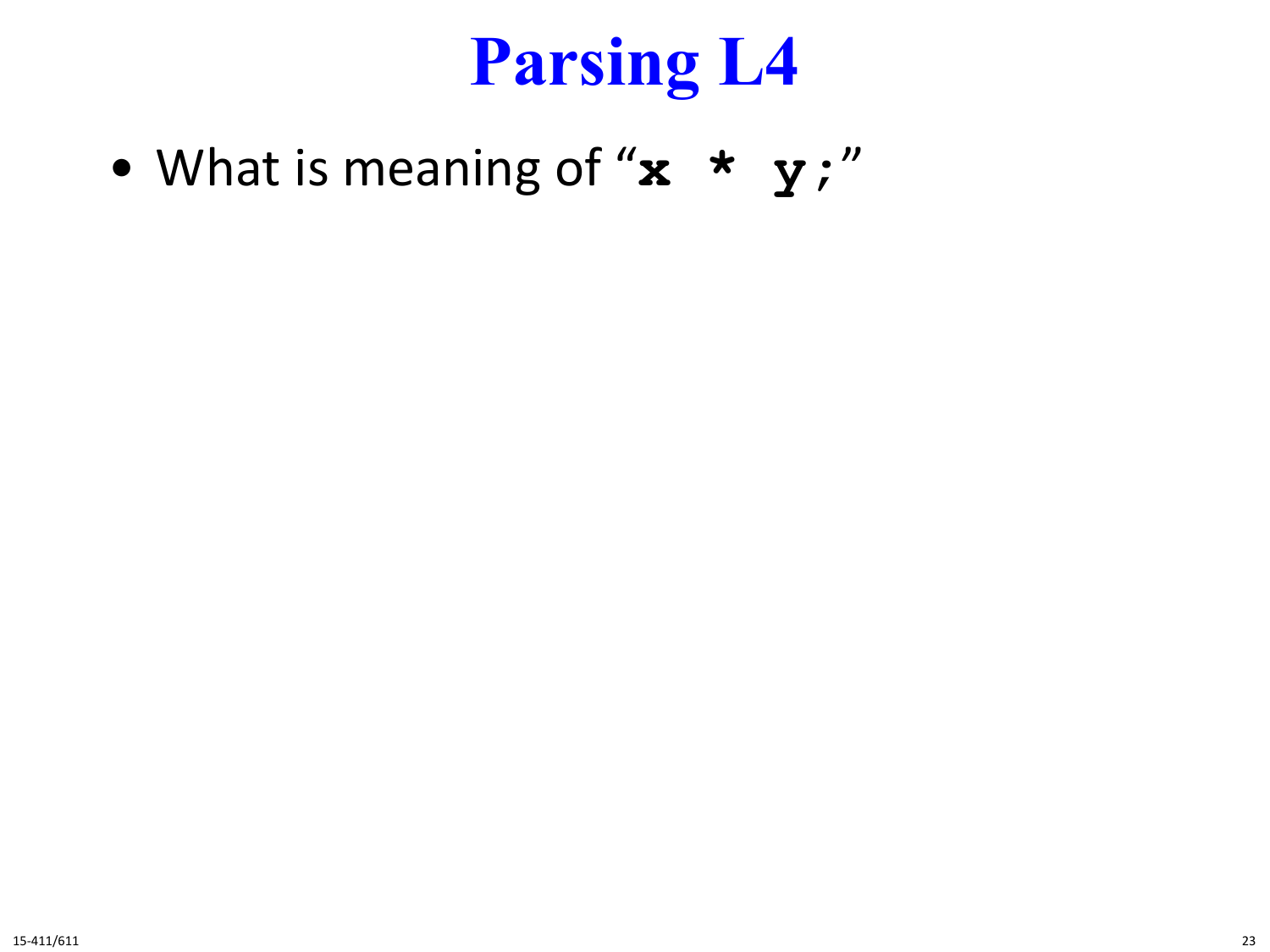# **Parsing L4**

- What is meaning of "**x \* y;**"
	- Is it variable x times variable y?
	- Is it variable y is a pointer to type x?
- How to resolve this context sensitive Issue?
	- top-down parser will require backtracking
	- bottom-parser:
		- Solve after parse. How?
		- Get lexer involved. tricky (but suggested)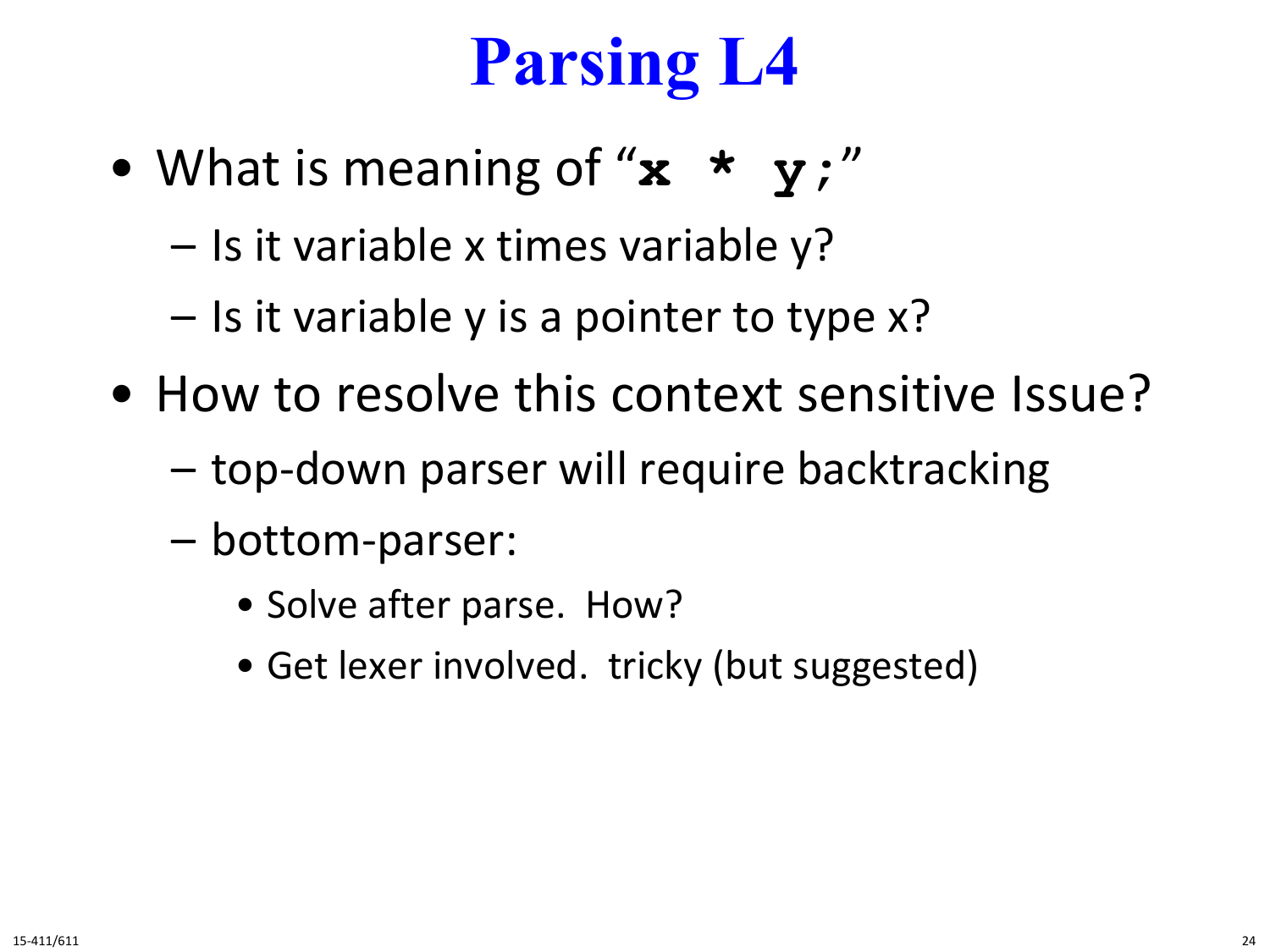```
struct Point {
  int x;
  int y;
};
…
struct Point* p = alloc_struct(point);
```
• What is value of p->x?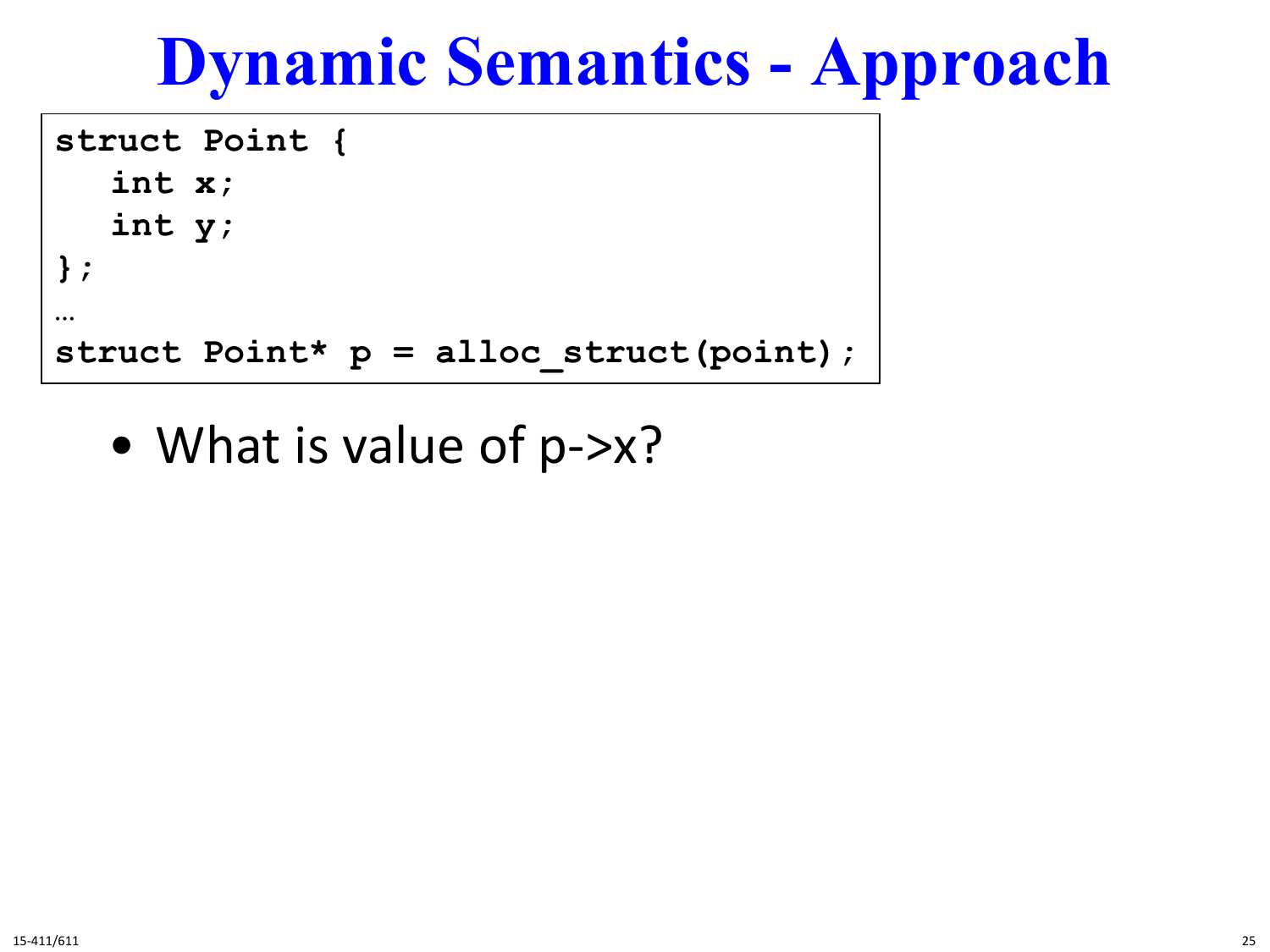```
struct Point {
  int x;
  int y;
};
…
struct Point* p = alloc_struct(point);
```
- What is value of  $(*p).x?$
- What is value of \*p?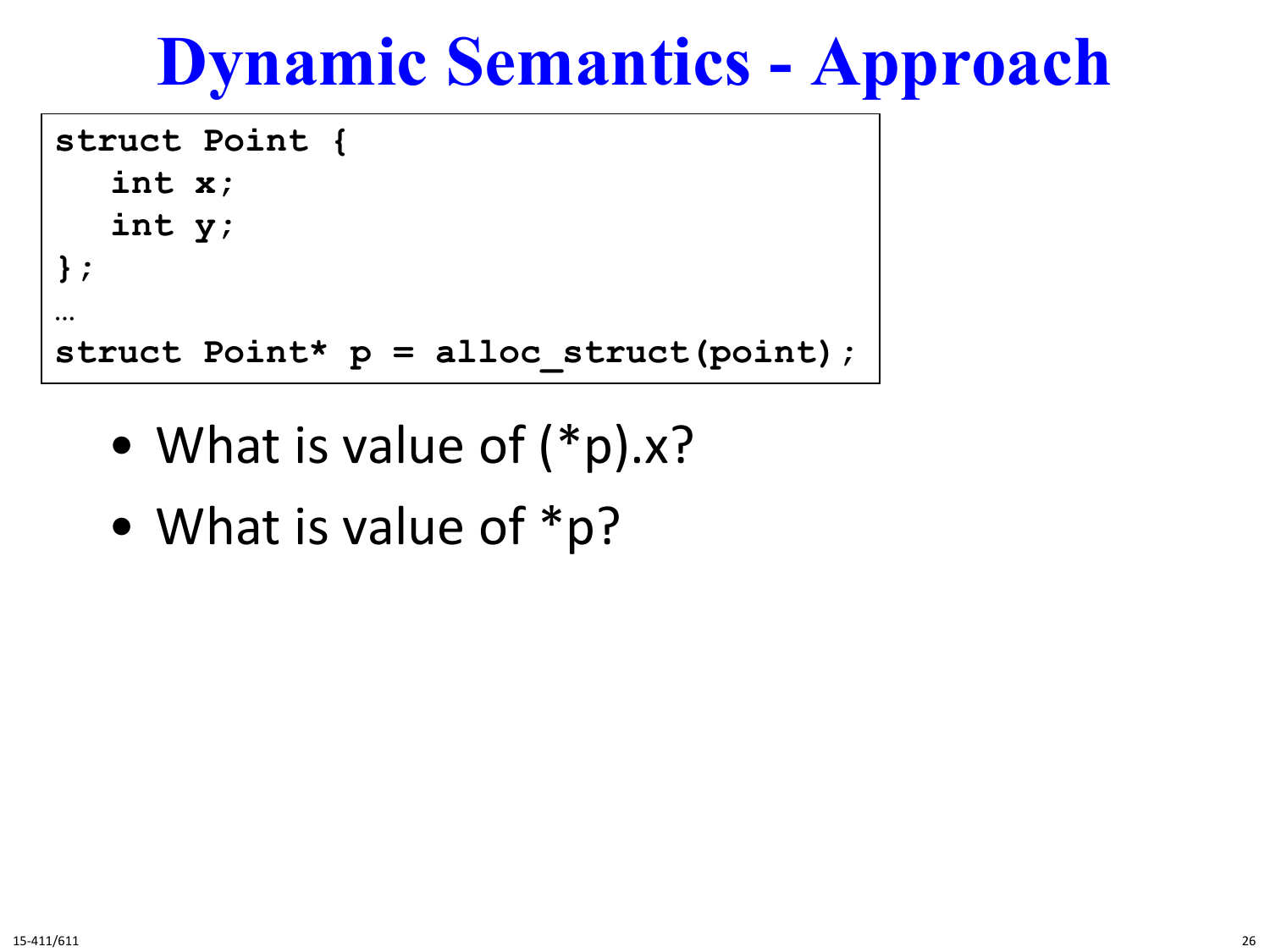```
struct Point {
  int x;
  int y;
};
…
struct Point* p = alloc_struct(point);
```
- What is value of  $(*p).x?$
- What is value of \*p?
- Two approaches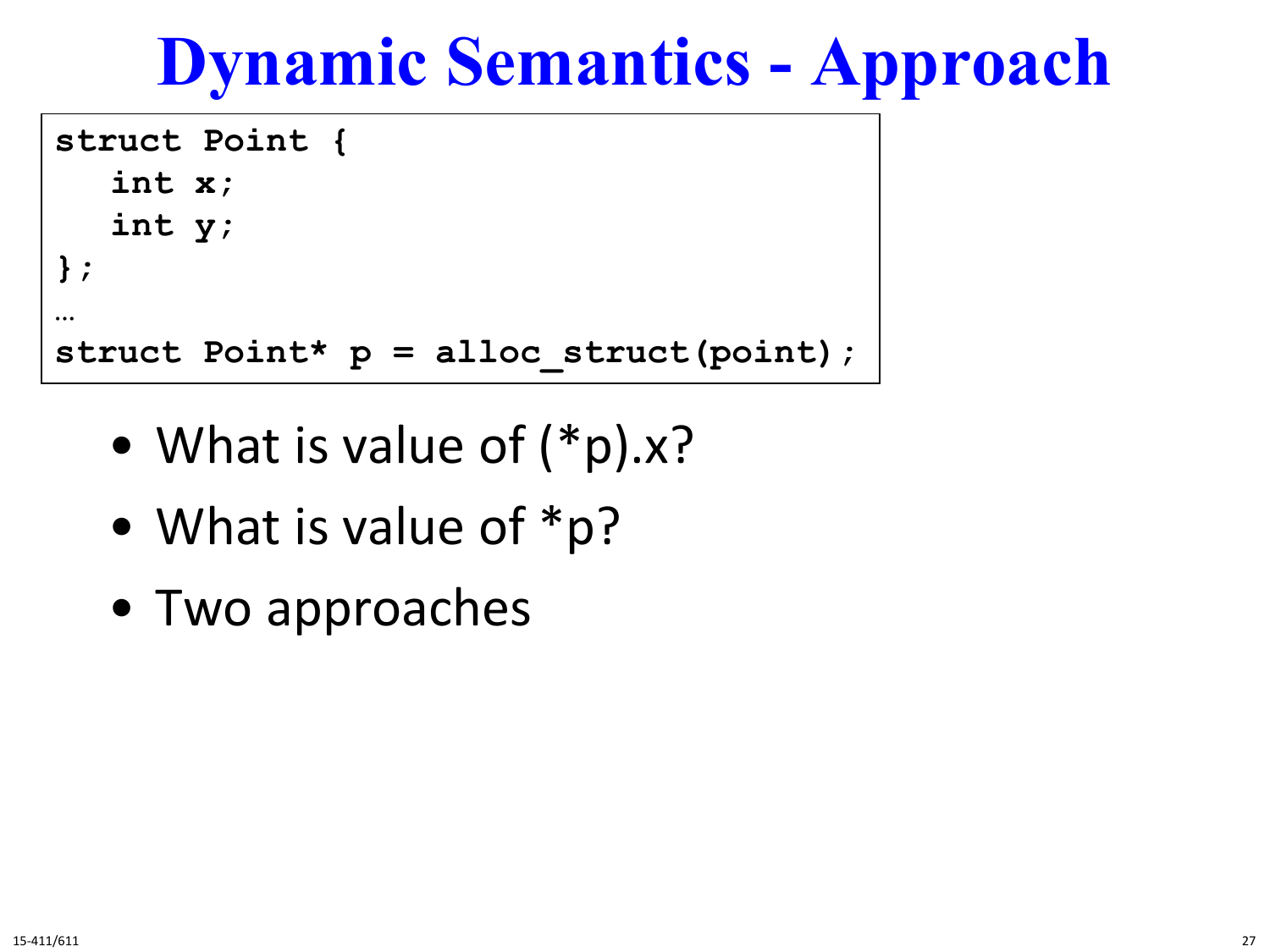```
struct Point {
  int x;
  int y;
};
…
struct Point* p = alloc_struct(point);
```
- What is value of  $(*p).x?$
- What is value of \*p?
- Approach one: \*p is entire structure
	- read in entire structure
	- select field

 $H$ ;  $S$ ;  $\eta$   $\vdash$   $e.f \rhd K$  $\longrightarrow$   $H$ ;  $S$ ;  $\eta$   $\vdash$   $e \triangleright (\_, y, K)$  $H: S: \eta \vdash \{x = v_1, y = v_2\} \rhd (\_, y, K) \longrightarrow H: S: \eta \vdash v_2 \rhd K$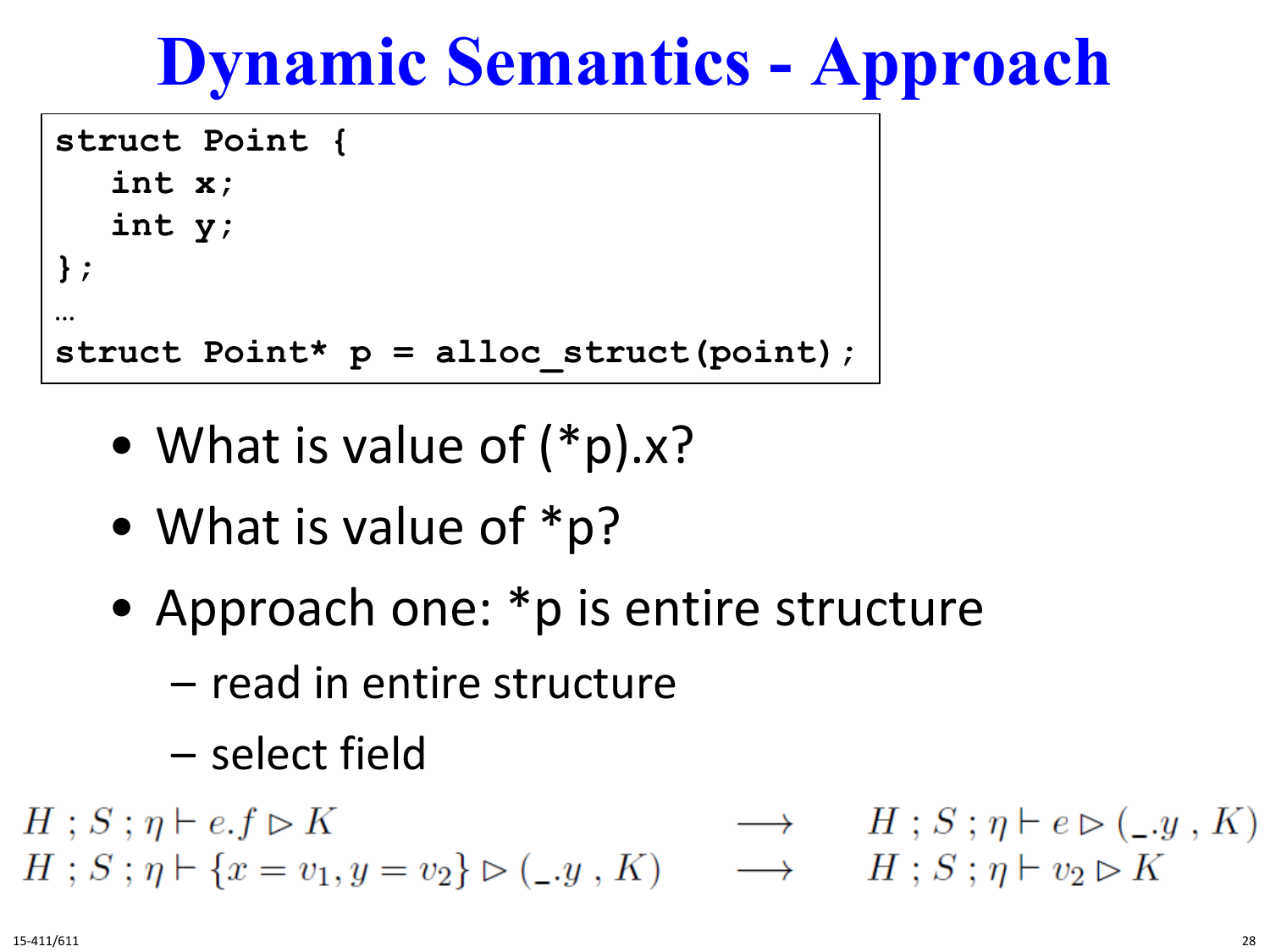```
struct Point {
  int x;
  int y;
};
…
struct Point* p = alloc_struct(point);
```
- What is value of  $(*p).x?$
- What is value of \*p?
- Approach one: \*p is entire structure
- Approach two: \*p has no meaning in and of itself, rather p is an address and (\*p).x is an address calculation followed by a load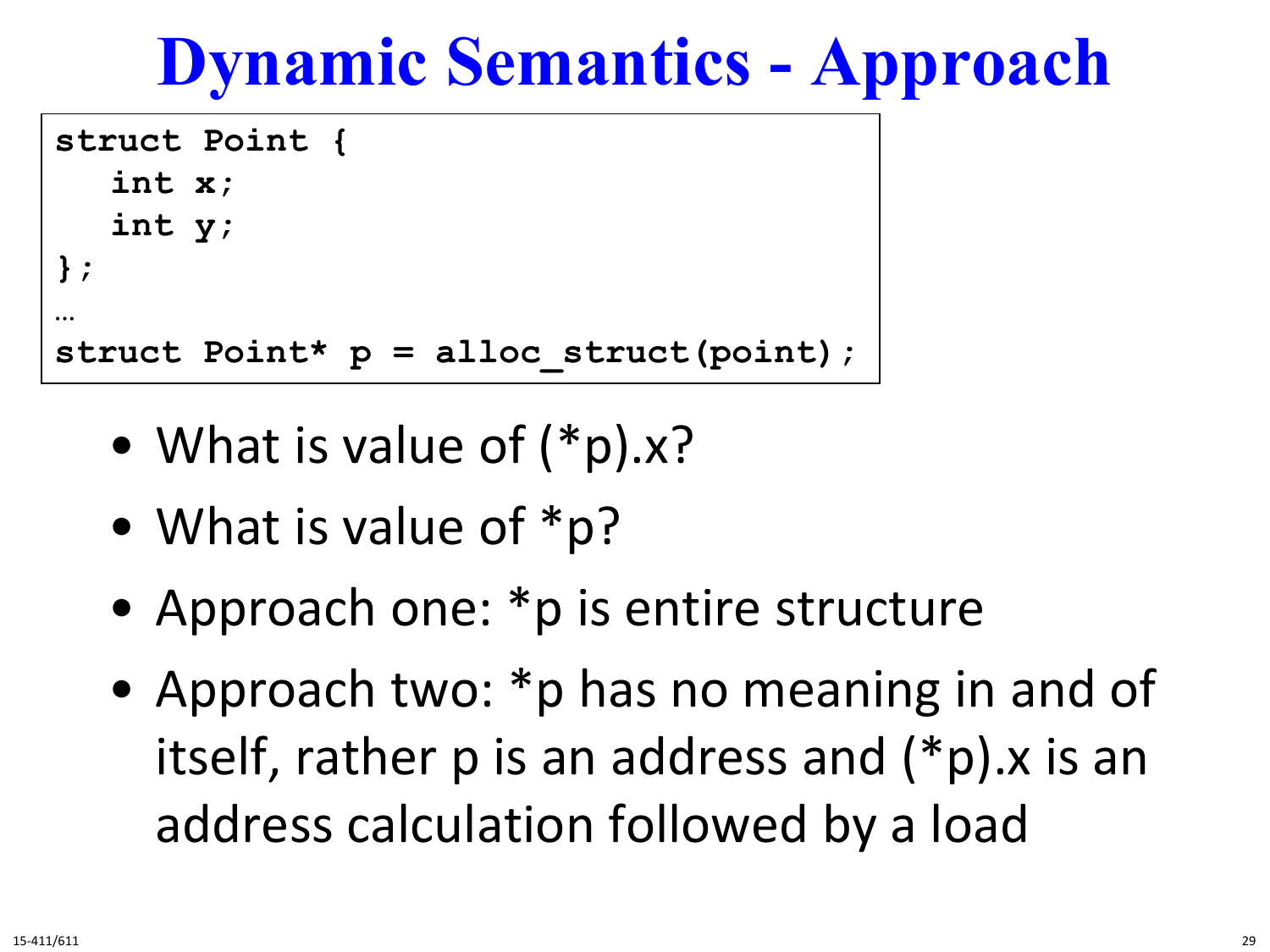## **Address of operator: &**

- Introduce, into the dynamic semantics, the address-of operation, **&**
- So, **(\*p).f** becomes:
	- get address of p
	- get offset from start of p to f
	- calculate a = sum of above
	- load proper number of bytes from a
- I.e., **(\*p).f** ⇒ **\*(&((\*p).f))**
- Notice similarity to \*d used as an Ival (from last lecture)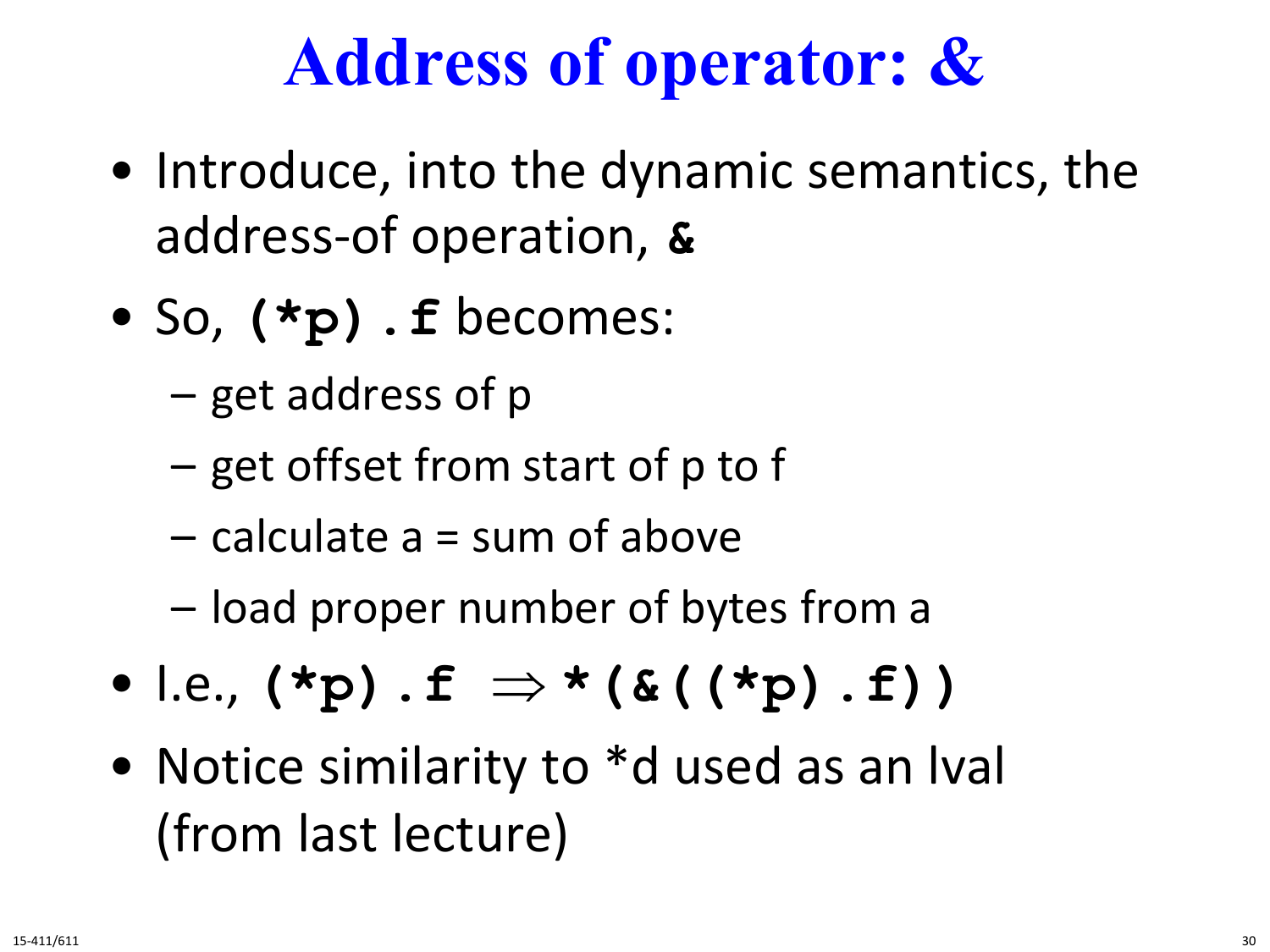#### **Writing to the heap** From last lecture

- left to right evaluation of address and rval
- $\longrightarrow$   $H$ ;  $S$ ;  $\eta \vdash d \rhd (\text{assign}(*_-, e)$ ,  $K)$  $H : S : \eta \vdash \mathsf{assign}(*d, e) \blacktriangleright K$
- $H: S: \eta \vdash a \rhd (\text{assign}(*_-, e), K) \longrightarrow H: S: \eta \vdash e \rhd (\text{assign}(*a, \_), K)$

- Then making assignment (if  $a \neq 0$ )
- $H[a \mapsto c]$ ;  $S$ ;  $\eta \vdash$  nop  $\blacktriangleright K$  $H$ ;  $S$ ;  $\eta \vdash c \rhd$  (assign(\*a, \_),  $K$ )  $\longrightarrow$  $(a \neq 0)$  $H$ ;  $S$ ;  $\eta \vdash c \rhd (\text{assign}(*a, \_), K) \longrightarrow$  $exception(mem)$  $(a = 0)$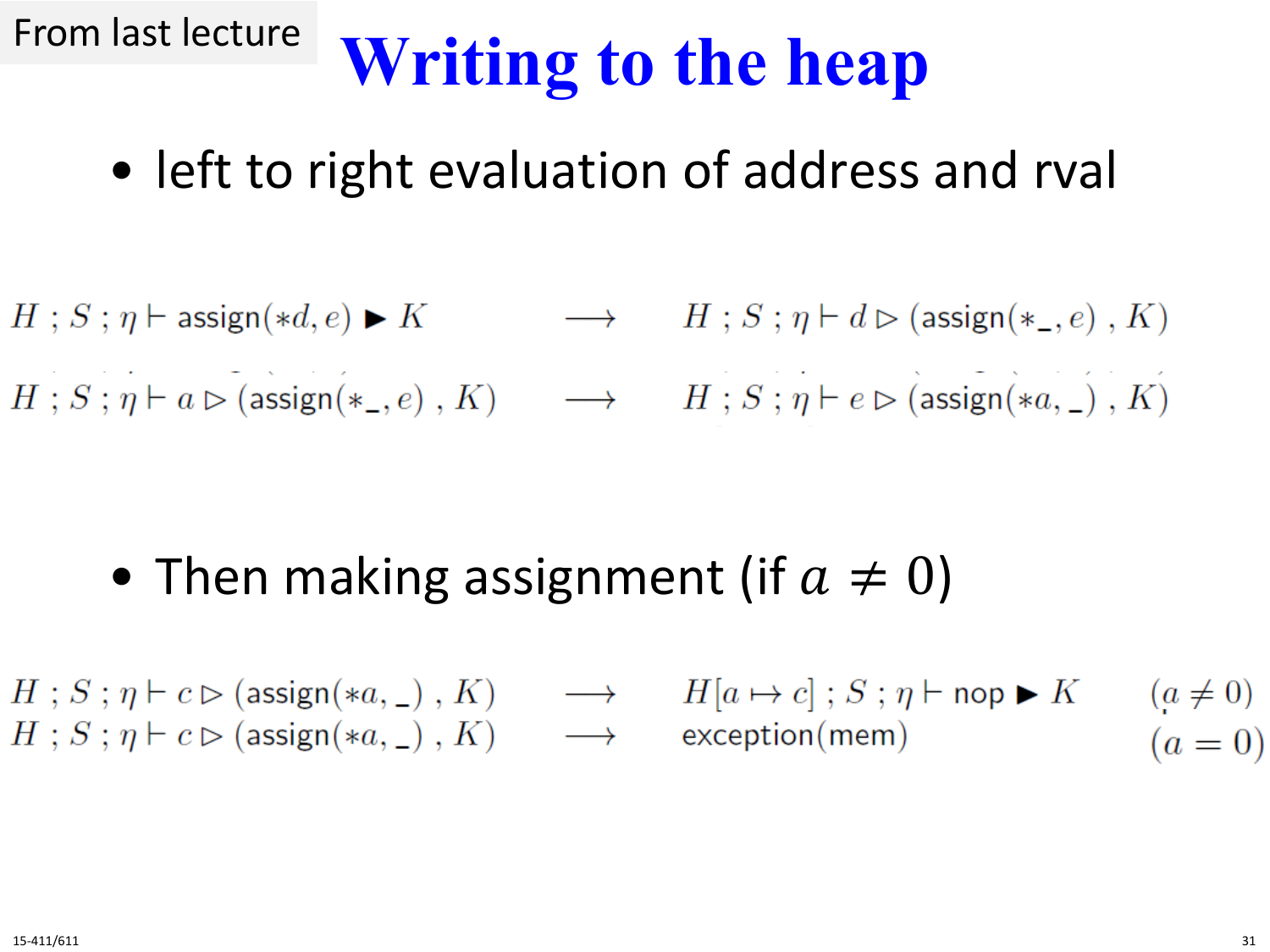## **Address of operator: &**

- Introduce, into the dynamic semantics, the address-of operation, **&**
- So, **(\*p).f** becomes:
	- get address of p
	- get offset from start of p to f
	- calculate a = sum of above
	- load proper number of bytes from a
- I.e., **(\*p).f** ⇒ **\*(&((\*p).f))**
- Notice similarity to \*d used as an Ival (from last lecture)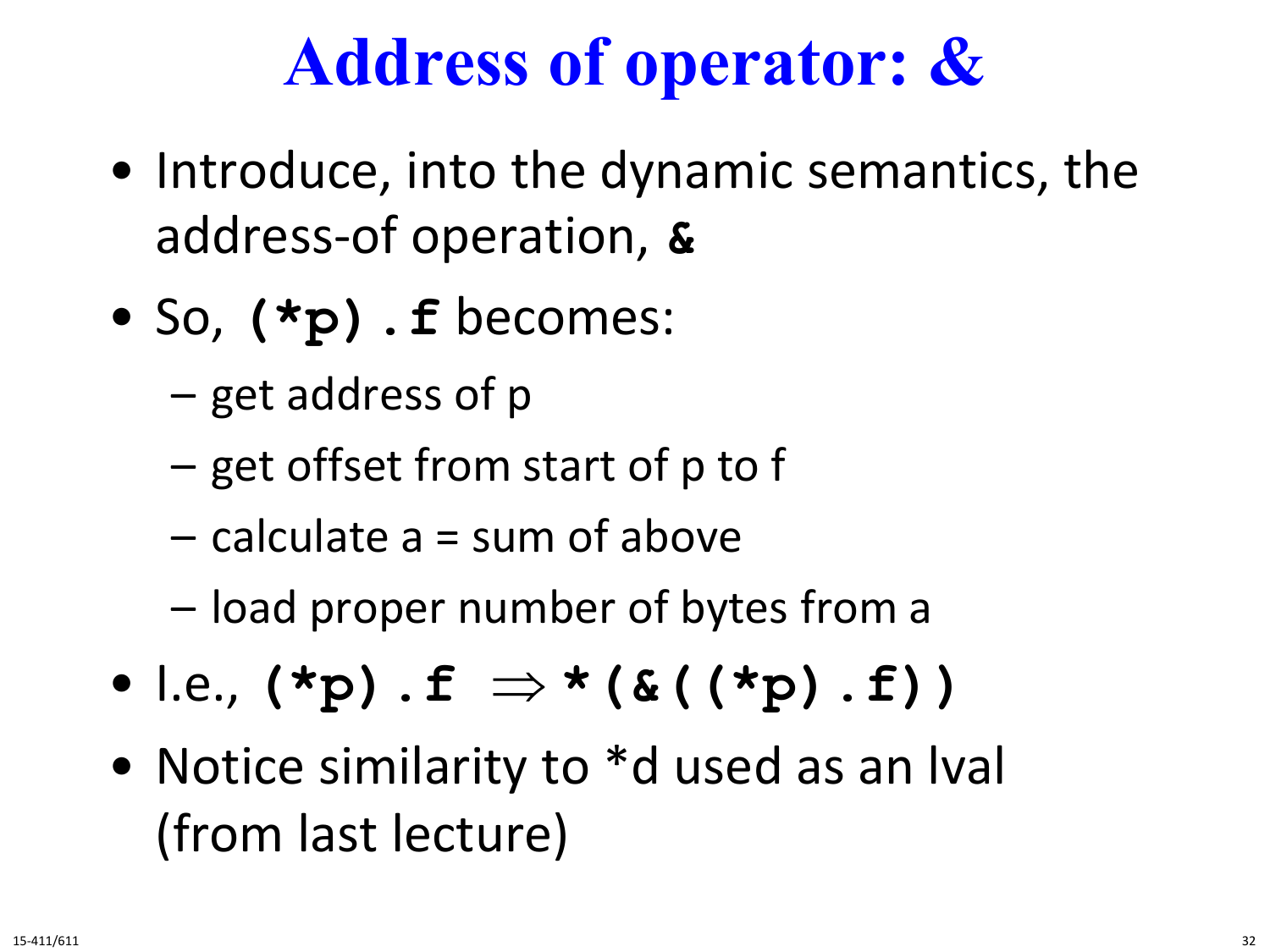### **Field access**

• We evaluate e.f as  $*(\& (e.f))$ 

 $H$ ;  $S$ ;  $\eta$   $\vdash$   $e.f \rhd K$   $\longrightarrow$   $H$ ;  $S$ ;  $\eta$   $\vdash$  \*( $\&$ ( $e.f$ ))  $\rhd K$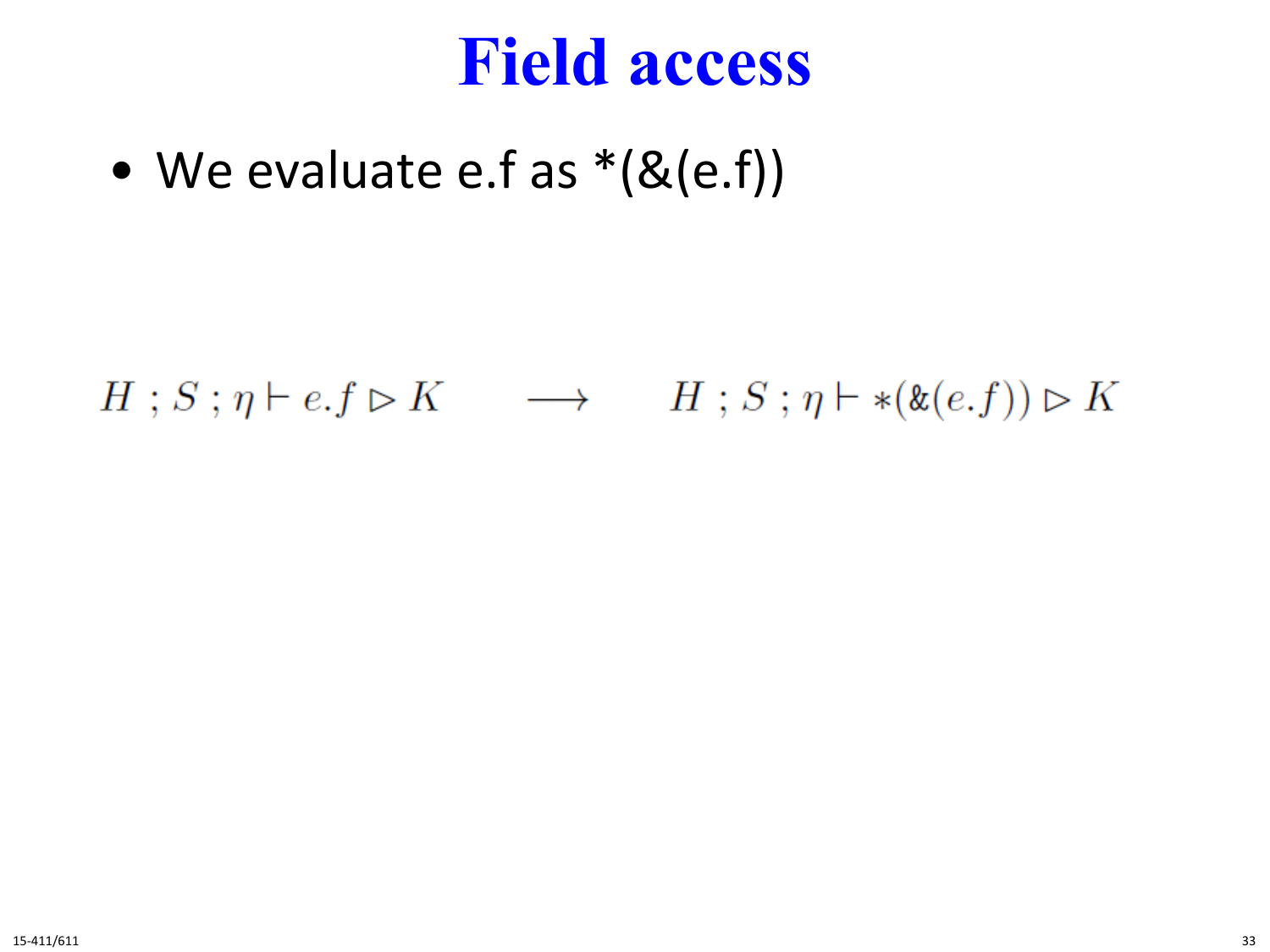$\longrightarrow$   $H$ ;  $S$ ;  $\eta$   $\vdash$   $e \triangleright K$  $H$ ;  $S$ ;  $\eta \vdash \& (*) \triangleright K$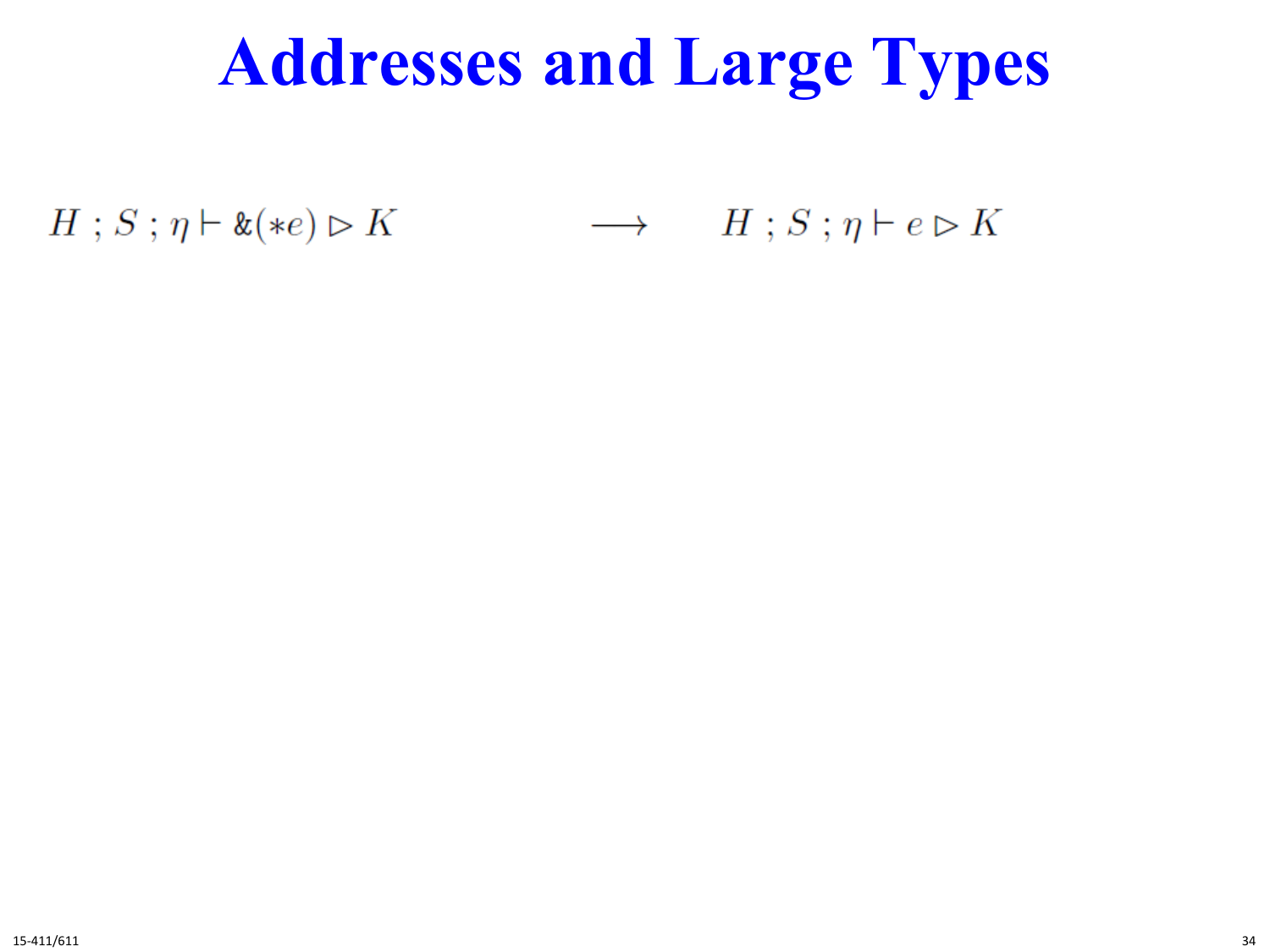- $H$ ;  $S$ ;  $\eta \vdash \& (*) \triangleright K$
- $H$ ;  $S$ ;  $\eta \vdash \& (e.f) \rhd K$
- $H$ ;  $S$ ;  $\eta$   $\vdash$   $a \triangleright (\& \begin{pmatrix} 0 & f \\ g & g \end{pmatrix}, K)$

 $H$ ;  $S$ ;  $\eta$   $\vdash$   $a \triangleright (\& \begin{pmatrix} 0 & f \\ g & g \end{pmatrix}, K)$ 

- $\longrightarrow$   $H$ ;  $S$ ;  $\eta$   $\vdash$   $e \triangleright K$
- $\longrightarrow$   $H$ ;  $S$ ;  $\eta \vdash \&e \triangleright (\&(c, f), K)$  $\longrightarrow$   $H$ ;  $S$ ;  $\eta \vdash a + \text{offset}(s, f) \rhd K$  $(a \neq 0, a :$  struct s)  $exception(mem)$   $(a = 0)$  $\longrightarrow$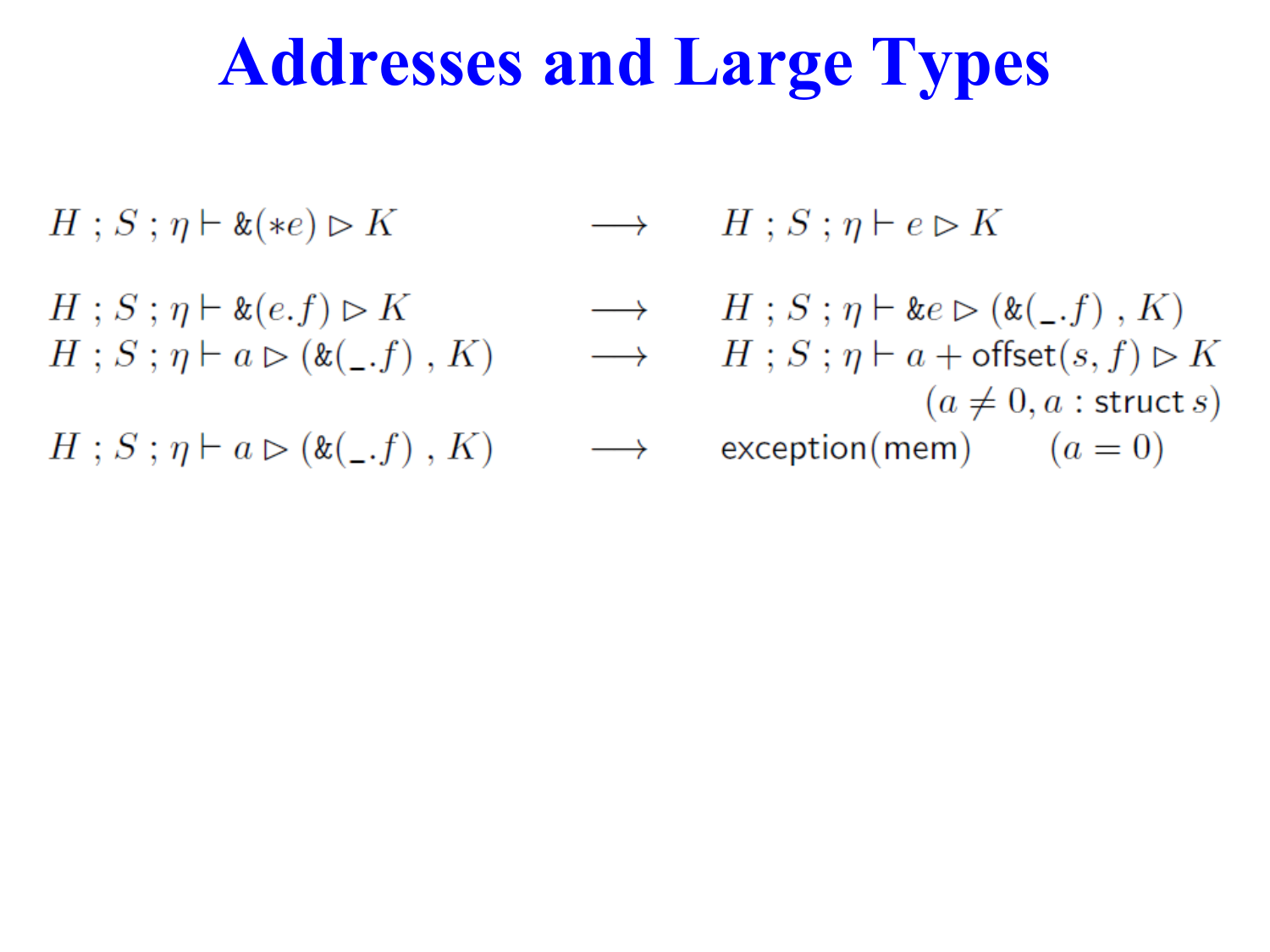$$
H \, ; \, S \, ; \, \eta \vdash \& (*e) \triangleright K \qquad \longrightarrow
$$

$$
H; S; \eta \vdash \& (e.f) \rhd K
$$
  

$$
H; S; \eta \vdash a \rhd (\& (\_, f), K)
$$

$$
H\,;\,S\,;\,\eta \vdash a \rhd (\text{&}(\_,f)\,,\,K) \qquad \longrightarrow
$$

$$
H: S: \eta \vdash \& (e_1[e_2]) \rhd K \longrightarrow
$$
  
\n
$$
H: S: \eta \vdash a \rhd (\& (\_ [e_2]) , K) \longrightarrow
$$

 $H$ ;  $S$ ;  $\eta$   $\vdash$   $e \triangleright K$ 

 $\rightarrow$   $H$ ;  $S$ ;  $\eta$   $\vdash$  &  $e \triangleright$  (&(\_.f), K)  $H$ ;  $S$ ;  $\eta$   $\vdash$   $a$   $+$  offset $(s, f) \rhd K$  $\rightarrow$  $(a \neq 0, a :$  struct s)  $exception(mem)$   $(a = 0)$ 

$$
H : S : \eta \vdash e_1 \rhd (\mathfrak{E}(\_ [e_2]), K)
$$
  

$$
H : S : \eta \vdash e_2 \rhd (\mathfrak{E}(a[\_], K))
$$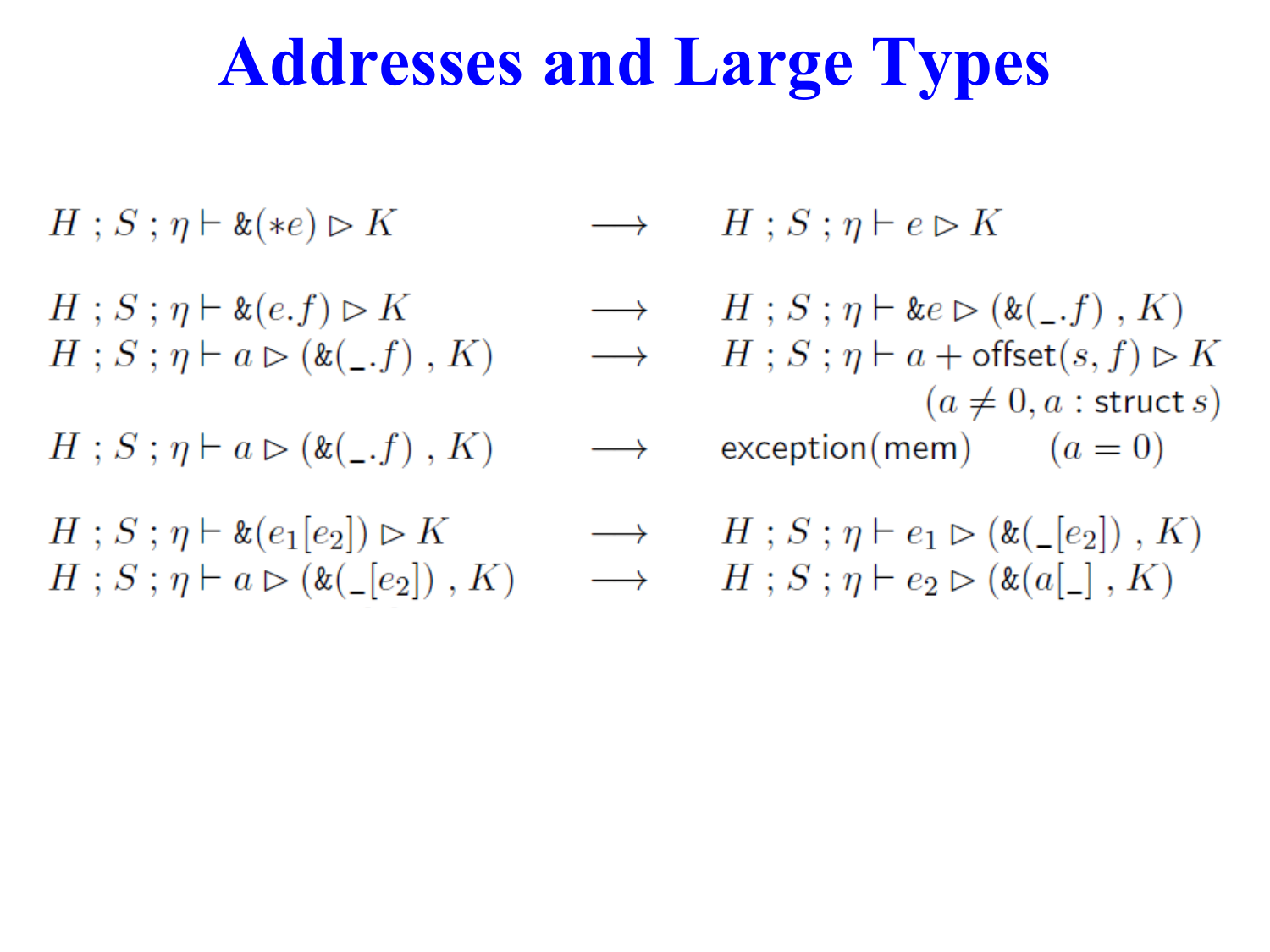$$
H\,;\,S\,;\,\eta\vdash\&(*e)\rhd K\qquad\longrightarrow\qquad
$$

$$
H; S; \eta \vdash \& (e.f) \rhd K
$$
  

$$
H; S; \eta \vdash a \rhd (\& (\_, f), K)
$$

$$
H\,;\,S\,;\,\eta \vdash a \rhd (\text{&}(\_,f)\,,\,K) \qquad \longrightarrow
$$

$$
H: S: \eta \vdash \& (e_1[e_2]) \rhd K \longrightarrow
$$
  
\n
$$
H: S: \eta \vdash a \rhd (\& (\_ [e_2]), K) \longrightarrow
$$
  
\n
$$
H: S: \eta \vdash i \rhd (\& (a[\_], K) \longrightarrow
$$

$$
H\,;\,S\,;\,\eta \vdash i \rhd (\& (a[\_]\,,\,K) \qquad \longrightarrow
$$

 $H$ ;  $S$ ;  $\eta$   $\vdash$   $e \triangleright K$ 

 $\rightarrow$   $H$ ;  $S$ ;  $\eta$   $\vdash$  &  $e \triangleright$  (&(\_.f), K)  $H$ ;  $S$ ;  $\eta$   $\vdash$   $a$   $+$  offset $(s, f) \rhd K$  $\rightarrow$  $(a \neq 0, a :$  struct s)  $exception(mem)$   $(a = 0)$ 

$$
H: S: \eta \vdash e_1 \rhd (\& (\_ [e_2]), K)
$$
\n
$$
H: S: \eta \vdash e_2 \rhd (\& (a[\_], K)
$$
\n
$$
H: S: \eta \vdash a + i|\tau| \rhd K
$$
\n
$$
a \neq 0, 0 \leq i < \text{length}(a), a: \tau[]
$$
\nexception(mem)\n
$$
a = 0 \text{ or } i < 0 \text{ or } i \geq \text{length}(a)
$$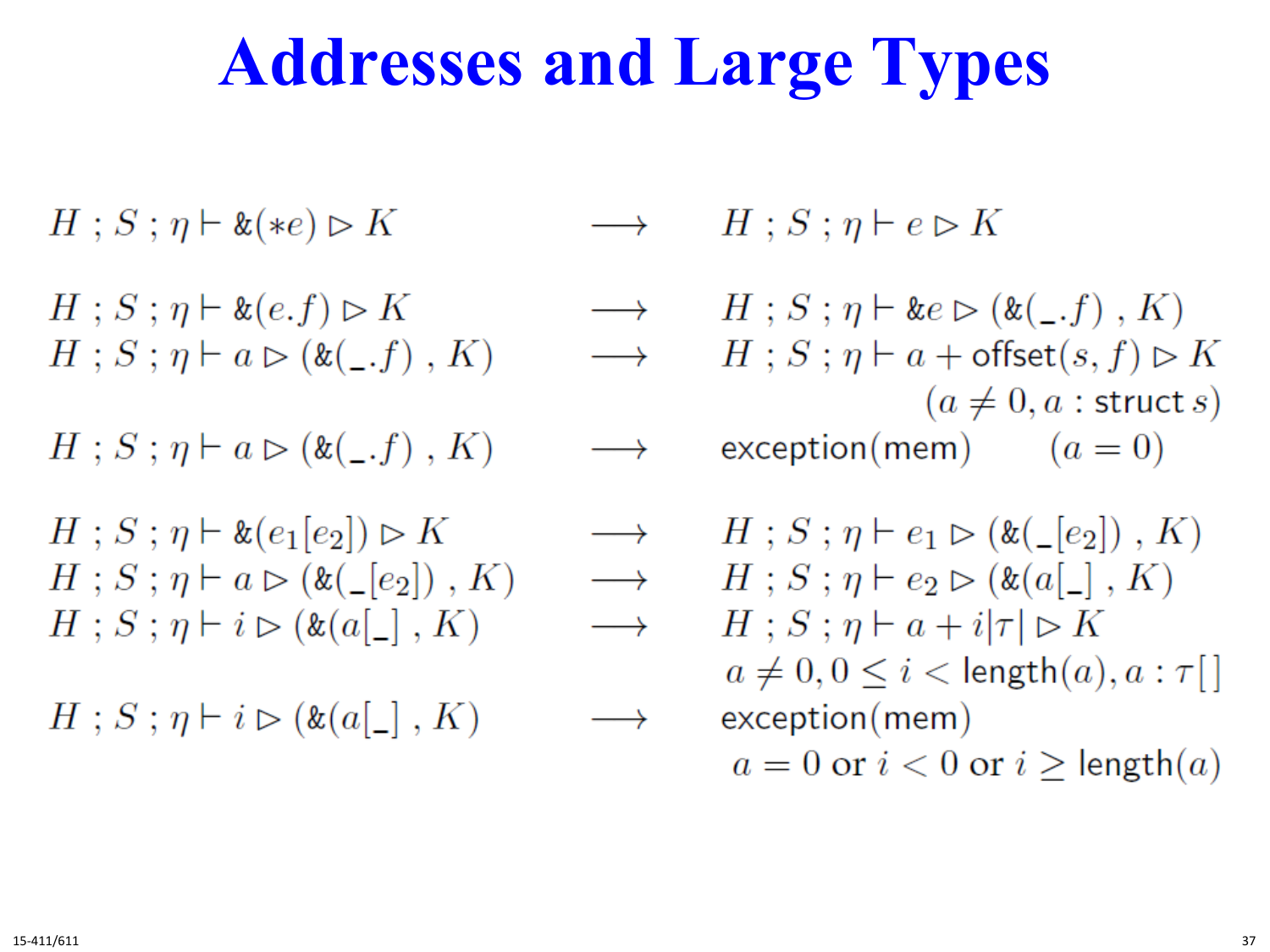### **Example**

```
struct Point {
 int x;
 int y;
};
struct Line {
 struct Point A;
 struct Point B;
};
…
struct Line* L = alloc(struct Line);
…
int x = L->B.y;
```
After elaboration =>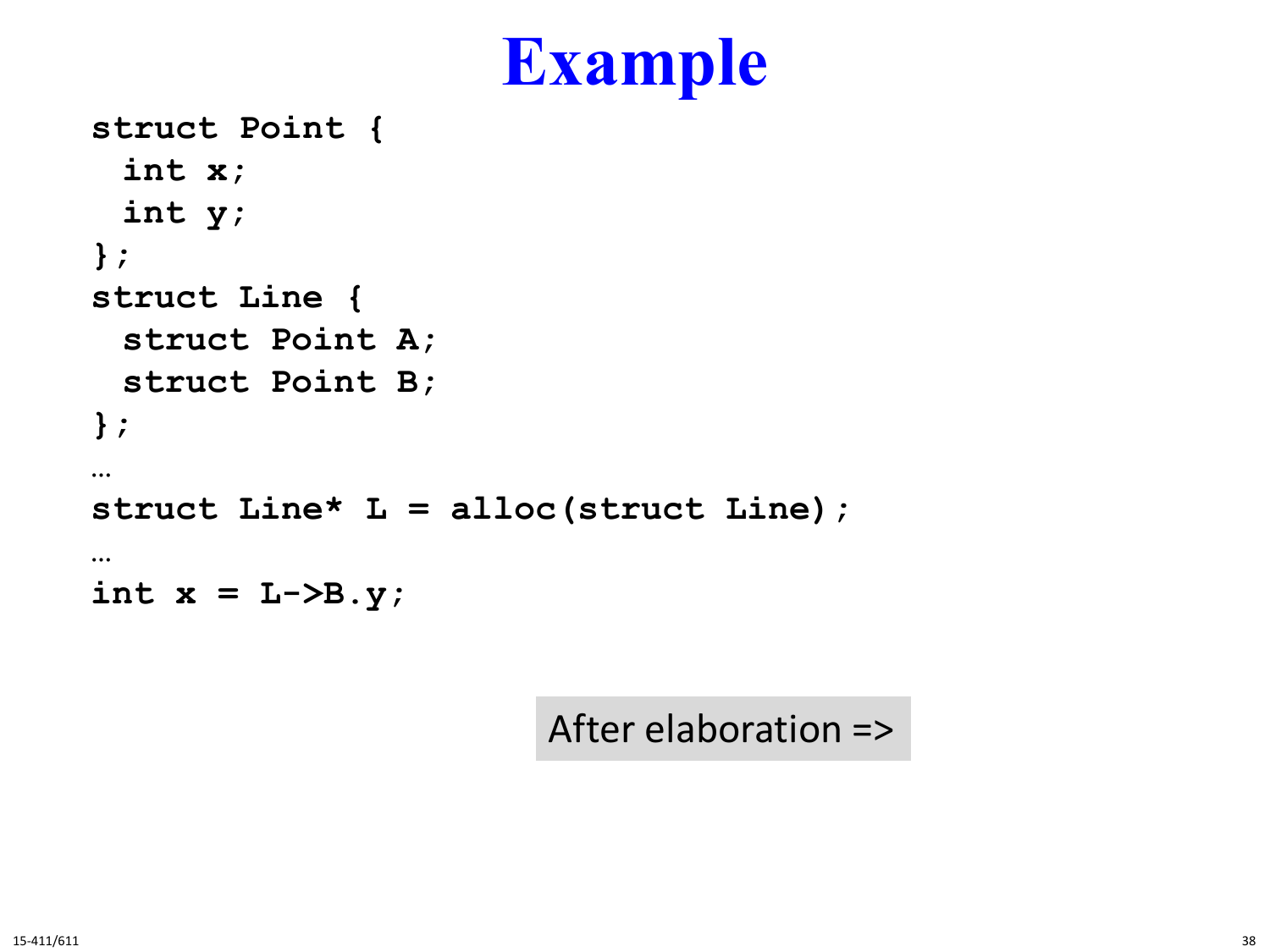### **Example**

```
struct Point {
 int x;
 int y;
};
struct Line {
 struct Point A;
 struct Point B;
};
…
struct Line* L = alloc(struct Line);
…
int x = (*L) . B. y;
```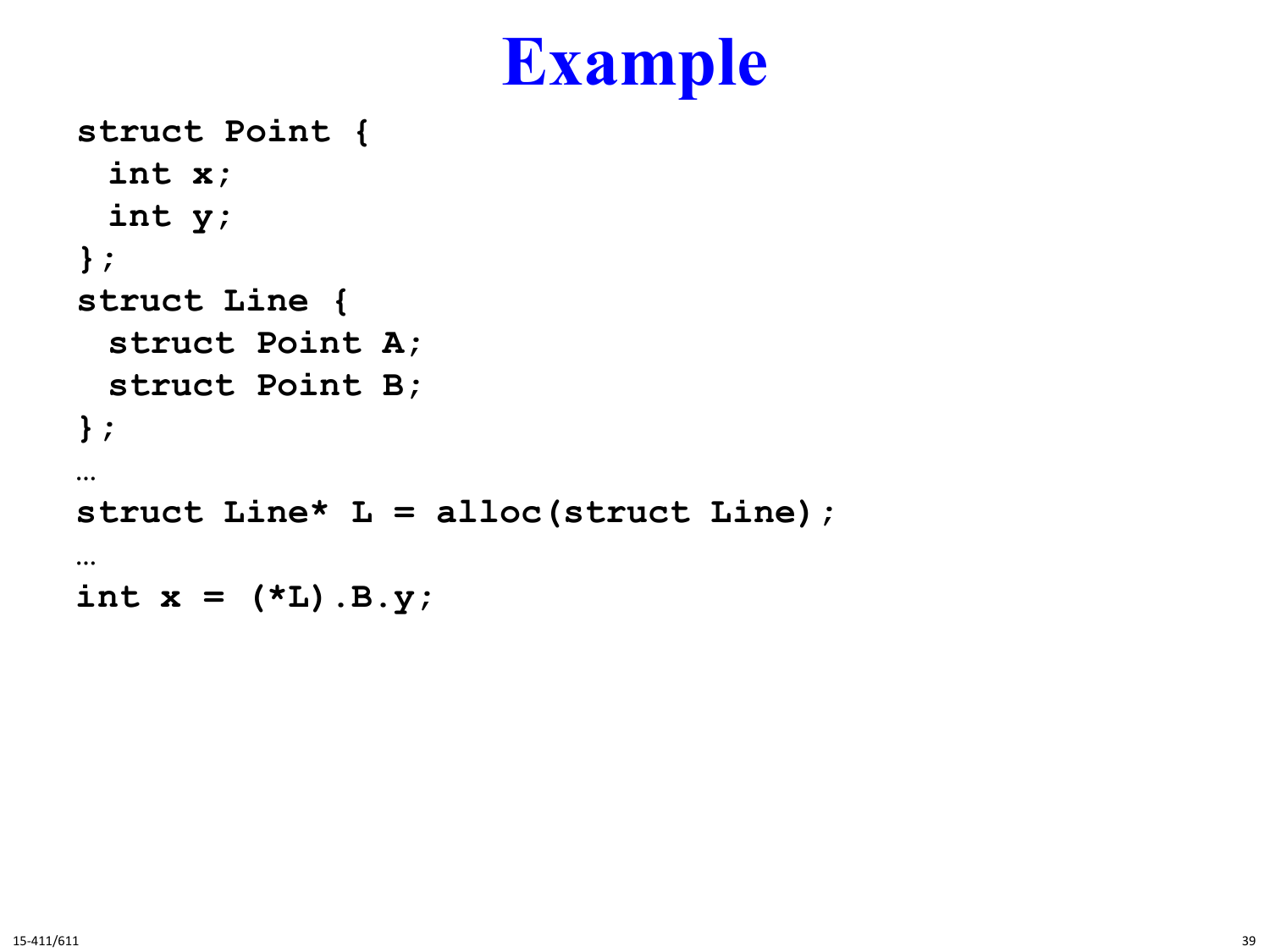### $x = (*L) . B.y;$

 $H$ ;  $S$ ;  $\eta$   $\vdash$  assign $(x, (*L).B.y)$   $\blacktriangleright K$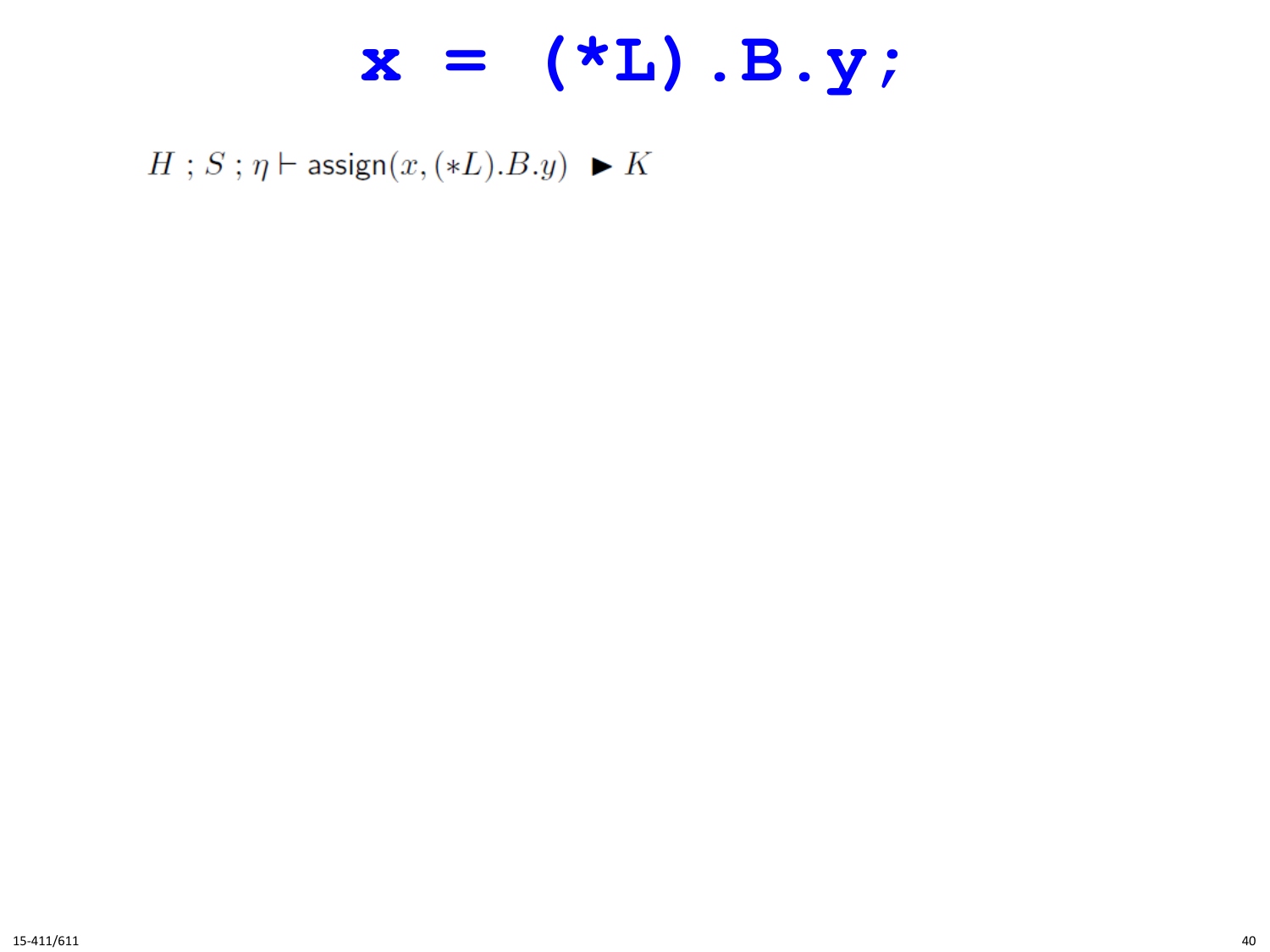$H$ ;  $S$ ;  $\eta$  + assign $(x, ( *L).B. y)$   $\blacktriangleright K$  $\longrightarrow$   $H$ ;  $S$ ;  $\eta \vdash ((*L).B.y)$   $\triangleright$  (assign $(x, \blacksquare)$ ,  $K$ )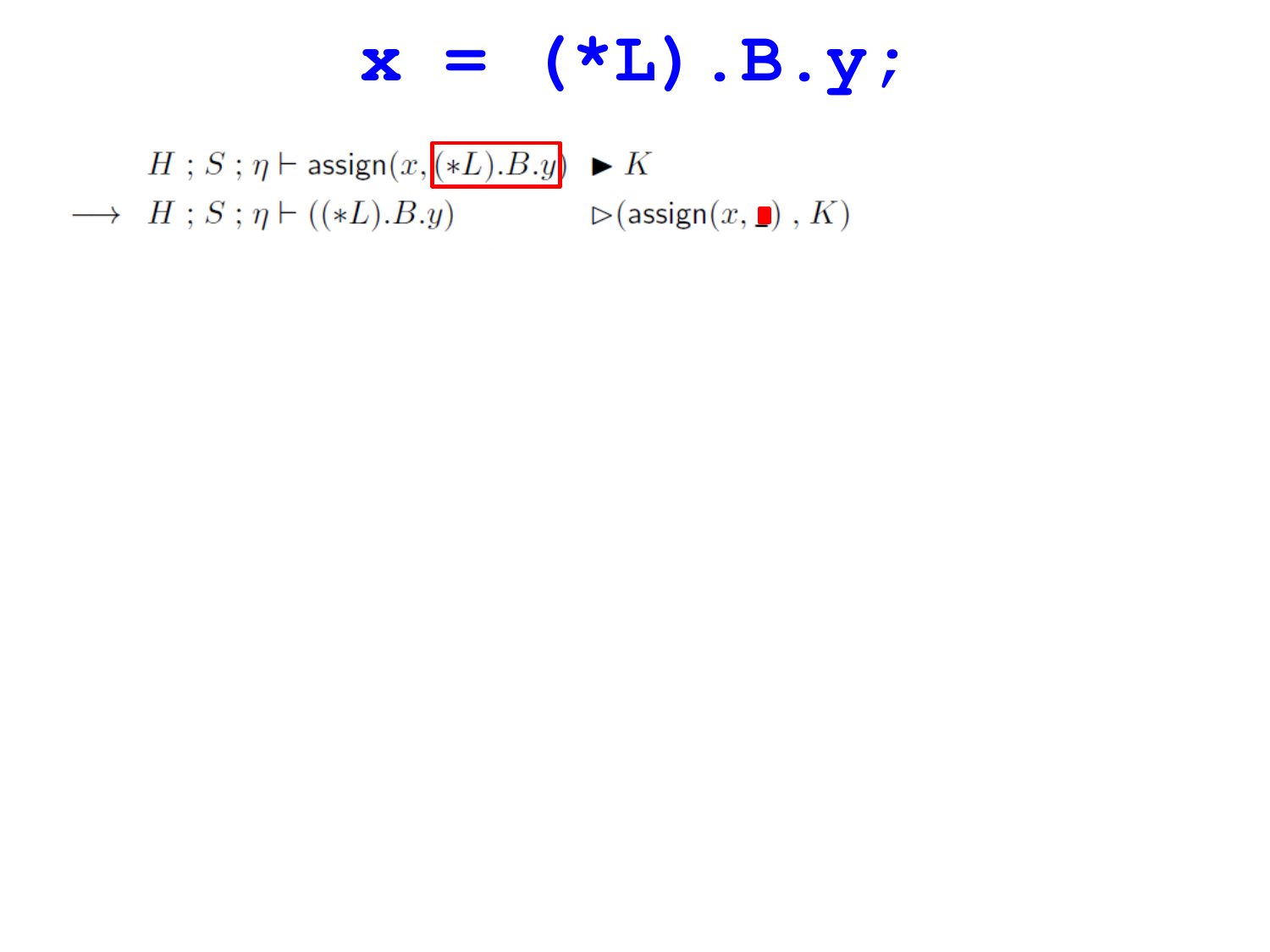$H$ ;  $S$ ;  $\eta$   $\vdash$  assign $(x, (*L).B.y)$   $\blacktriangleright K$  $\longrightarrow \ \ H \ ; \ S \ ; \ \eta \vdash \boxed{((*L).B.y)} \qquad \qquad \rhd (\mathsf{assign}(x, \_) \ , \ K)$  $\longrightarrow$   $H$ ;  $S$ ;  $\eta \vdash *(*((*L).B.y))$   $\triangleright$  (assign $(x, \_)$ ,  $K)$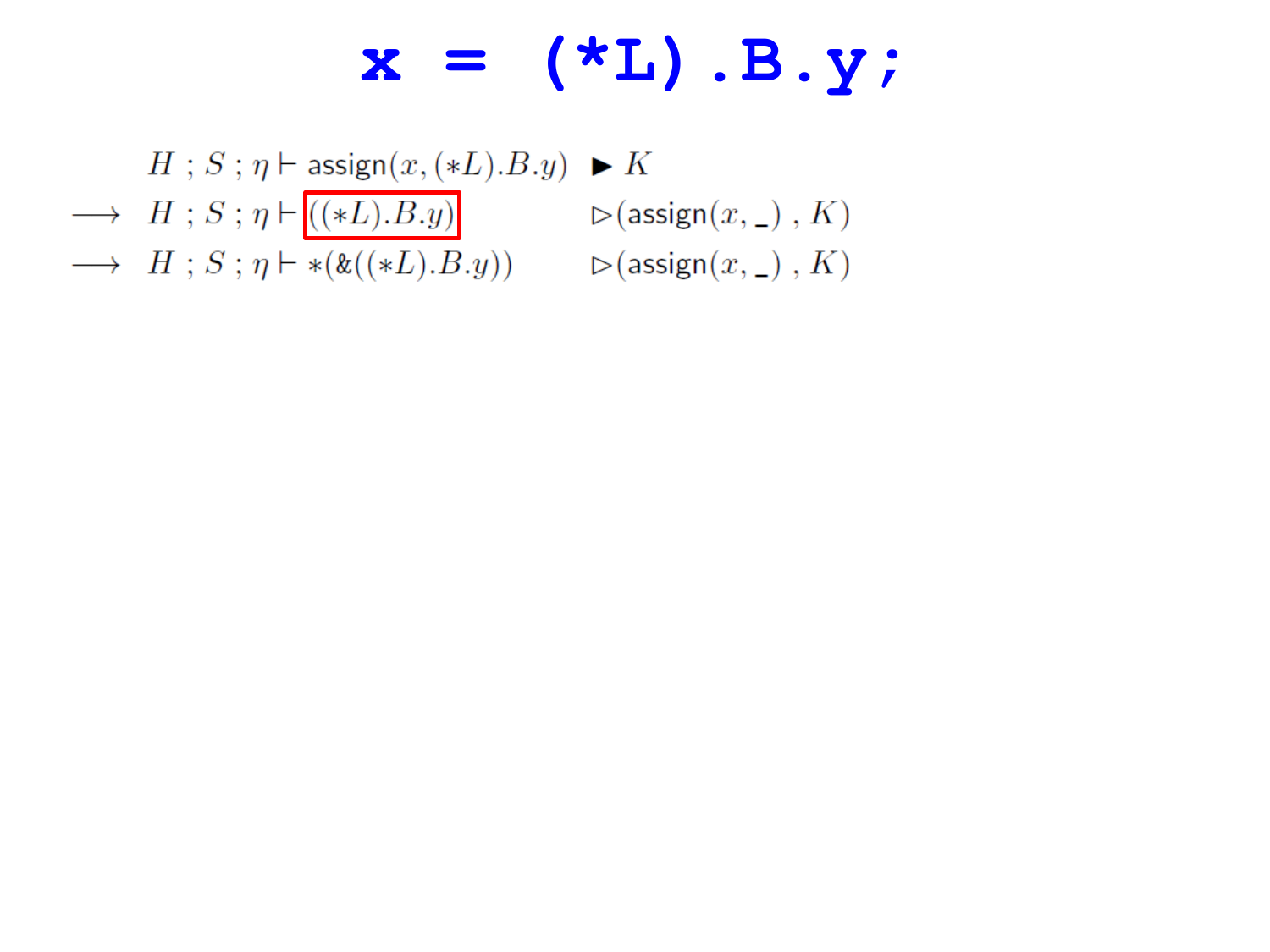$H$ ;  $S$ ;  $\eta$   $\vdash$  assign $(x, (*L).B.y)$   $\blacktriangleright K$  $\longrightarrow$   $H$ ; S;  $\eta \vdash ((*L).B.y)$  $\longrightarrow \ \ H \ ; \ S \ ; \ \eta \vdash *(\overline{\mathtt{k}((*L).B.y)} ) \qquad \rhd (\mathsf{assign}(x, \_) \ , \ K)$  $\longrightarrow$   $H$ ;  $S$ ;  $\eta \vdash \& ((*L).B.y)$   $\triangleright (\ast(\blacksquare)$ , assign $(x, \_)$ ,  $K)$ 

 $\triangleright$  (assign $(x, \_)$ ,  $K$ )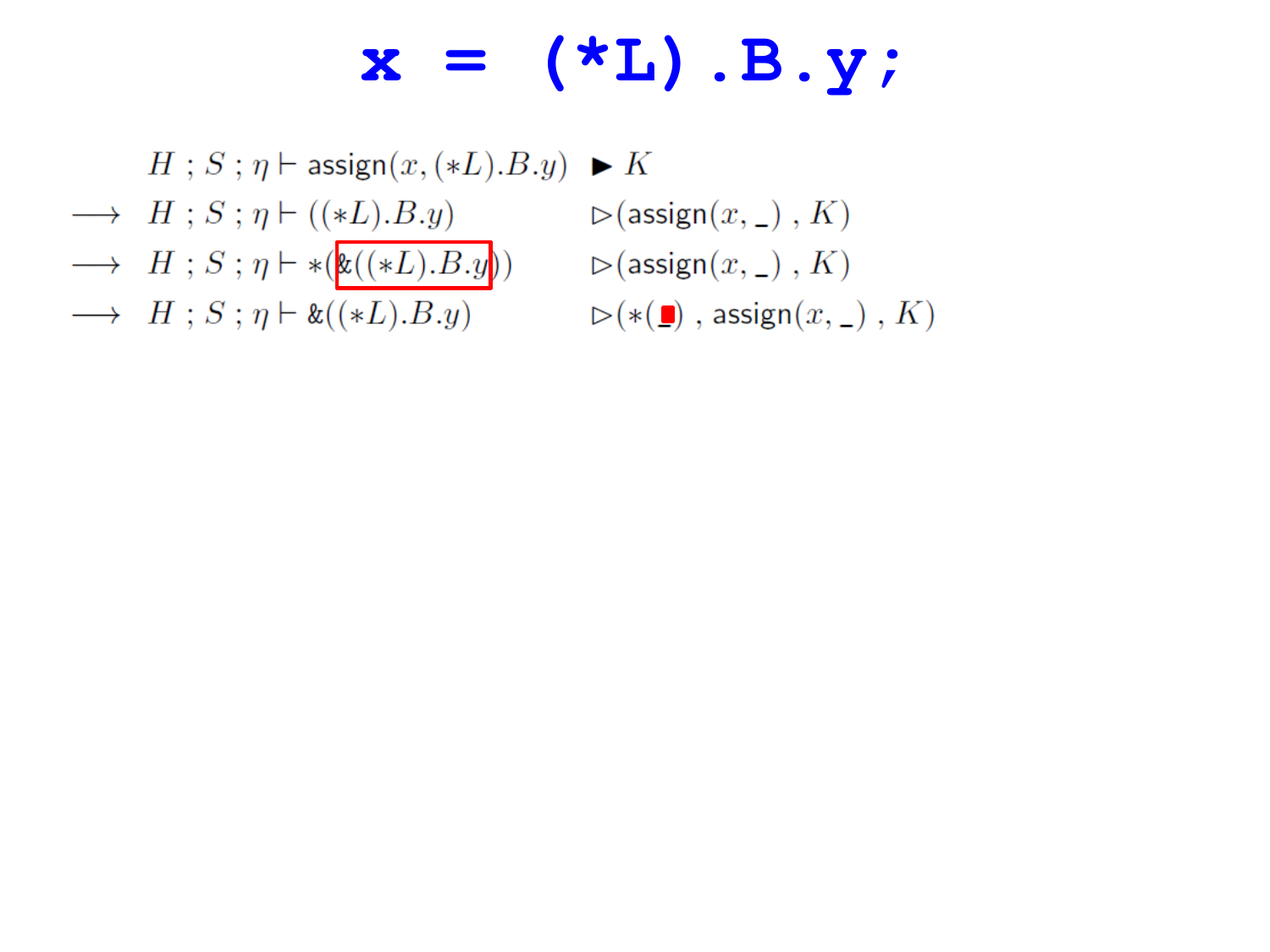$H$ ;  $S$ ;  $\eta$   $\vdash$  assign $(x, (*L).B.y)$   $\blacktriangleright K$ 

- $\longrightarrow$   $H$ ;  $S$ ;  $\eta \vdash ((*L).B.y)$   $\triangleright$  (assign $(x, \_)$ ,  $K$ )
- $\longrightarrow$   $H$ ;  $S$ ;  $\eta \vdash *(*((*L).B.y))$   $\triangleright$  (assign $(x, \_)$ ,  $K)$
- $\longrightarrow$   $H$ ;  $S$ ;  $\eta \vdash \& (\ast L) . B . y$   $\triangleright (\ast (\_)$ , assign $(x, \_)$ ,  $K)$
- 
- 
- 
- 
- $\longrightarrow$   $H$ ;  $S$ ;  $\eta \vdash \& (\ast L).B$   $\triangleright (\& (\blacksquare. y)$ ,  $\ast(\square)$ , assign $(x, \square)$ ,  $K$ )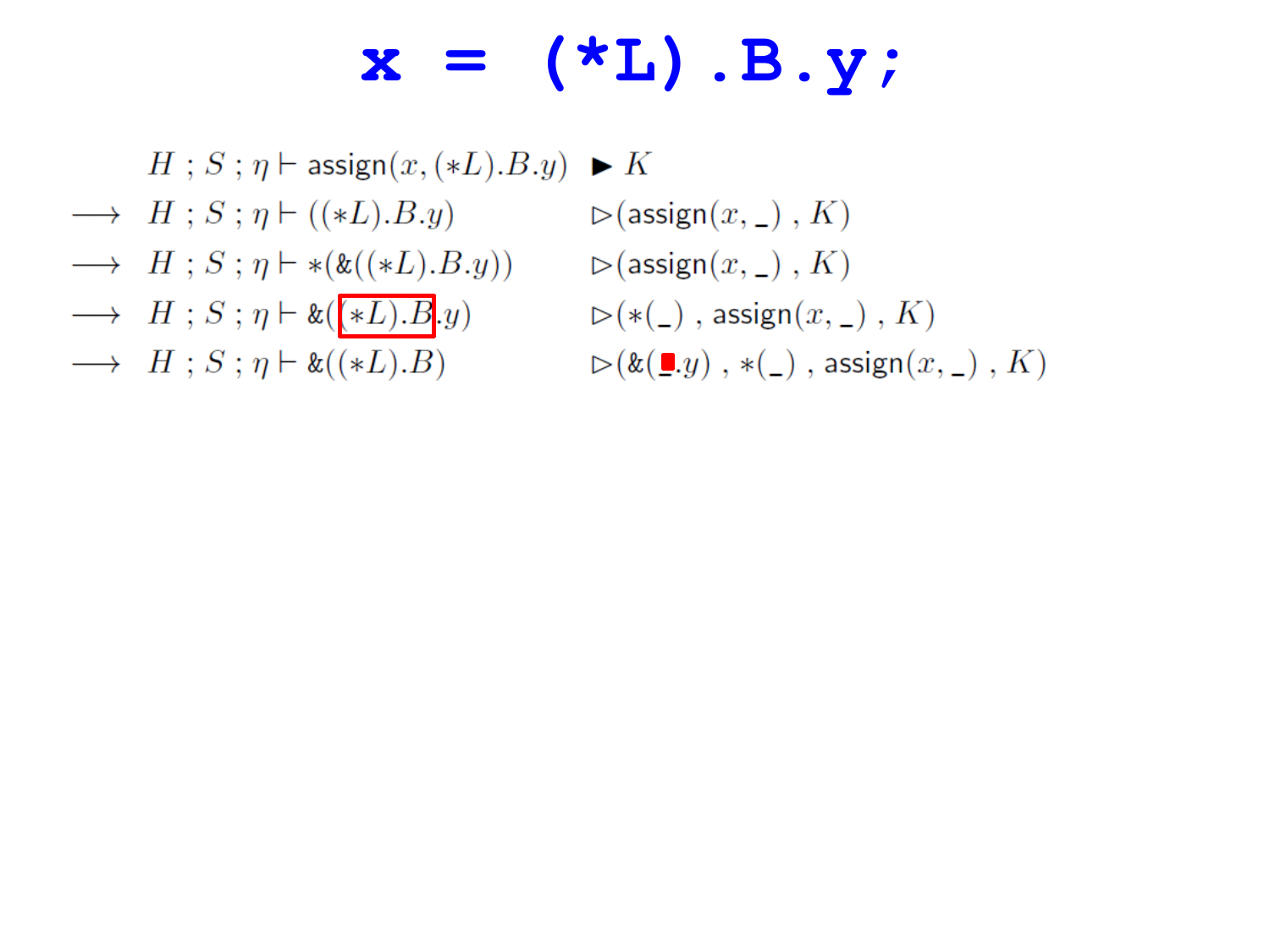$H: S: \eta \vdash \mathsf{assign}(x, (*L).B.y) \blacktriangleright K$ 

- $\longrightarrow$   $H$ ;  $S$ ;  $\eta \vdash ((*L).B.y)$
- $\longrightarrow$   $H$ ;  $S$ ;  $\eta \vdash *(*(*(L).B.y))$   $\triangleright$  (assign $(x, \_)$ ,  $K)$
- $\longrightarrow$   $H$ ;  $S$ ;  $\eta \vdash \& ((*L).B.y)$   $\triangleright (\ast(\_)$ , assign $(x, \_)$ , K)
- $\longrightarrow$   $H$ ;  $S$ ;  $\eta \vdash \&( *L).B)$
- $\longrightarrow H$ ;  $S$ ;  $\eta \vdash \&(*L)$
- $\triangleright$  (assign $(x, \_)$ , K)  $\triangleright(\&(\_,y)$  ,  $\ast(\_)$  , assign $(x,\_)$  ,  $K)$  $\triangleright$  ( &  $\left(\mathbf{I}.B\right)$  , &  $\left(\mathbf{I}.y\right)$  ,  $\ast$   $\left(\mathbf{I}\right)$  , assign $(x, \mathbf{I})$ ,  $K$ )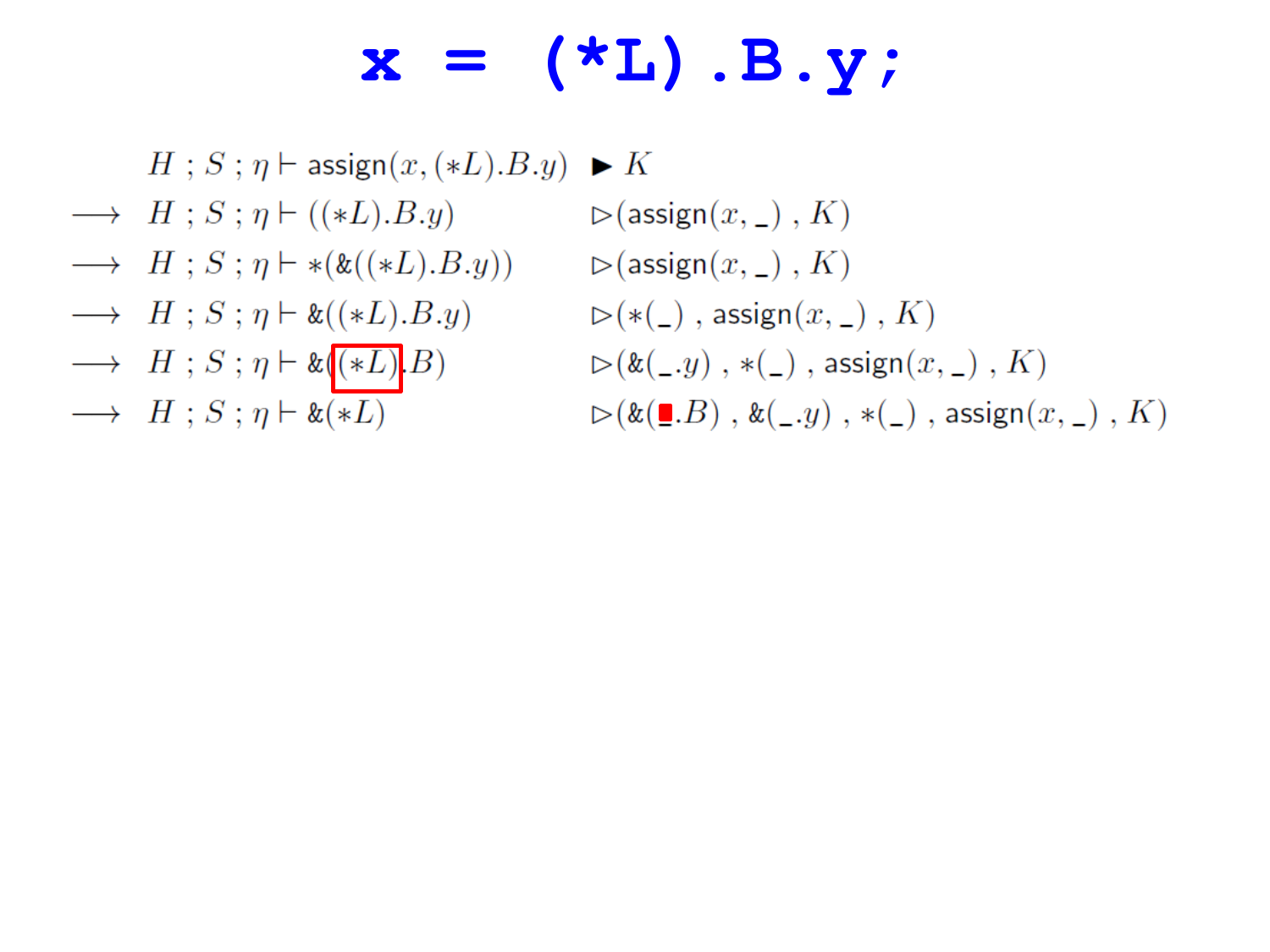$H: S: \eta \vdash \mathsf{assign}(x, (*L).B.y) \blacktriangleright K$ 

- $\longrightarrow$   $H$ ; S;  $\eta \vdash ((*L).B.y)$
- $\longrightarrow$   $H$ ;  $S$ ;  $\eta \vdash *(*(*(L).B.y))$   $\triangleright$  (assign $(x, \_)$ ,  $K)$
- $\longrightarrow$   $H$ ;  $S$ ;  $\eta \vdash \& ((*L).B.y)$   $\triangleright (\ast(\_)$ , assign $(x, \_)$ , K)
- $\longrightarrow$   $H$ ;  $S$ ;  $\eta \vdash \& ((\ast L).B)$
- $\longrightarrow H$ ;  $S$ ;  $\eta \vdash \underline{\&(*L)}$
- $\longrightarrow H : S : \eta \vdash \overline{L}$
- $\triangleright$  (assign $(x, \_)$ , K)  $\triangleright(\&((z,y)\;,\; *(\_)\;,\; \text{assign}(x,\_)\;,\; K)$  $\triangleright$  (&(\_.B), &(\_.y), \*(\_), assign(x, \_), K)  $\triangleright$  (&(\_.B), &(\_.y), \*(\_), assign(x, \_), K)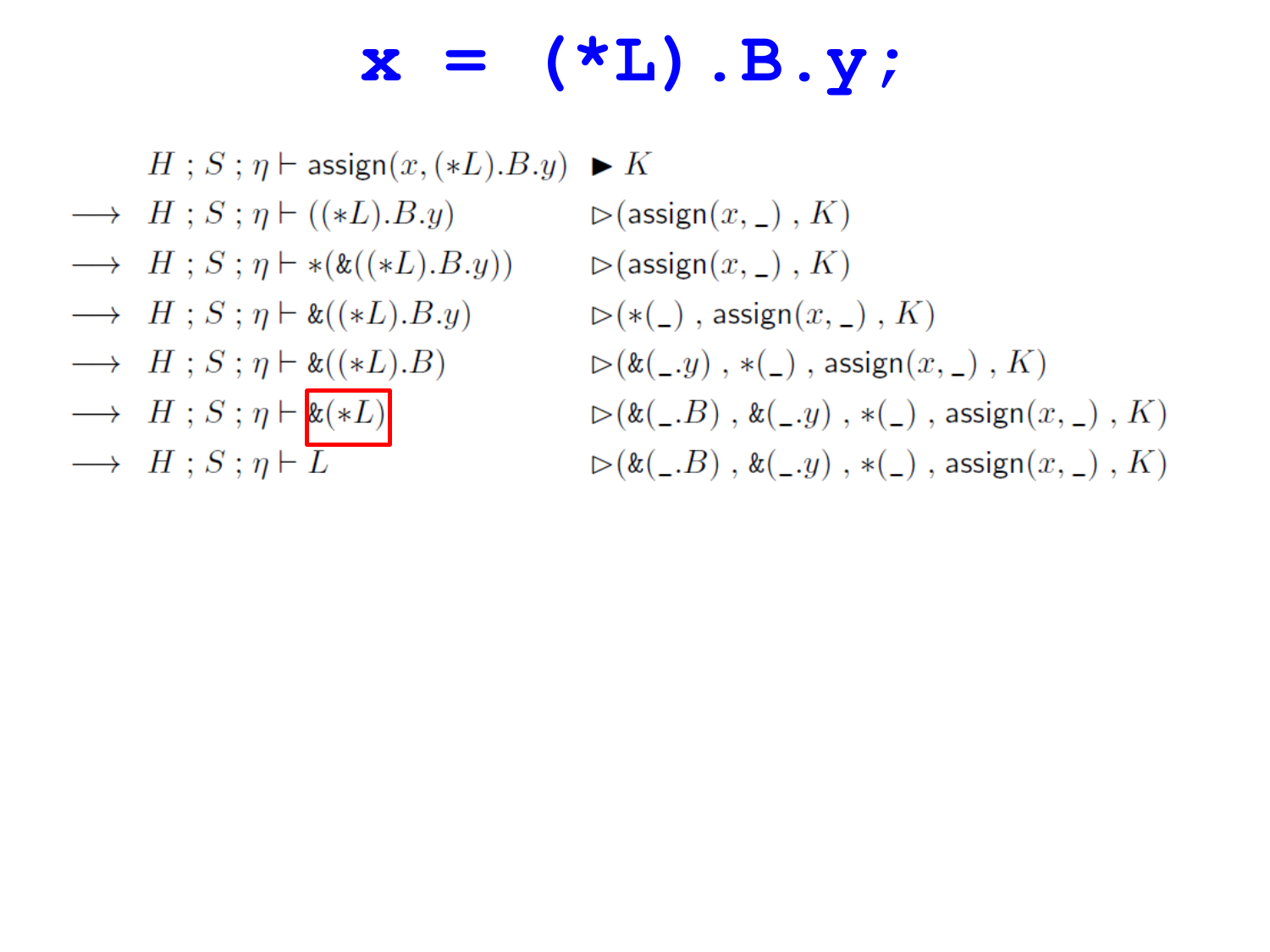$H$ ;  $S$ ;  $\eta$   $\vdash$  assign $(x, (*L).B.y) \blacktriangleright K$ 

- $\longrightarrow$   $H$ ;  $S$ ;  $\eta$   $\vdash$  ((\*L).  $B,y$ )
- $\longrightarrow$   $H$ ;  $S$ ;  $\eta \vdash *(*(*(L).B.y))$   $\triangleright$  (assign $(x, \_)$ ,  $K)$
- $\longrightarrow$   $H : S : \eta \vdash \& ((\ast L).B.y)$
- $\longrightarrow$   $H : S : \eta \vdash \& ((\ast L).B)$
- $\longrightarrow$   $H$ ;  $S$ ;  $\eta \vdash \&(*L)$
- $\longrightarrow H; S; \eta \vdash L$
- $\longrightarrow H : S : n \vdash a$

 $\triangleright$  (assign $(x, \_)$ , K)  $\triangleright$  (\*(\_), assign $(x, \_)$ , K)  $\triangleright(\&($ <sub>-</sub>.y), \*(\_), assign(x, \_), K)  $\triangleright$  (&(\_.B), &(\_.y), \*(\_), assign(x, \_), K)  $\triangleright$  (&(\_.B), &(\_.y), \*(\_), assign(x, \_), K)  $\triangleright$  (&(\_.B), &(\_.y), \*(\_), assign(x, \_), K) (given that  $H$ ;  $S$ ;  $\eta(L) = a, a \neq 0$ )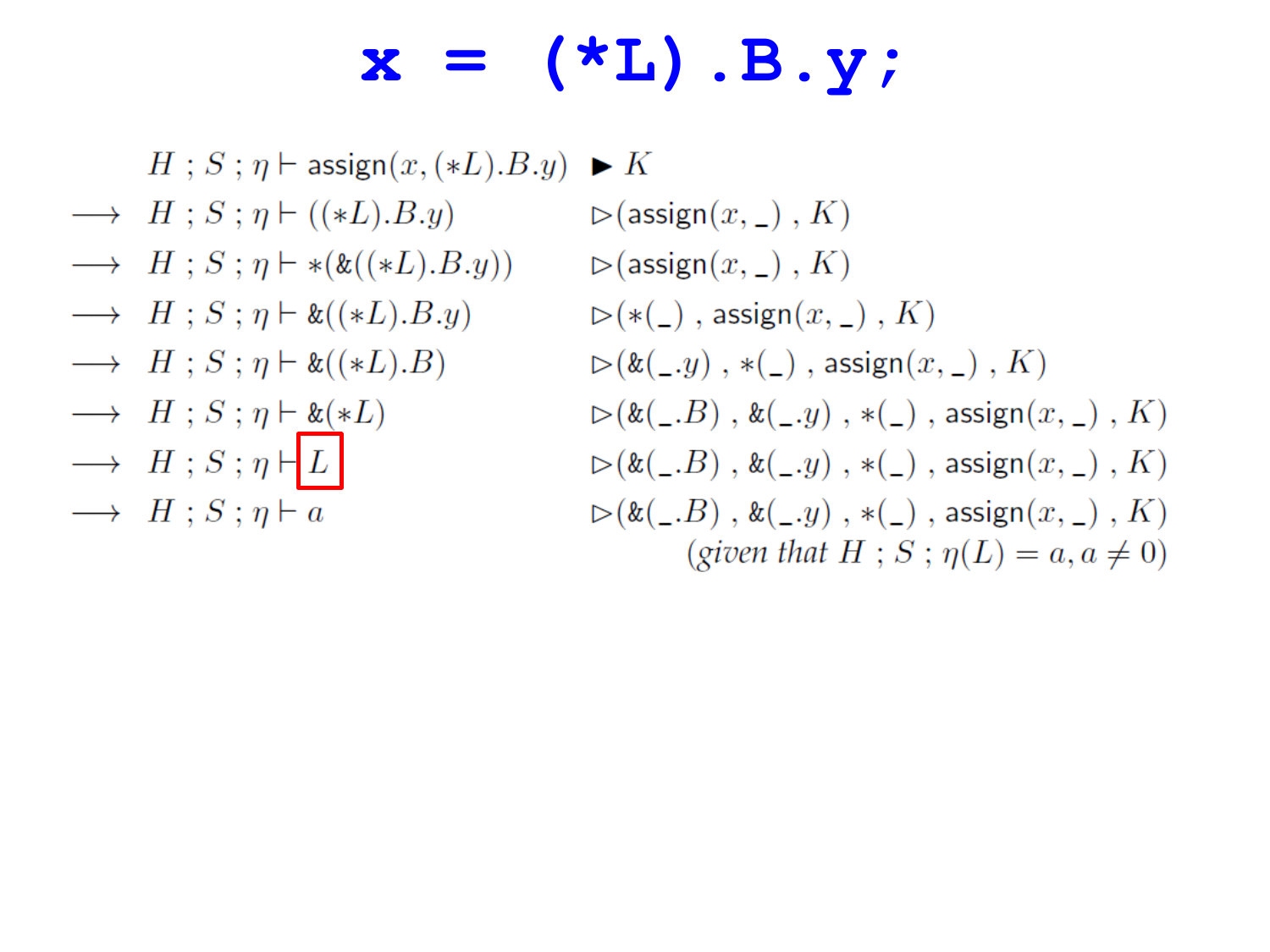### $\mathbf{x} = (\star \mathbf{L}) \cdot \mathbf{B} \cdot \mathbf{y}$

 $H$ ;  $S$ ;  $\eta$   $\vdash$  assign $(x, (*L).B.y) \blacktriangleright K$ 

- $\longrightarrow$   $H$ ;  $S$ ;  $\eta$   $\vdash$  ((\*L).  $B,y$ )
- $\longrightarrow$   $H$ ;  $S$ ;  $\eta \vdash *(*(*(L).B.y))$   $\triangleright$  (assign $(x, \_)$ ,  $K)$
- $\longrightarrow$   $H : S : \eta \vdash \& ((\ast L).B.y)$
- $\longrightarrow$   $H$ ;  $S$ ;  $\eta \vdash \& ((\ast L).B)$
- $\longrightarrow H : S : \eta \vdash \&(*L)$
- $\longrightarrow H : S : \eta \vdash L$
- $\longrightarrow H : S : n \vdash a$

 $\longrightarrow H : S : n \vdash a + 8$ 

 $\triangleright$  (assign $(x, \_)$ , K)  $\triangleright$   $(\ast(\_)$ , assign $(x, \_)$ ,  $K)$  $\triangleright(\&((z,y),\, *(\_),\, \text{assign}(x,\_),\, K)$  $\triangleright$  (&(\_.B), &(\_.y), \*(\_), assign(x, \_), K)  $\triangleright$  (&(\_.B), &(\_.y), \*(\_), assign(x, \_), K)  $\triangleright$   $\left(\mathsf{k}(\_B)\right], \mathsf{k}(\_y)$ , \* $(\_)$ , assign $(x, \_)$ , K) (given that  $H: S: \eta(L) = a, a \neq 0$ )  $\triangleright(\&($ <sub>-</sub>.y), \*(\_), assign $(x,$ <sub>-</sub>), K) (*given that* offset(line,  $B$ ) = 8)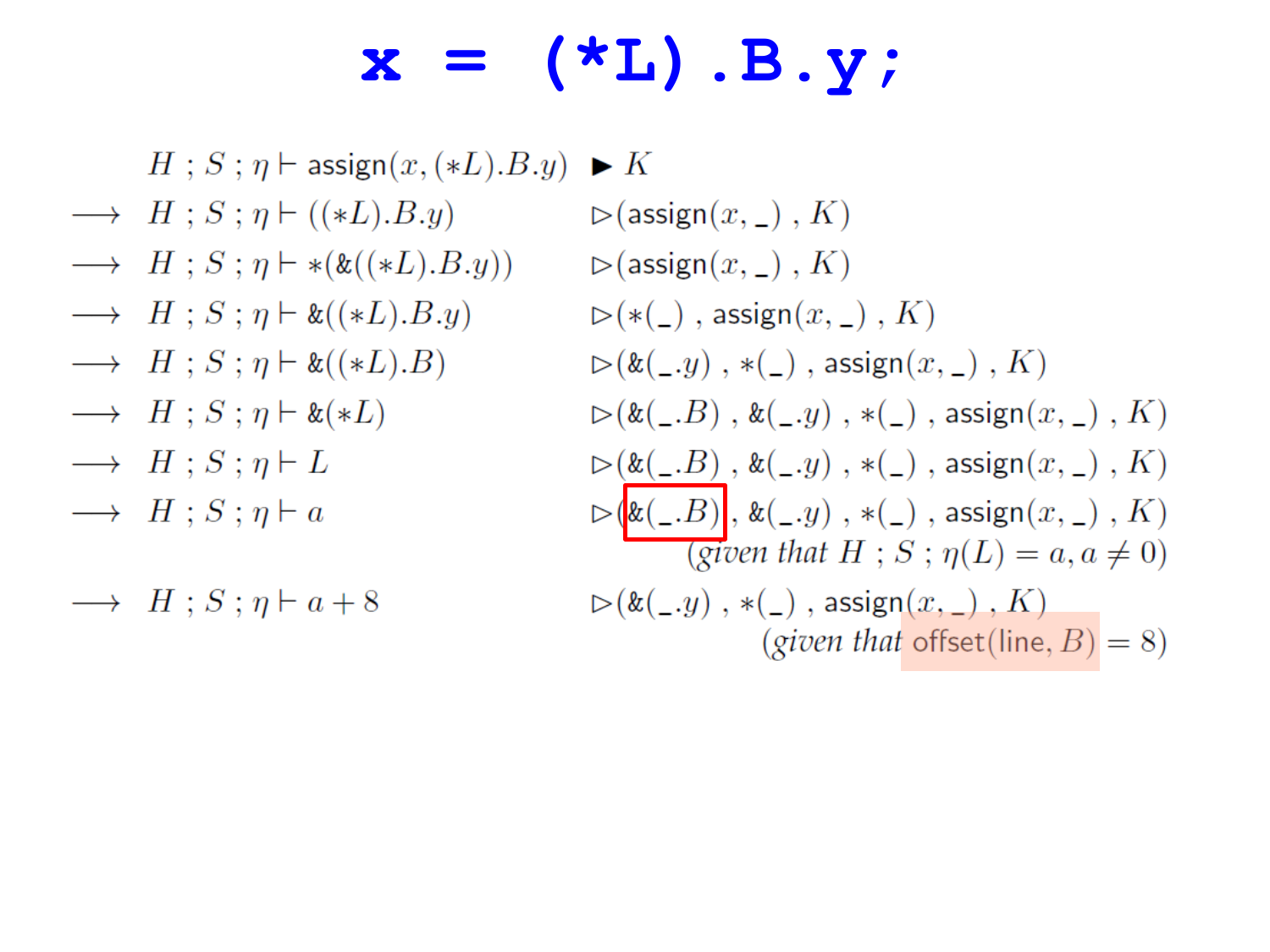### $\mathbf{x} = (\star \mathbf{L}) \cdot \mathbf{B} . \mathbf{y}$

- $H$ ;  $S$ ;  $\eta$   $\vdash$  assign $(x, (*L).B.y)$  $\blacktriangleright$  K
- $\longrightarrow$   $H$ ;  $S$ ;  $\eta$   $\vdash$  ((\*L).  $B$ .  $y$ )
- $\longrightarrow$   $H$ ;  $S$ ;  $\eta$   $\vdash$  \*( $\&$ ((\*L). $B$ .y))
- $\longrightarrow$   $H : S : \eta \vdash \& ((\ast L).B.y)$
- $\longrightarrow$   $H$ ;  $S$ ;  $\eta \vdash \& ((\ast L).B)$
- $\longrightarrow H : S : \eta \vdash \&(*L)$
- $\longrightarrow H : S : \eta \vdash L$
- $\longrightarrow H : S : n \vdash a$
- $\longrightarrow H : S : n \vdash a + 8$
- $\longrightarrow H : S : n \vdash a + 12$

 $\triangleright$  (assign $(x, \_)$ , K)  $\triangleright$  (assign $(x, \_)$ , K)  $\triangleright$  (\*(\_), assign $(x, \_)$ , K)  $\triangleright$  (&(\_.y), \*(\_), assign(x, \_), K)  $\triangleright$  (&(\_.B), &(\_.y), \*(\_), assign(x, \_), K)  $\triangleright$  (&(\_.B), &(\_.y), \*(\_), assign(x, \_), K)  $\triangleright$  (&(\_.B), &(\_.y), \*(\_), assign(x, \_), K) (given that H; S;  $\eta(L) = a, a \neq 0$ )  $\triangleright$   $\left(\mathsf{k}(\_,y)\right), \ast(\_)$ , assign $(x, \_)$ , K) (given that offset(line,  $B$ ) = 8)  $\triangleright *$  (\_), assign $(x, \_)$ , K (given that offset(point,  $y$ ) = 4)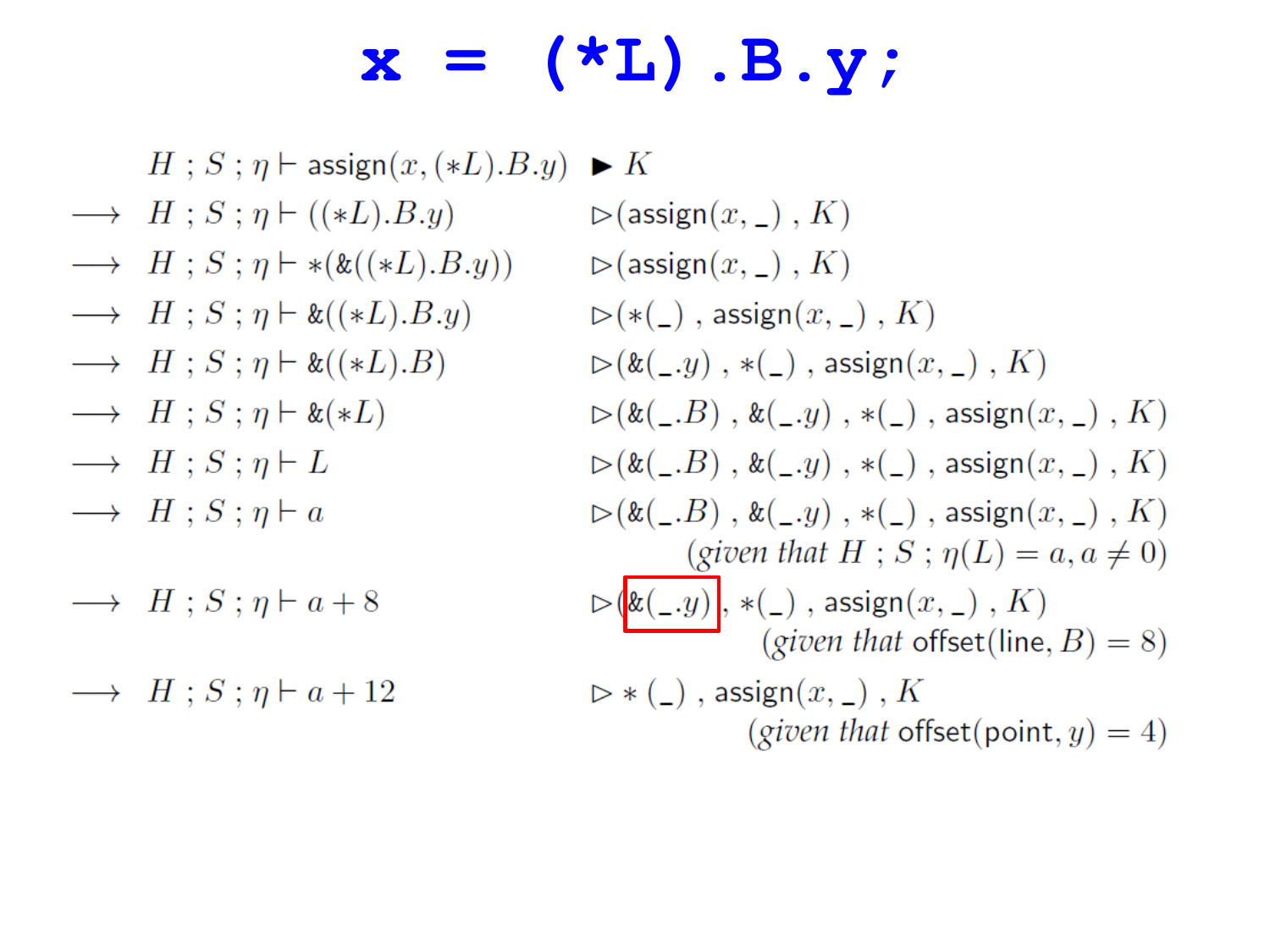### $\mathbf{x} = (\star \mathbf{L}) \cdot \mathbf{B} . \mathbf{y}$

- $H$ ;  $S$ ;  $\eta$   $\vdash$  assign $(x, (*L).B.y)$  $\blacktriangleright$  K
- $\longrightarrow$   $H$ ;  $S$ ;  $\eta$   $\vdash$  ((\*L).B.y)
- $\longrightarrow$   $H$ ;  $S$ ;  $\eta$   $\vdash$  \*( $\&$ ((\*L). $B$ .y))
- $\longrightarrow$   $H : S : \eta \vdash \& ((\ast L).B.y)$
- $\longrightarrow$   $H$ ;  $S$ ;  $\eta \vdash \& ((\ast L).B)$
- $\longrightarrow$   $H$ ;  $S$ ;  $\eta \vdash \&(*L)$
- $\longrightarrow H : S : \eta \vdash L$
- $\longrightarrow H : S : n \vdash a$
- $\longrightarrow H : S : n \vdash a + 8$
- $\rightarrow H$ ;  $S$ ;  $\eta$   $\vdash$   $a + 12$

 $\longrightarrow H$ ;  $S$ ;  $\eta \vdash c$ 

 $\triangleright$  (assign $(x, \_)$ , K)  $\triangleright$  (assign $(x, \_)$ , K)  $\triangleright$  (\*(\_), assign(x, \_), K)  $\triangleright$  (&(\_.y), \*(\_), assign(x, \_), K)  $\triangleright$  (&(\_.B), &(\_.y), \*(\_), assign(x, \_), K)  $\triangleright$  (&(\_.B), &(\_.y), \*(\_), assign(x, \_), K)  $\triangleright$  (&(\_.B), &(\_.y), \*(\_), assign(x, \_), K) (given that H; S;  $\eta(L) = a, a \neq 0$ )  $\triangleright$  (&(\_.y), \*(\_), assign(x, \_), K) (*given that* offset(line,  $B$ ) = 8)  $\triangleright$   $\ast$  (\_)  $\Big\}$  assign $(x, \_)$ ,  $K$ (given that offset(point,  $y$ ) = 4)  $\triangleright$  (assign $(x, \_)$ , K) (given that  $H(a+12) = c$ )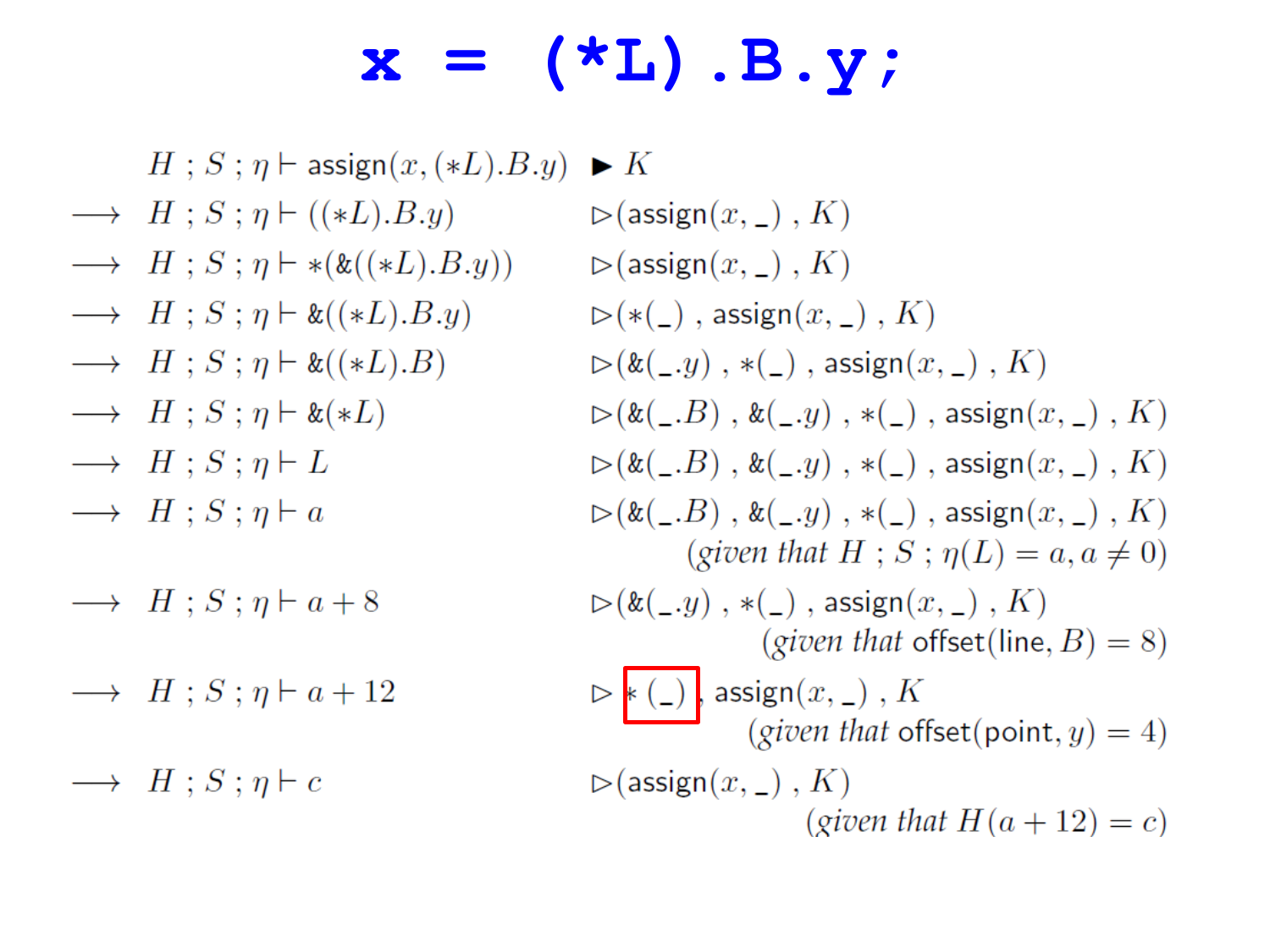## $\mathbf{x} = (\star \mathbf{L}) \cdot \mathbf{B} . \mathbf{y}$

 $\blacktriangleright$  K

 $\blacktriangleright K$ 

- $H$ ;  $S$ ;  $\eta$   $\vdash$  assign $(x, (*L).B.y)$  $\longrightarrow$   $H$ ;  $S$ ;  $\eta$   $\vdash$  ((\*L).  $B$ .  $y$ )  $\longrightarrow$   $H$ ;  $S$ ;  $\eta \vdash *(*(*(*L).B.y))$  $\longrightarrow$   $H$ ;  $S$ ;  $\eta \vdash \& ((\ast L).B.y)$  $\longrightarrow$   $H$ ;  $S$ ;  $\eta \vdash \& ((\ast L).B)$
- $\longrightarrow$   $H : S : \eta \vdash \&(*L)$
- $\longrightarrow H : S : \eta \vdash L$
- $\longrightarrow H : S : n \vdash a$
- $\longrightarrow H : S : n \vdash a + 8$
- $\rightarrow H$ ;  $S$ ;  $\eta$   $\vdash$   $a + 12$
- $\longrightarrow H$ ;  $S$ ;  $\eta \vdash c$
- $\longrightarrow$   $H : S : \eta[x \mapsto c]$  + nop

 $\triangleright$  (assign $(x, \_)$ , K)  $\triangleright$  (assign $(x, \_)$ , K)  $\triangleright$  (\*(\_), assign $(x, \_)$ , K)  $\triangleright$  (&(\_.y), \*(\_), assign(x, \_), K)  $\triangleright$  (&(\_.B), &(\_.y), \*(\_), assign(x, \_), K)  $\triangleright$  (&(\_.B), &(\_.y), \*(\_), assign(x, \_), K)  $\triangleright$  (&(\_.B), &(\_.y), \*(\_), assign(x, \_), K) (given that H; S;  $\eta(L) = a, a \neq 0$ )  $\triangleright$  (&(\_.y), \*(\_), assign(x, \_), K) (given that offset(line,  $B$ ) = 8)  $\triangleright *$  (\_), assign $(x, \_)$ , K (given that offset(point,  $y$ ) = 4)  $\triangleright$  (assign $(x, \_)$ , K) (given that  $H(a+12)=c$ )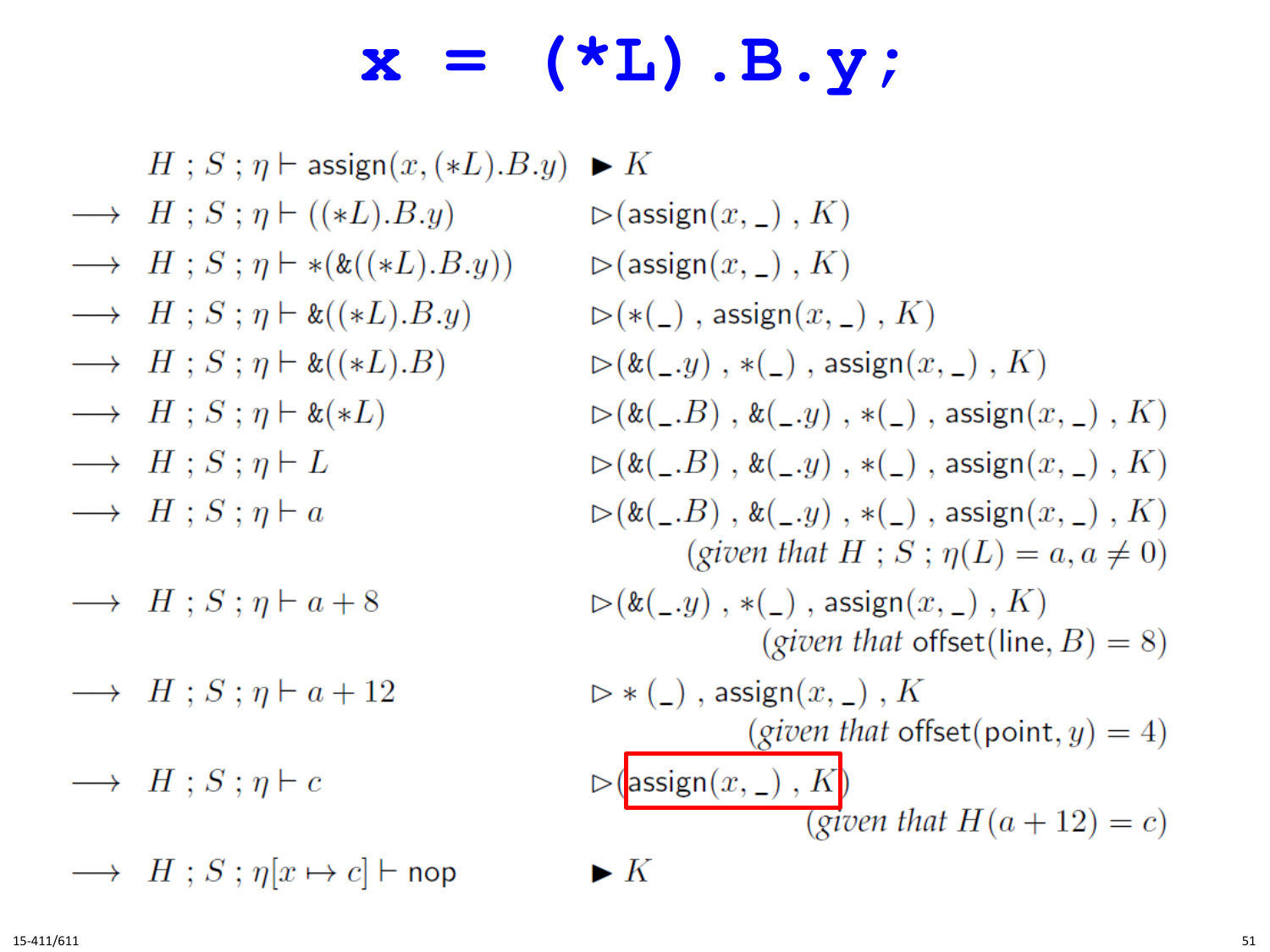### **Allocation**

- Similar to regular alloc, but size is defined by the struct, as per alignment rules.
- Initialization (for L4) is to set all to 0.

 $H: S: \eta \vdash \text{alloc\_struct}(\text{struct } s) \rhd K \longrightarrow H': S: \eta \vdash a \rhd K$ 

$$
a = H(\text{next})
$$
  
\n
$$
z = \text{sizeof}(\text{struct } s)
$$
  
\n
$$
H' = H[a \mapsto 0, \dots, a + (z - 1) \mapsto 0, \text{next} \mapsto a + z]
$$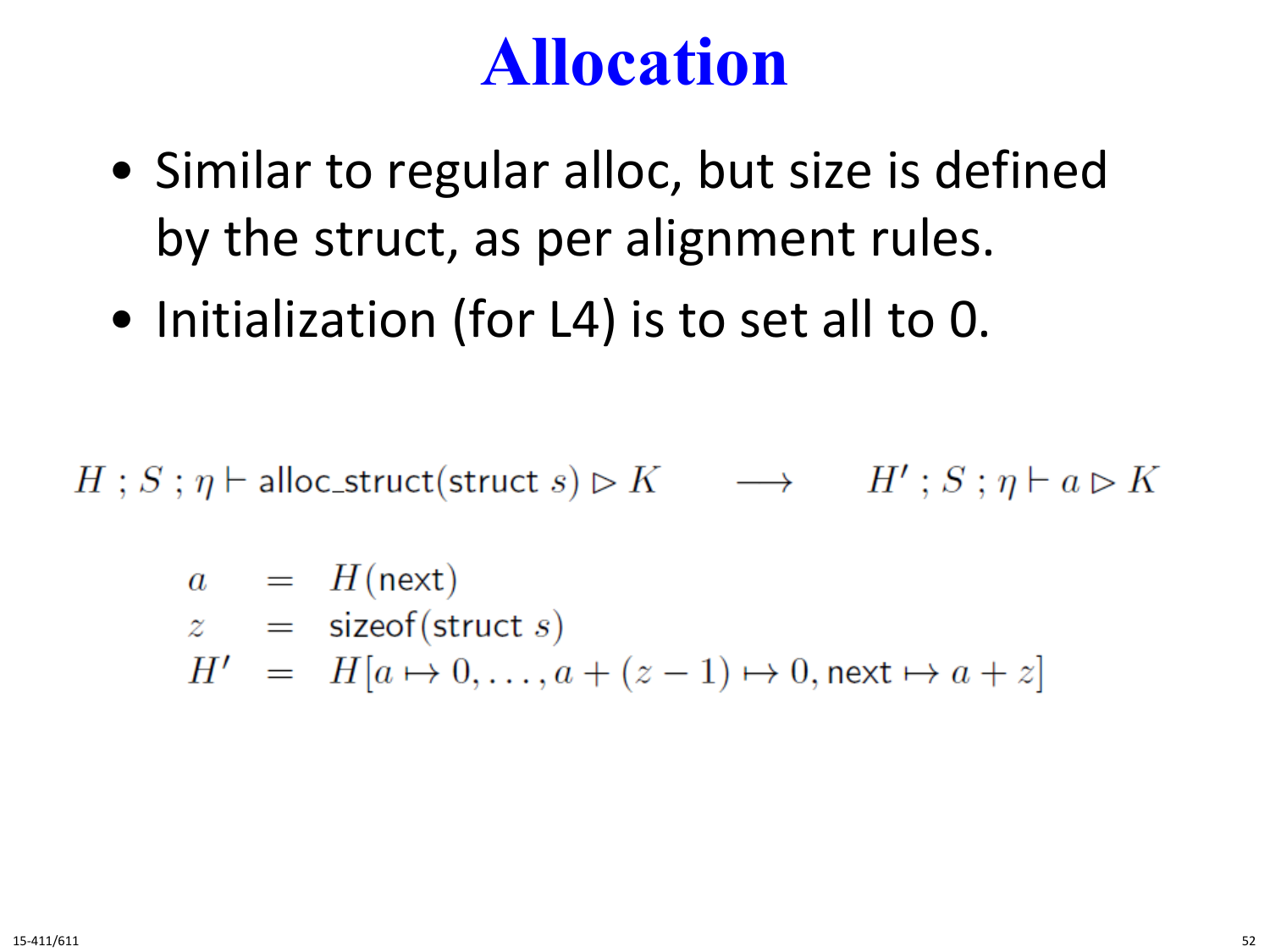# **Assignment**

• Can simplify all rules for assignment to large types, i.e., heap allocated locations

$$
\begin{array}{llllll} H\,;\,S\,;\,\eta \vdash \mathsf{assign}(d,e) \blacktriangleright K & \longrightarrow & H\,; \\ H\,;\,S\,;\,\eta \vdash a \vartriangleright (\mathsf{assign}(\_,e)\,,\,K) & \longrightarrow & H\,; \\ H\,;\,S\,;\,\eta \vdash v \vartriangleright (\mathsf{assign}(a,\_) \,,\,K) & \longrightarrow & H[a \\ H\,;\,S\,;\,\eta \vdash v \vartriangleright (\mathsf{assign}(a,\_) \,,\,K) & \longrightarrow & \mathsf{exce} \end{array}
$$

 $S$ ;  $\eta \vdash \&d \rhd (\text{assign}(\_,e)$ ,  $K)$   $(d \neq x)$  $S: \eta \vdash e \rhd (\text{assign}(a, \_), K)$  $\mapsto v$  ;  $S$ ;  $\eta \vdash$  nop  $\blacktriangleright K$   $(a \neq 0)$  $(a = 0)$  $ption(mem)$ 

• Likewise, can simplify assignment ops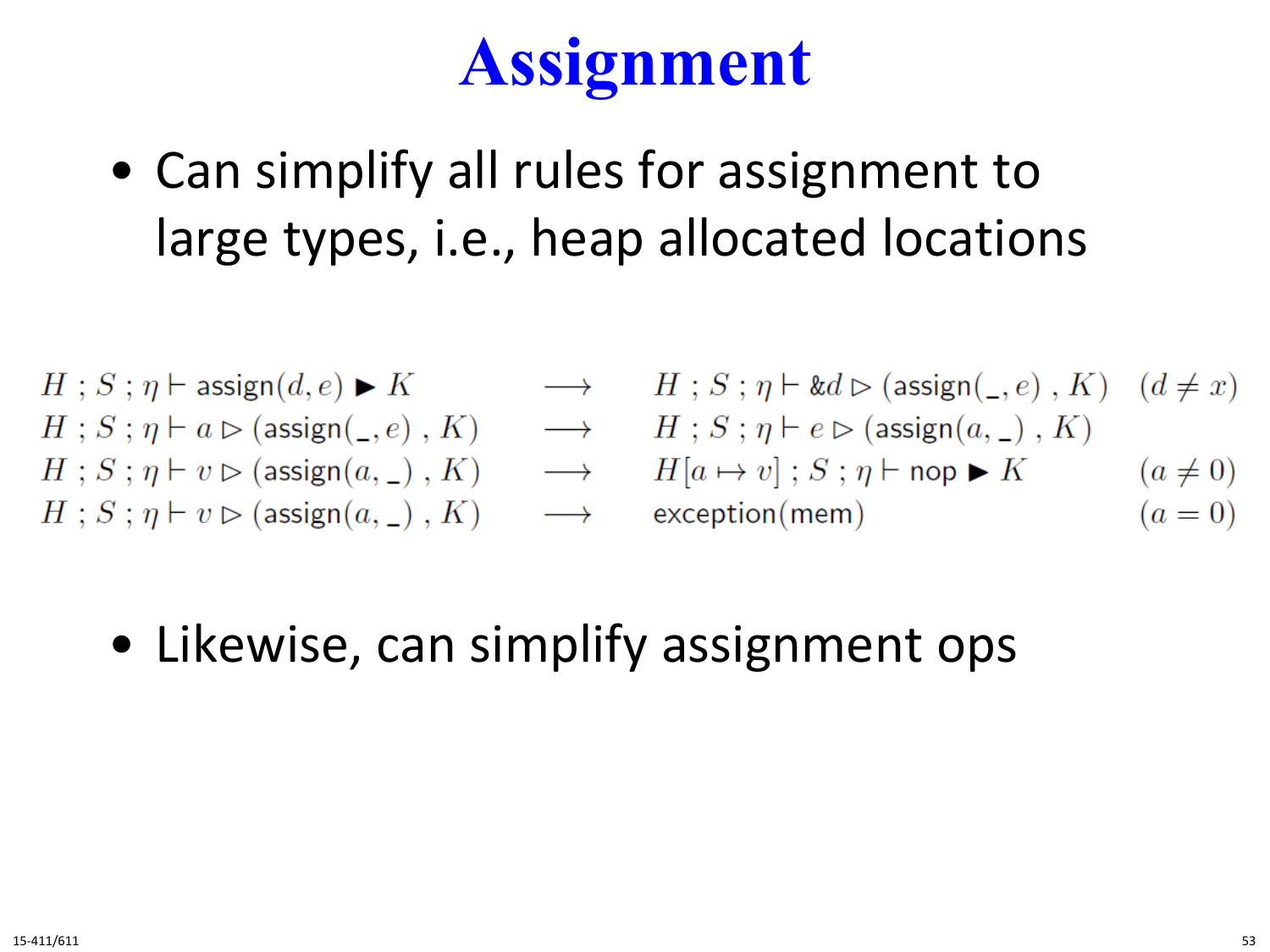# $d\Theta = e$

- When d is a small type, e.g., a variable *x*, elaborate to *assign(x,x*⨀*e)*
- When d is an address on the heap elaborate to *asnop(d,*⊙*,e)* and we have:

$$
\begin{array}{lcl} H\;;\,S\;;\,\eta \vdash \mathsf{asnop}(d,\odot,e) \blacktriangleright K &\longrightarrow& H\;;\,S\;;\,\eta \vdash \mathsf{kd} \mathrel{\rhd} (\mathsf{asnop}(\_,\odot,e)\;,\,K)\\ H\;;\,S\;;\,\eta \vdash a\mathrel{\rhd} (\mathsf{asnop}(\_,\odot,e)\;,\,K) &\longrightarrow& H\;;\,S\;;\,\eta \vdash e\mathrel{\rhd} (\mathsf{asnop}(a,\odot,\_) \;,\,K)\\ H\;;\,S\;;\,\eta \vdash v\mathrel{\rhd} (\mathsf{asnop}(a,\odot,\_) \;,\,K) &\longrightarrow& H\;;\,S\;;\,\eta \vdash \mathsf{assign}(a,\ast a\odot v)\blacktriangleright K \end{array}
$$

- evaluation of address
- evaluation of value on right-hand side
- assignment (which continues as before)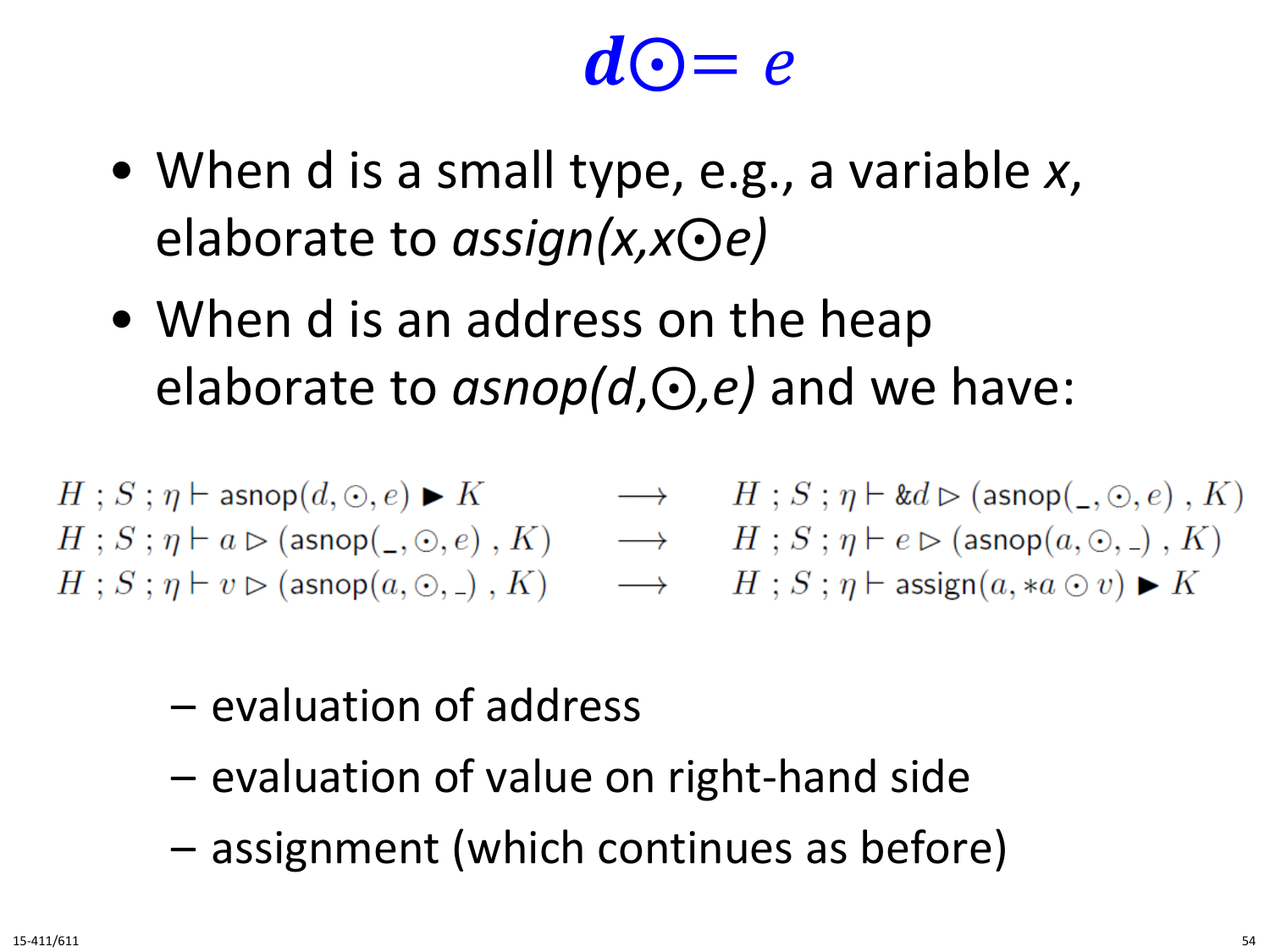## **Registers and small types**

- two type sizes held in registers
	- 32-bit: int & bool
	- 64-bit: pointer
- Be careful moving these around
	- **– movl**, **cmpl**, **addl** vs. **movq**, **cmpq**, **addq**
- Track stack space, heap space, etc. required
- Suggestions:
	- track sizes for your temps, vars, etc.
	- use explicit extend ops in your IR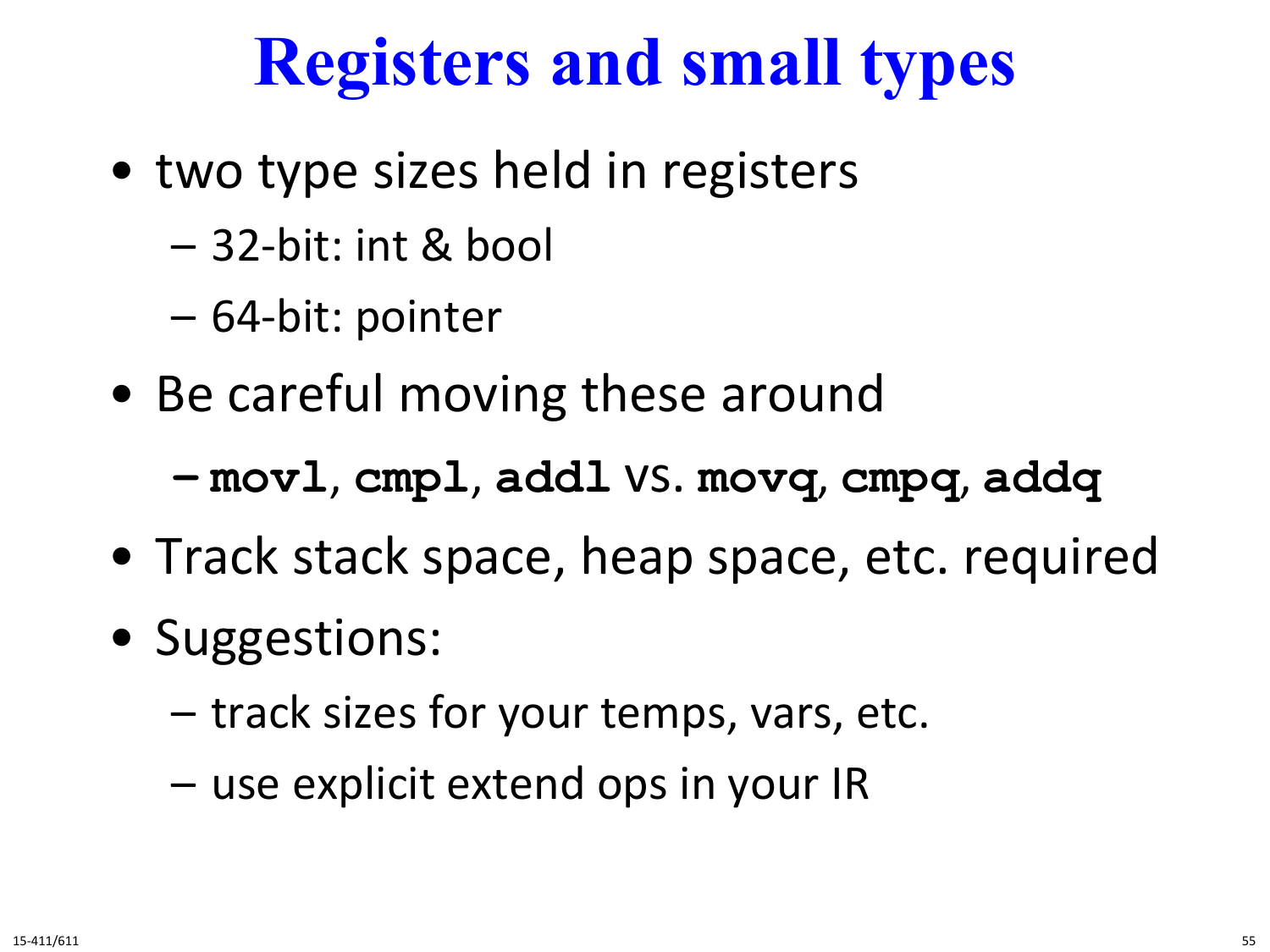## **32/64-bit implementation**

- Use explicit extend ops in IR, e.g., dest64 <- zeroextend src32 dest64 <- signextend src32
- Remember, zeroextend comes for free:
	- **– movl %eax, %eax** sets high order 32 bits of **%rax** to 0!
	- similarly for other instructions